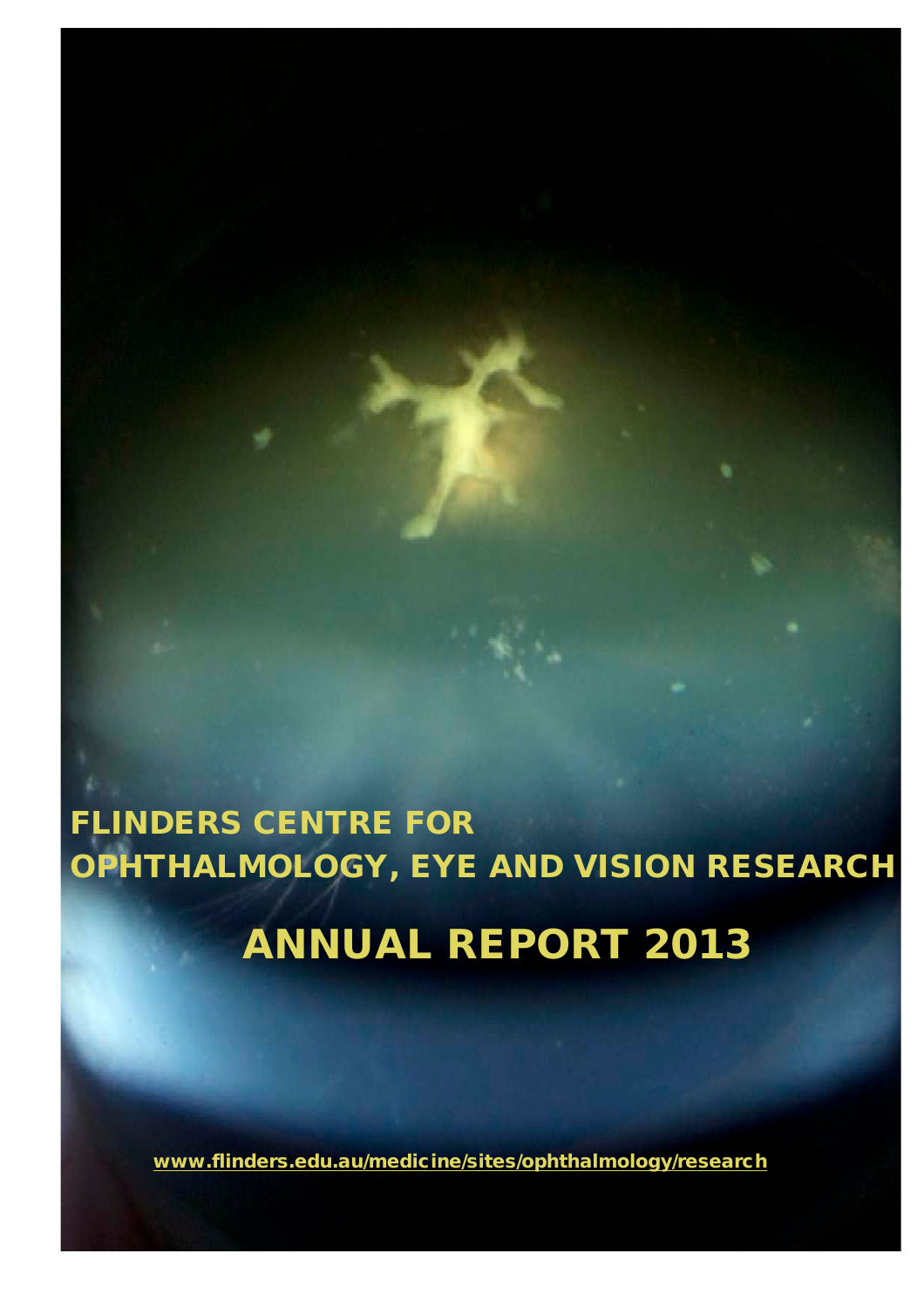### Disclaimer

The original deadline within the Faculty of Medicine, Nursing and Health Sciences was 10.00am Wednesday 13<sup>th</sup> August 2014. At the time of compiling this report to meet this deadline, no data had been received from the Research Data Team. This document has been prepared with information collected internally.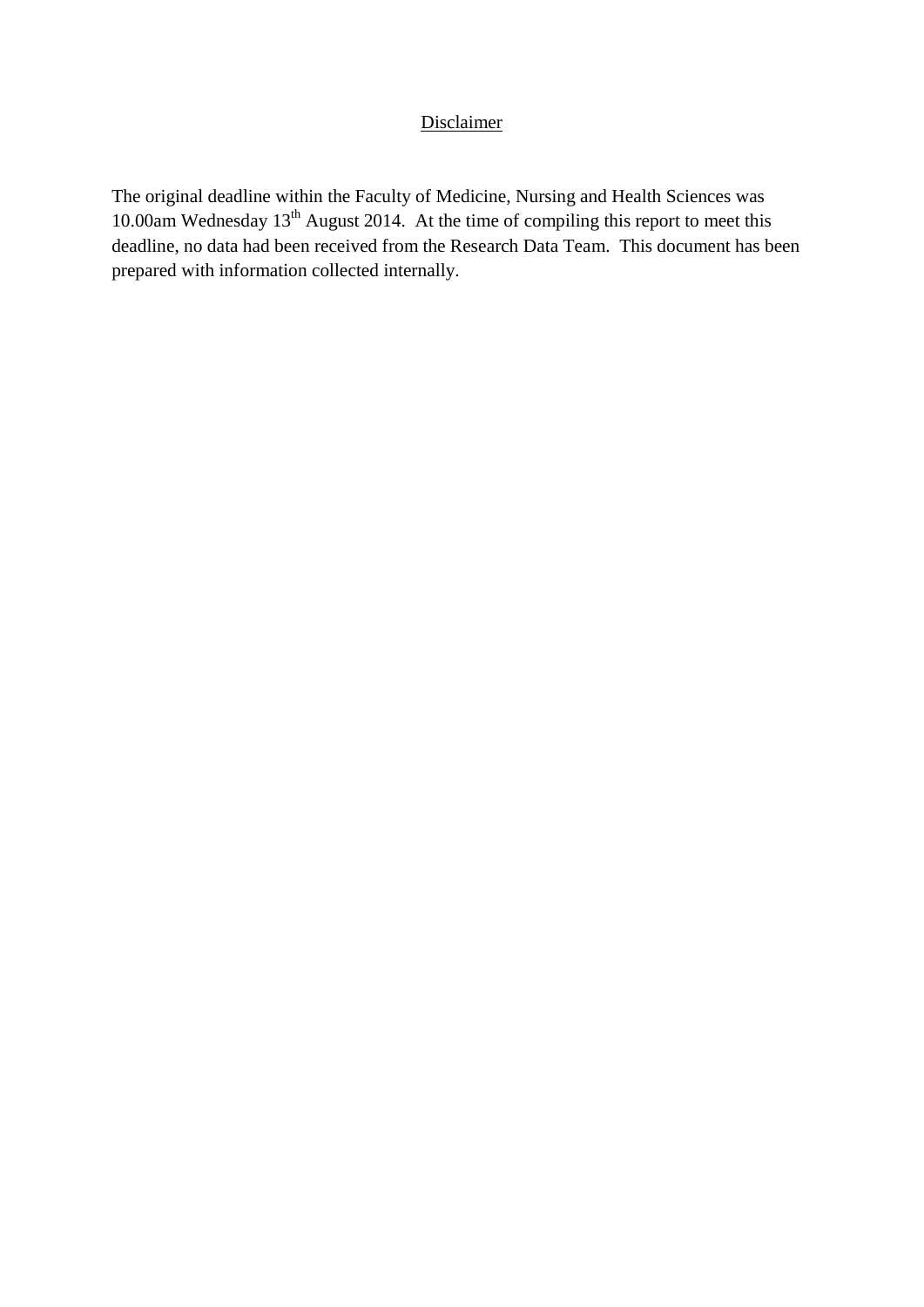**Flinders Centre for Ophthalmology, Eye and Vision Research** 



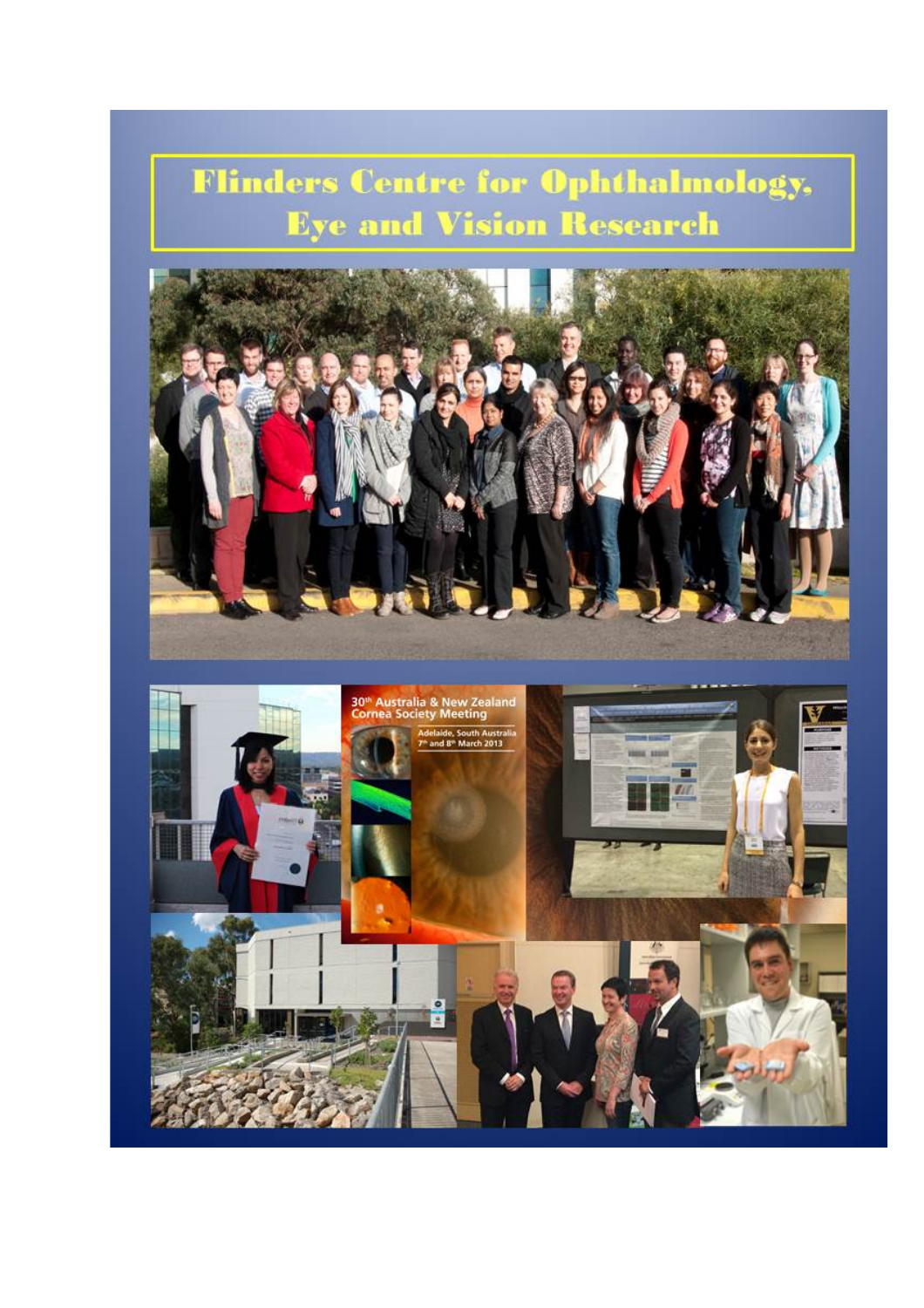# **Table of Contents**

| Mission Statement and Background to The Centre                                       | Page 4  |
|--------------------------------------------------------------------------------------|---------|
| <b>Current Centre Membership</b>                                                     | Page 5  |
| Director's Report                                                                    | Page 6  |
| <b>Summary Tables of Research Outputs</b>                                            | Page 7  |
| Performance measured against Key Performance Indicators (KPIs)                       | Page 8  |
| Governance                                                                           | Page 11 |
| Awards, Outreach, Notable Collaborations, and Opportunities Generated                | Page 12 |
| <b>Budget Acquittal</b>                                                              | Page 14 |
| Viability/Financial Sustainability of FCOEVR                                         | Page 16 |
| Appendix 1: Higher Research Degree Completions 2013-14,<br>Load and Mentoring        | Page 17 |
| Appendix 2: Publications, 2013-14                                                    | Page 18 |
| Appendix 3: Grant Income, 2013-14                                                    | Page 28 |
| Appendix 4: Presentations at Meetings, 2013-14                                       | Page 33 |
| Appendix 5: Collaborations, 2013-14                                                  | Page 46 |
| Appendix 6: Awards and Prizes, Recognition, Competitive Fellowships, 2013-14 Page 50 |         |
| Appendix 7: Service to Disciplines of Ophthalmology and Optometry                    | Page 51 |
| Appendix 8: Centre Weekly Seminar Program Lists, 2013-14                             | Page 58 |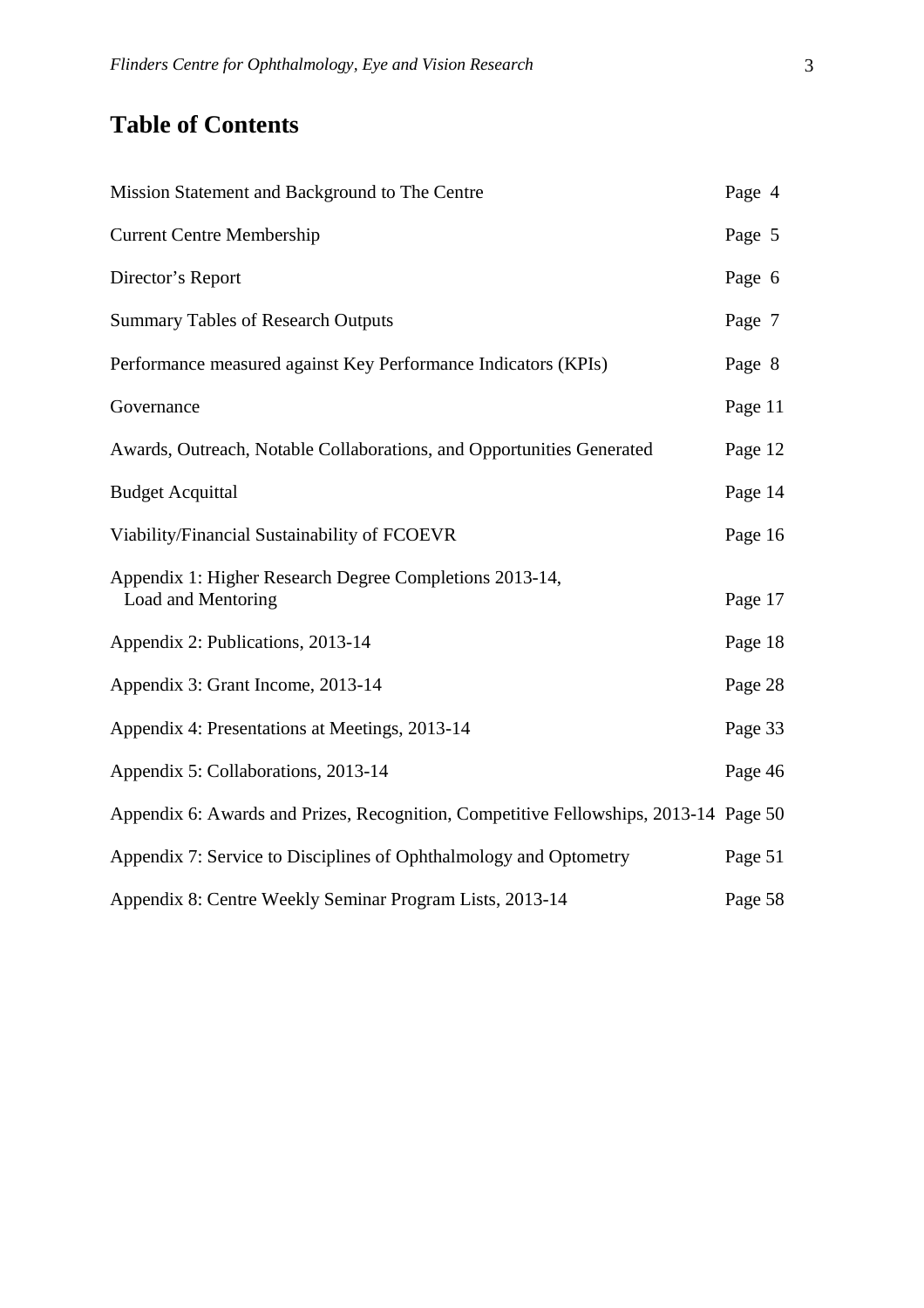#### **Mission Statement**

Blindness has an enormous impact on quality of life, may shorten life-span and, according to the World Health Organization, is the most expensive of all causes of serious disablement. Our common goal is to improve outcomes for patients in our community with blinding eye conditions.

#### **Background to The Centre**

Our Centre, first established in 2005 with support from Flinders University, conducts research related to the eye. Based in the Departments of Ophthalmology and Optometry, its members maintain extensive collaborations locally, nationally and internationally. Our common goal is to improve outcomes for patients in our community with blinding eye conditions. We focus on the nexus between vision and health, a major issue in Australia with its ageing population.

Our over-arching goal is to improve patient outcomes. Our research programs encompass basic biomedical science, applied research, clinical research, translational research, and health services management research. Our multidisciplinary research programs are geared to:

- understanding the pathophysiology and genetic background of common eye conditions;
- developing novel ophthalmic therapeutic agents and biomaterials;
- establishing and interrogating registers for common eye disorders;
- understanding the relationships between optical quality and visual performance;
- developing patient-reported measures of quality of life and new methods of care delivery;
- improving the evidence-base that underpins effective eye and vision care.

We currently focus on:

- corneal dystrophies and ectasias;
- inflammatory and infective eye conditions including corneal transplant rejection and uveitis;
- glaucoma;
- congenital and adult cataract;
- retinopathy of prematurity, diabetic retinopathy and aberrant ocular angiogenesis;
- central retinal artery and retinal vein occlusion;
- quality of life and patient-recorded outcomes.

Our key performance indicators include:

- ERA performance (discipline area of Ophthalmology and Optometry);
- PhD and other research student load and completions;
- publications in peer-reviewed journals;
- award of external grant funding;
- presentations at national and international meetings;
- research translation into clinical practice;
- collaborations:
- recognition through fellowships, awards and other esteem factors;
- service to the disciplines of Ophthalmology and Optometry.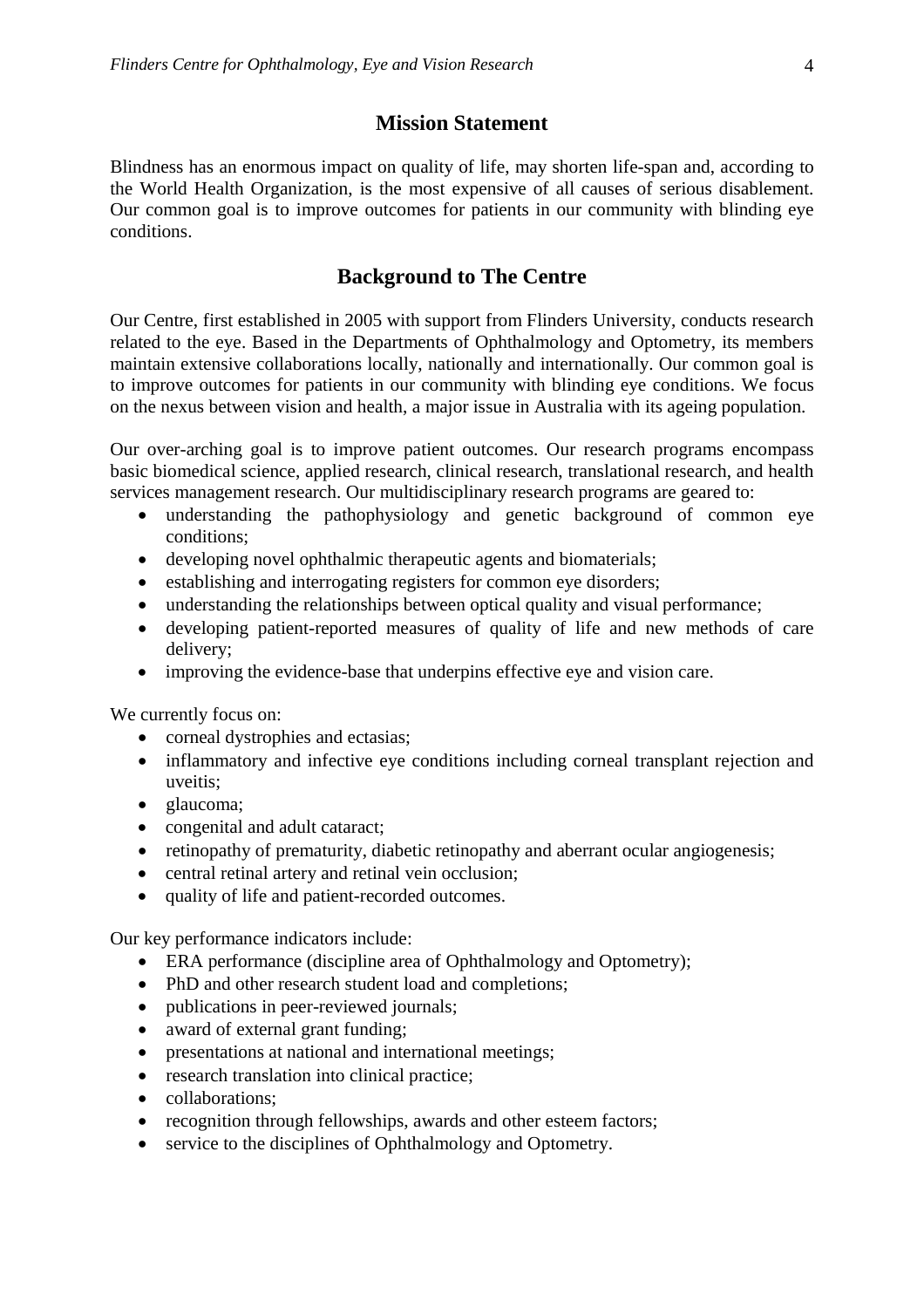#### **Current Centre Membership**

#### **Members**

Prof Keryn Williams Dr Binoy Appukuttan Dr Mona Awadalla Dr Paul Badenoch† Dr Veronika Bandara (from May 2014) Dr Helen Brereton Dr Kathryn Burdon (to Dec 2013) A/Prof Celia Chen† Prof Jamie Craig† Dr David Hammond (to July 2014) Dr Miriam Keane Dr Jyoti Khadka

**Clinical adjunct members** Dr Stewart Lake†

Dr Raymond Loh†

#### **Student members**

Ms Alpana Dave Dr Jude Fitzgerald Mr Yazad Irani Ms Sharhbanou (Shari) Javadiyan

#### **Research Assistants/Associates**

Ms Susan Aldhous Mr Liam Ashander Ms Shengnan Chen Mr Rhys Fogarty (to March 2014) Dr Rachel Galettis Ms Ashleigh Hocking Ms Sarah Martin

#### **Adjunct members**

Mr Andrew Brown Ms Madi Helm Mrs Vicky Jones

#### **Research Development Officers**

Prof Sonja Klebe Dr John Landers† Dr Shervi Lie (from Feb 2014) Dr Yeufang Ma (from July 2014) Dr Colm McAlinden<sup>\*</sup> A/Prof Richard Mills† Prof Konrad Pesudovs Dr Roman Serebrianik Dr Shiwani Sharma Prof Justine Smith Dr Melinda Tea (to May 2014) A/Prof Rod Watkins

Dr Niladri Saha† Dr Deepa Taranath†

Dr Georgia Kaidonis Mr Abraham Kuot Dr Mallika Prem Sathil Dr Tiger Zhou

Ms Slavica Miskovich Ms Lauren Mortimer Mrs Margaret Philpott Mr Stephen Pulbrook Ms Emmanuelle Souzeau Mr Andrew Stempel

Mrs Lefta Leonardos Ms Bronwyn Ridge Ms Karina Skrzpiec

Ms Deb Sullivan Ms Anne Cazneaux

† SA Health/SA Pathology/FMC staff members

\* FUSA Visiting Adjunct Lecturer/University of Ulster, United Kingdom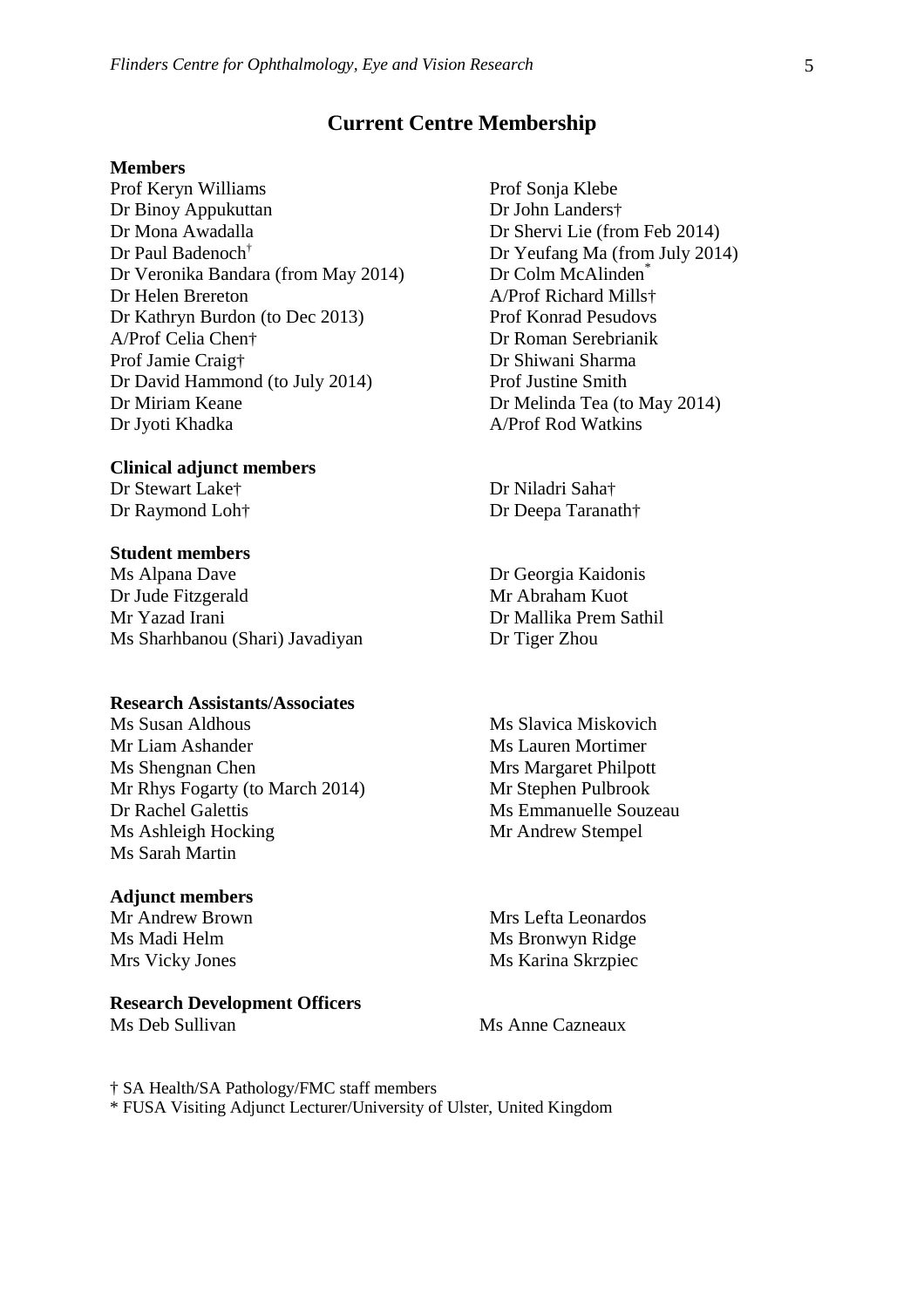#### **Director's Report, 2013-14**

#### **Executive Summary**

Our Centre conducts research related to the eye. Based in the Departments of Ophthalmology and Optometry, our approaches include programs in basic biomedical science, strategic and applied research, clinical and translational research, and health services management research.

#### **Research student completions and current load (Appendix 1)**

During 2013, two students were awarded the degree of PhD and one the degree of BSc (Hons). We currently supervise 6 PhD students (5 supported by competitive scholarships) and one Masters student, all enrolled through Flinders University.

#### **Publications (Appendix 2)**

Since January 2013, members of the Centre have published (or have in press) 104 primary research articles in peer-reviewed journals, 17 of which were co-authored by our research students. Centre members also published 5 book chapters and 15 other letters and editorials in referred journals.

#### **External grant funding (Appendix 3)**

Centre members generated over \$3M in competitive external research grant income as Chief Investigators in 2013 and have generated over \$3M thus far in 2014. One member was awarded an ARC Future Fellowship in late 2013.

#### **Presentations at national and international meetings (Appendix 4)**

Since January 2013, Centre members have delivered 111 presentations at international meetings and 35 at national meetings. Of these, 55 were by invitation.

#### **Collaborations (Appendix 5)**

Centre members maintain extensive collaborations locally, nationally and internationally.

#### **Competitive fellowships, awards and prizes, recognition (Appendix 6)**

Members include one NHMRC Principal Research Fellow, one NHMRC Practitioner Fellow and one ARC Future Fellow.

#### **Service to disciplines of Ophthalmology and Optometry (Appendix 7)**

Members belong to a variety of professional organizations, have organized scientific meetings, sit on national committees and editorial boards, and undertake extensive peer-review including on grant and fellowship review panels.

#### **Research translation (Appendix 8)**

The Centre operates the NHMRC Centre for Clinical Eye Research in Evidence Based Ophthalmology, the Australian and New Zealand Ophthalmic Surveillance Unit, the Australian and New Zealand Registry of Advanced Glaucoma, the Australian Corneal Graft Registry and the Eye Bank of SA. Members ran an Evidence-based Ophthalmology Workshop in Hobart in 2013 and have run an Evidence-based Optometry Workshop in Adelaide in 2014.

#### **Alignment with University Strategic Plan**

We are increasing our research student load and mentoring, increasing our research outputs, growing our Centre size, increasing our collaborations, and increasing our service to the discipline and community, including the Indigenous community.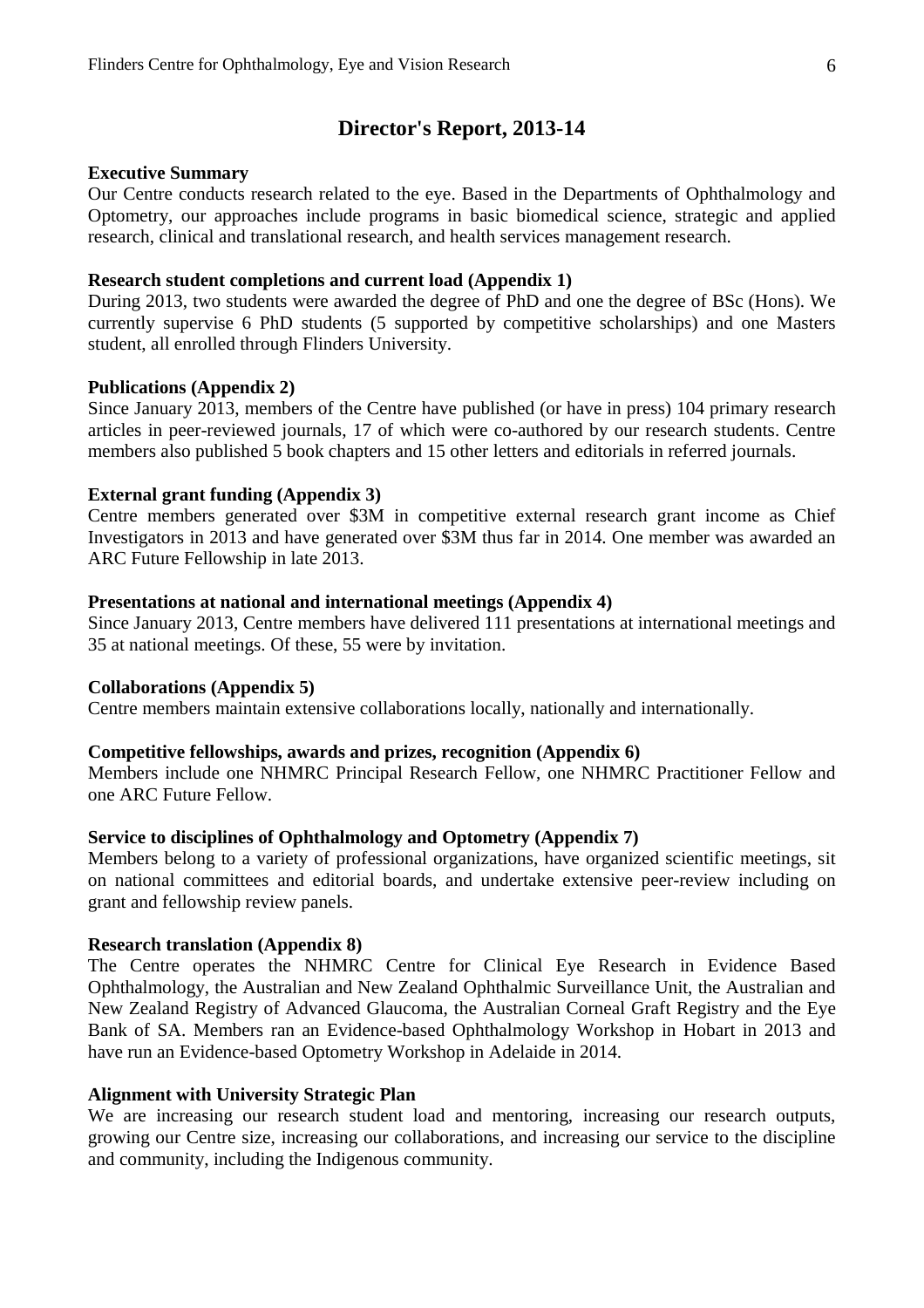# **Summary Tables of Research Outputs**

### **Flinders Centre for Ophthalmology, Eye & Vision Research Annual Report 2013 Statistic**

| <b>Membership Details</b> |                     |                                      |                 |                               |                           |  |
|---------------------------|---------------------|--------------------------------------|-----------------|-------------------------------|---------------------------|--|
| Years                     | Core<br>Researchers | <b>Clinical</b><br><b>Associates</b> | <b>Students</b> | Research<br><b>Assistants</b> | Adjunct<br>Members/Others |  |
| 2005-2008                 | 12                  |                                      |                 |                               |                           |  |
| 2009-2012                 | 19                  | $\sqrt{2}$                           | 12              |                               | 8                         |  |
| 2012-2013                 | 22                  |                                      | 12              | 12                            |                           |  |

|      |               | <b>Publications</b>     |       |                             |                 |
|------|---------------|-------------------------|-------|-----------------------------|-----------------|
| Year | <b>Totals</b> | Peer<br><b>Reviewed</b> | Other | <b>Book</b><br>Chapter/Book |                 |
| 2008 | 37            | 37                      |       |                             | Sum (2008-2010) |
| 2009 | 64            | 55                      |       | 2                           | 147             |
| 2010 | 62            | 55                      | 5     | 2                           |                 |
| 2011 | 76            | 70                      | 5     |                             | Sum (2011-2013) |
| 2012 | 92            | 85                      | 6     | 1 book                      | 220             |
| 2013 | 75            | 65                      |       | 3                           |                 |

| <b>Grant Income</b> |                |                 |
|---------------------|----------------|-----------------|
| Year                | <b>Totals</b>  |                 |
| 2008                | \$2,075,825.00 | Sum (2008-2010) |
| 2009                | \$2,593,248.00 | \$7,332,369.00  |
| 2010                | \$2,663,296.00 |                 |
| 2011                | \$2,894,842.00 | Sum (2011-2013) |
| 2012                | \$2,952,714.00 | \$9,353,624.00  |
| 2013                | \$3,506,068.00 |                 |

| Year | <b>International</b> | <b>National</b> | Invited |                 |
|------|----------------------|-----------------|---------|-----------------|
| 2008 |                      | 13              |         | Sum (2008-2010) |
| 2009 | 39                   | 28              | 23      | 65              |
| 2010 | 46                   | 26              | 35      |                 |
| 2011 | 36                   | 12              | 27      | Sum (2011-2013) |
| 2012 | 21                   | 10              | 15      | 85              |
| 2013 | 80                   | 23              | 43      |                 |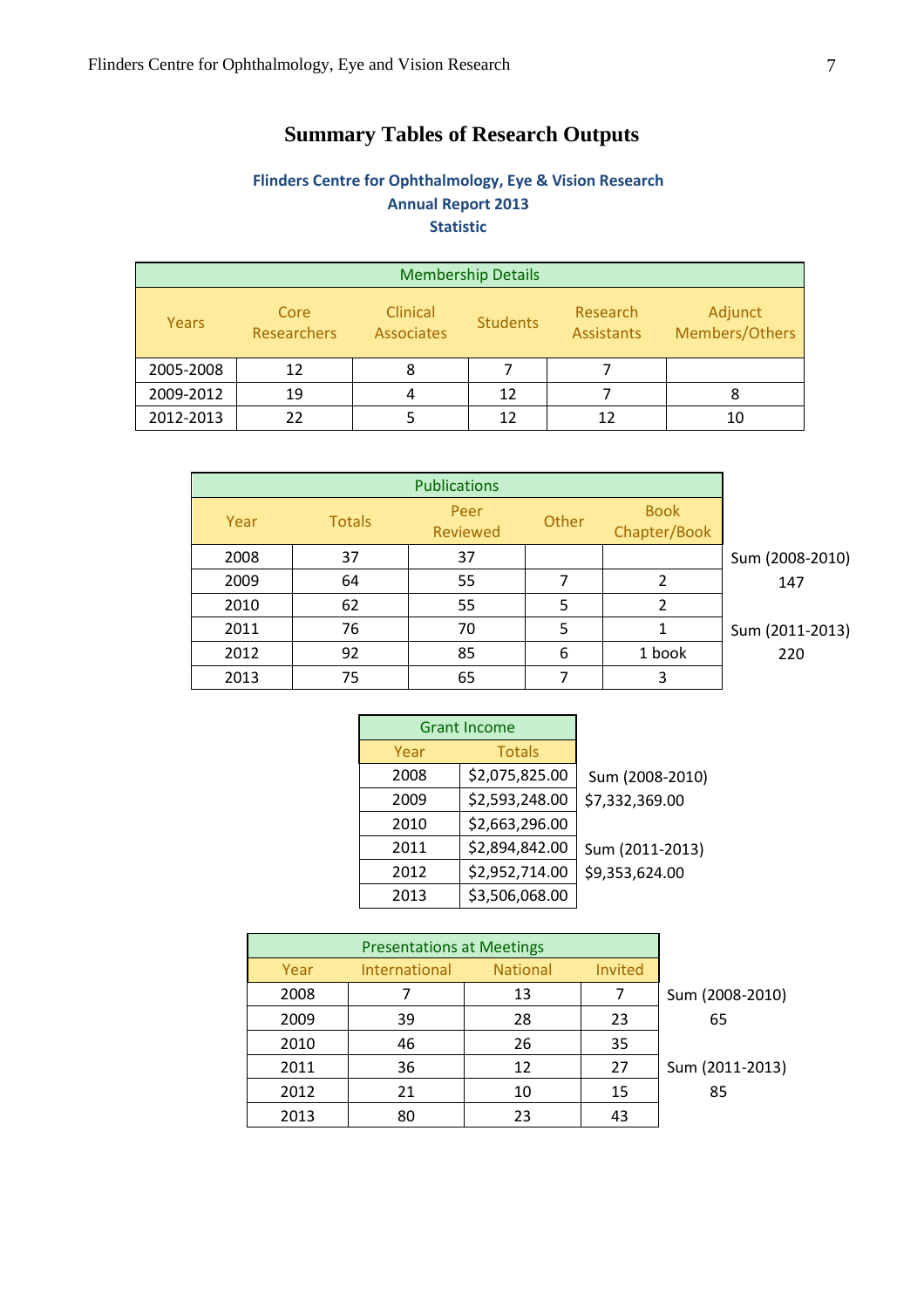# **Performance measured against our Key Performance Indicators (KPIs)**

#### **Key performance indicators**

- PhD and other research student load and completions;
- publications in peer-reviewed journals;
- award of external grant funding;
- presentations at national and international meetings;
- research translation into clinical practice;
- establishment and maintenance of collaborations:
- recognition through fellowships, awards and other esteem factors;
- service to the disciplines of Ophthalmology and Optometry; and
- ERA performance.

*The evidence for the following summary of performance outcomes may be found in Appendices 1-8.*

#### **Goal 1: Increase the level of high-quality research activity. Encourage, support and expand multi-disciplinary research teams and next generation research.**

- *KPI: Number of publications in peer-reviewed journals will increase by 10% over three years, compared with baseline (2008-10 = 147).* This KPI has been met. From 2011-13 inclusive, we published 220 articles in peer-reviewed journals.
- *KPI: Support the next generation of researchers by increasing the number and size of our multidisciplinary research teams and the number of young researchers.* The FCOEVR has met this goal. Overall membership of the Centre has increased. The Optometry research unit includes early-career researchers (e.g. Dr Jyoti Khadka). The specialist national registries in Ophthalmology operated through the Centre have increased in size, and also include young researchers (e.g. Dr Miriam Keane, accepted in 2014 into the DVC-R's young research leaders' programme). The actual and virtual sizes of the major research teams have grown, supported by new research grants and through new local, national and international collaborations.
- A major new research team was established in 2013 with the arrival of a Level E Strategic Research Professor, Professor Justine Smith, now an ARC Future Fellow. Professor Smith brought a research team of three individuals (including a mid-career researcher, Dr Appukuttan) with her from Oregon, USA. Her team has now already grown to seven, including two early career researchers. Our research teams include ophthalmologists, optometrists, a pathologist, scientists, a genetic counsellor and a psychologist, and are truly multidisciplinary in nature.
- Two members of the Centre, Professor Justine Smith and Professor Keryn Williams, joined the University's mentoring Scheme for Early Career Researchers as mentors in 2014.

#### **Goal 2: Recruit and graduate RHD students. Enhance the research environment to attract, retain and increase higher degree research student load.**

• *KPI: Recruit one new externally-funded postgraduate student in the next two years and increase the number of PhD students within the Centre by two, subject to available space.* This KPI was met. One new PhD student was recruited in 2013 and two PhD students, Dr Georgia Kaidonis and Dr Tiger Zhou, were awarded externally-funded scholarships.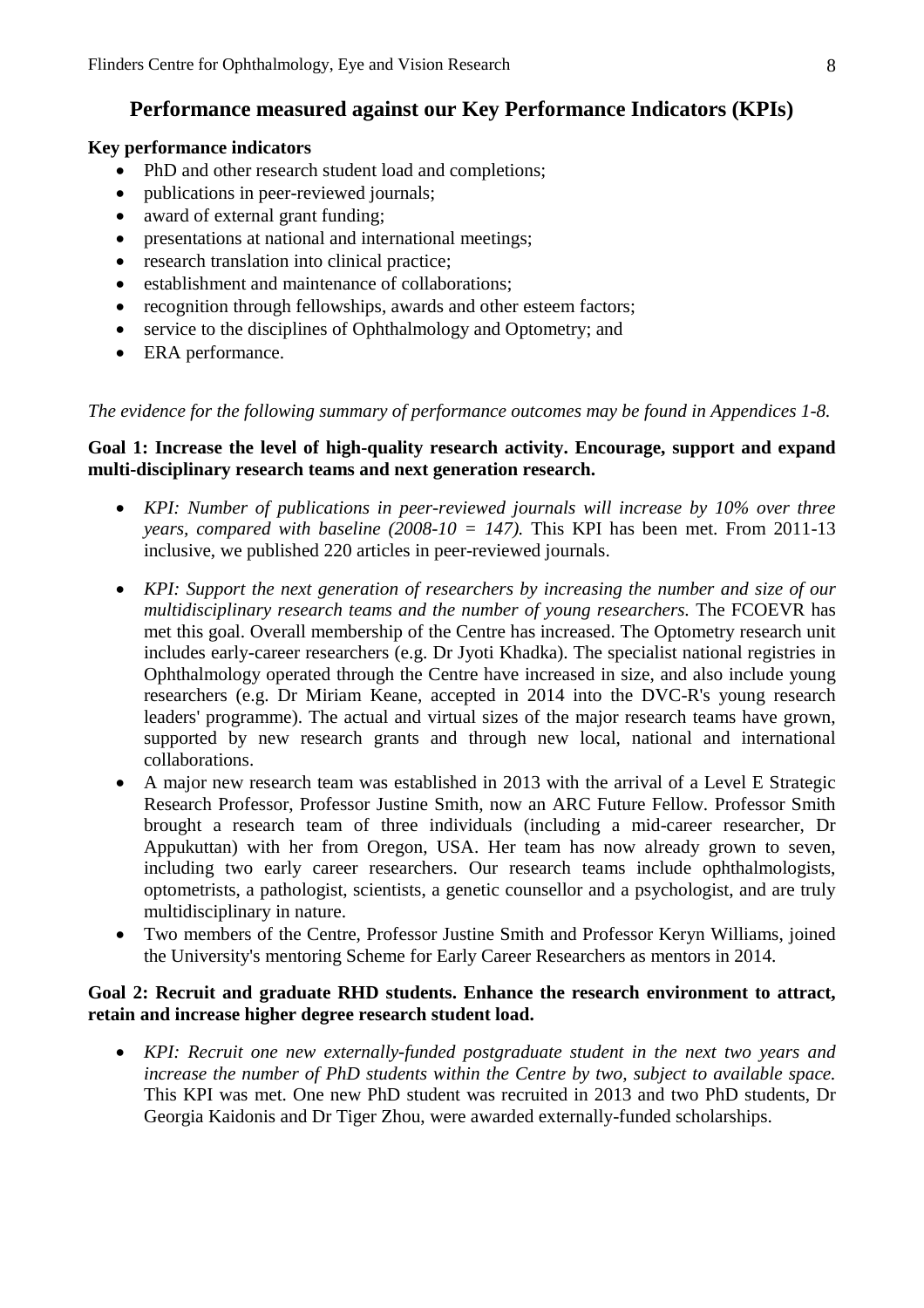#### **Goal 3: Compete effectively in the external funding environment and improve national and international recognition. Build links with industry and other external bodies.**

- *KPI: Ten percent increase in dollar amount of external grant support over past three years, compared with baseline.* The FCOEVR has met this goal. Baseline research funding totalled \$7,332,369 over 3 years (2008-10). Over 2011-13, we generated AUD\$8,522,022 in competitive external research grant income as Chief Investigators, including from National Category 1 funding bodies, especially from the NHMRC.
- *KPI: Increase the number of research collaborations, compared with baseline.* The FCOEVR has met this goal. The Centre now manages over 88 active collaborations, a substantial increase from baseline. The majority are academic collaborations, but we also collaborate with industry partners (e.g. CSL Ltd/Bio21), with government (e.g. Royal Society for the Blind) and community groups (e.g. Keratoconus Australia).
- *KPI: Increase members' attendance as invited speakers at national and international conferences.* The FCOEVR has met this goal. At baseline (2008-2010), members had presented 65 invited talks at international and national conferences. Over the past three years, the number has grown to 85 such invitations.
- *KPI: Increase membership of key committees and societies by 5%, compared with baseline.*  At baseline, memberships of key committees and societies totalled 39. Currently, members belong to, or serve upon, over 100 such committees and societies. Student members belong to additional societies. The FCOEVR has thus met its KPI of a 5% increase over the past 3 years. Of note, Professor Smith was President of the Association for Research in Vision and Ophthalmology (ARVO), the premier international body representing eye and vision researchers, during 2013-4.
- *KPI: Increase industry contracts by two over three years.* The FCOEVR has *not* met this goal. *One* new contract is in place, with Circadian Ltd. Some additional contracts have been generated (e.g. with SpecSavers), but these are for purposes of clinical care or teaching, rather than research.

#### **Goal 4: Contribute to the social, cultural and economic wellbeing of the community.**

- *KPI: Organise one Evidence-Based Ophthalmology Workshop per year.* The FCOEVR organised an Evidence-based Ophthalmology Workshop in Hobart in 2013 and have already run an Evidence-based Optometry Workshop in Adelaide in 2014. The purpose of these translational meetings is to encourage ophthalmologists, optometrists and others involved in eye care to consider everyday clinical problems in the context of evidence-based research, and to provide practical and applied instruction in its principles.
- *KPI: Increase collaborations with external researchers in areas of community need, compared with baseline.* The FCOEVR has met this goal by establishing new collaborations with bodies such as the Royal Society for the Blind, Keratoconus Australia, and the Multiple Sclerosis (MS) Society.
- *KPI: Centre seminar program, held weekly during University semesters, should involve speakers from outside the Centre and focus on interdisciplinary research.* A summary of Centre Seminar Program for 2013 is attached (Appendix 8). The Program operates from March to December each year during University semesters and includes both internal and external speakers. The aim is to maintain links between the research and clinical arms of the Centre, and to ensure members are keep up to-date with developments within and outside their professional fields.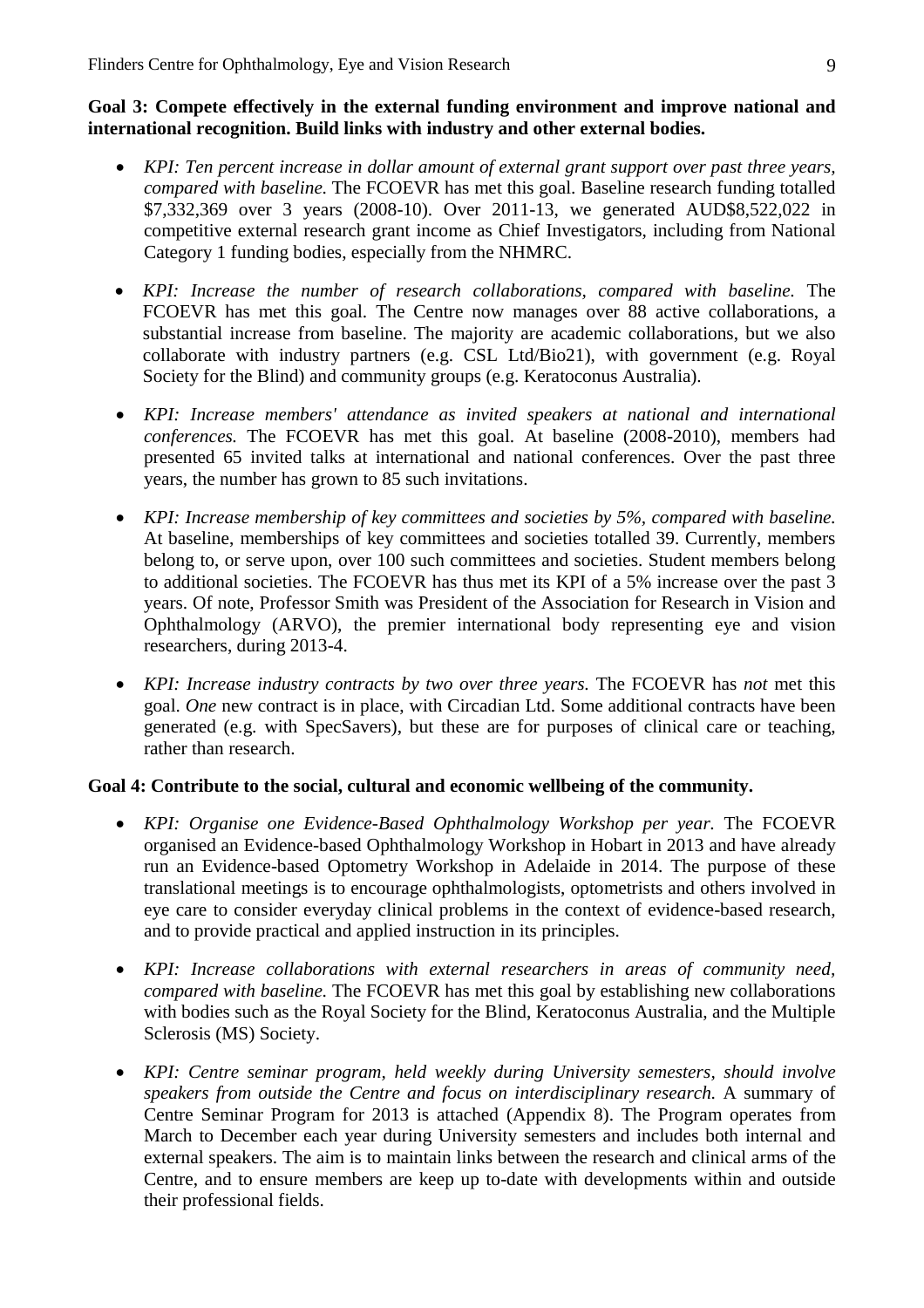#### **Goal 5: Achieve sustainability in the broad sense (not necessarily financial) and return value to the University on its investment.**

- The FCOEVR is a vibrant and productive group that has brought far more into Flinders University in terms of RIBG, SRE, RTS, patent income and the infrastructure levy, than it has cost in terms of centrally-provided Research Development Officer (RDO) salaries.
- We have increased the University's reputation through our publications, presentations, collaborations, awards, services to our discipline, and most recent ERA success (ERA  $=$  5).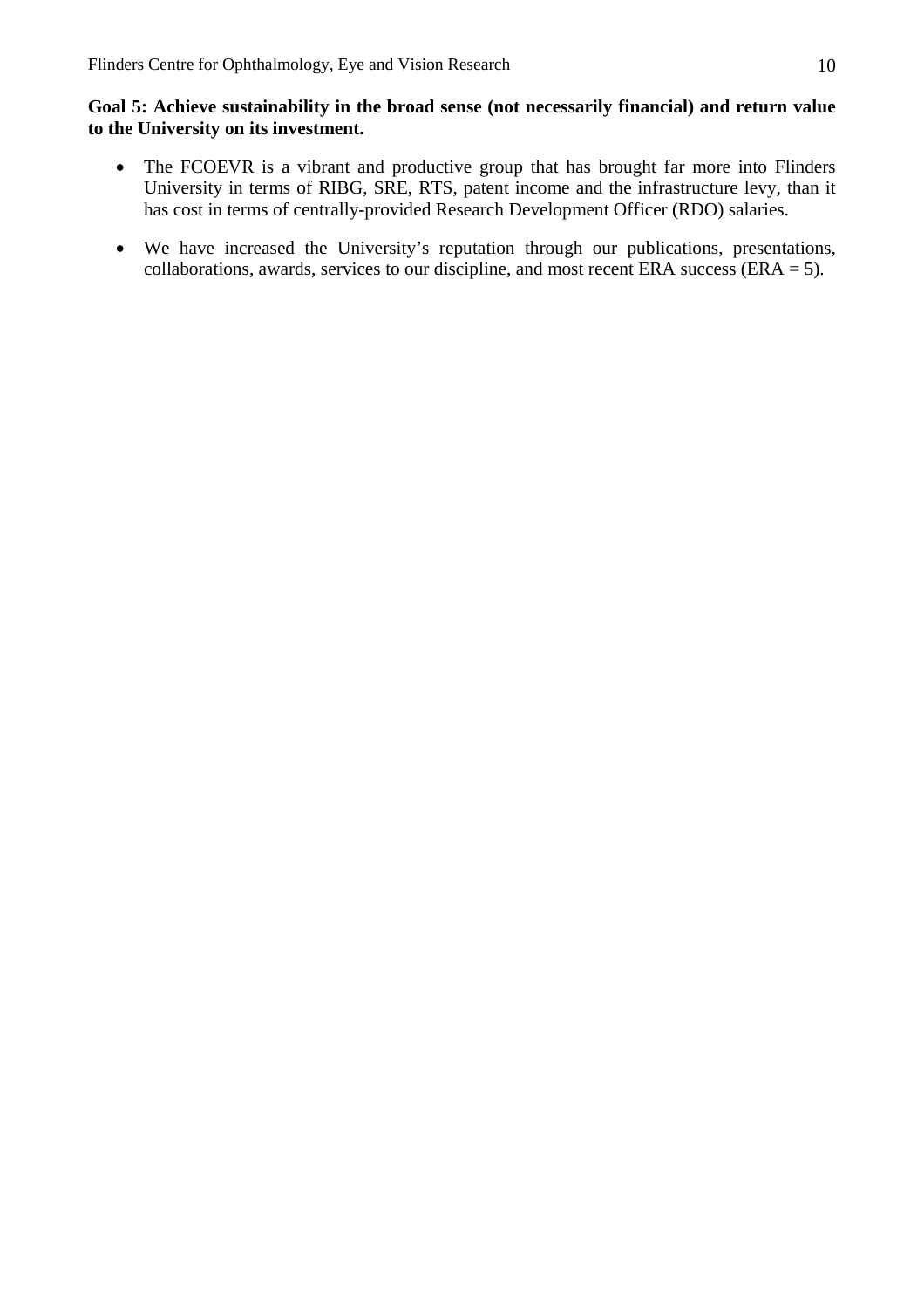#### **Governance**

Governance of the Centre operates through an Executive Group comprising Professor Keryn Williams (contact for the University), A/Professor Richard Mills, A/Professor Jamie Craig, Professor Konrad Pesudovs, Professor Justine Smith and A/Professor Celia Chen, supported by the Centre's senior Research Development Officer (RDO), Ms Deb Sullivan. The FCOEVR Executive Group meets formally twice yearly, but is convened more frequently on an ad hoc basis when circumstances require. FCOEVR Executive Group meeting Minutes can be made available for review at request. FCOEVR Executive Group meetings are minuted and are available for review if required by the Deputy Vice-Chancellor (Research).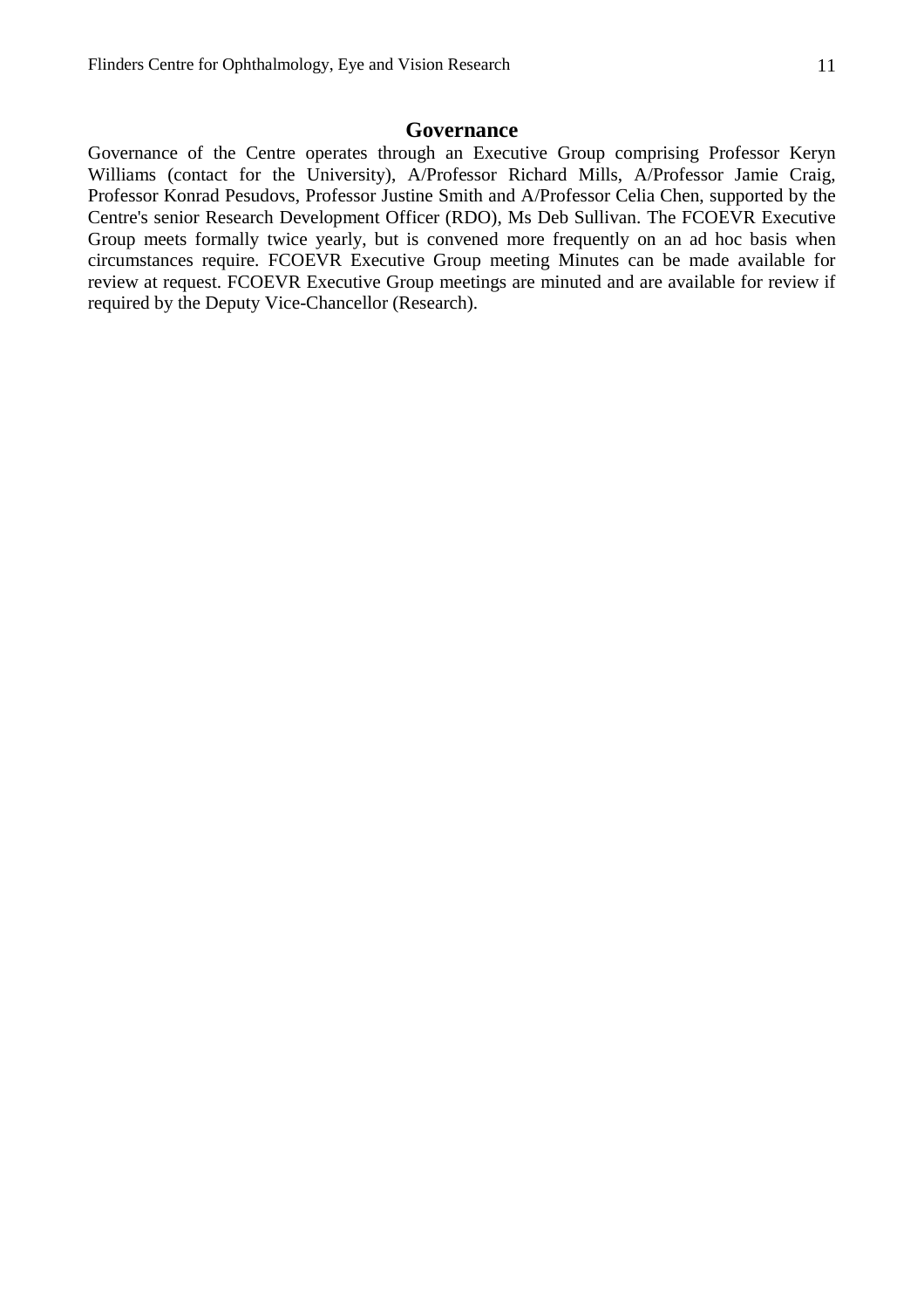# **Awards, Outreach, Notable Collaborations, and Opportunities Generated**

#### **Overview**

Since its inception in early 2005, our Centre has generated a high profile, many publications and substantial income for the University. We are at the forefront of the fight against blinding eye disease. A powerful mechanism for translation is to keep research anchored in clinical practice, and a distinctive feature of our Centre has been the close integration of laboratory and clinical research, which has been a key factor in our success. Our results in the most recent ERA round (a score of 5, equivalent to "well world average") for Ophthalmology and Optometry indicate that we are performing well.

#### **External fellowships**



Externally-funded competitive research fellowships at all levels speak to external recognition of excellence. Professor Keryn Williams' NHMRC Principal Research Fellowship was renewed again for 2011-2015. Professor Jamie Craig's NHMRC Practitioner Fellowship was renewed again for 2013- 2017. Professor Justine Smith won an ARC Future fellowship for 2014-18.

#### **Meetings organised**

#### *Australia and New Zealand Cornea Society Meetings*



In March 2013 the Centre organised and hosted the  $30<sup>th</sup>$  Australia and New Zealand Cornea Society Meeting. This national meeting attracts approximately 100 delegates and in 2013 hosted an international speaker, Dr Frank Larkin, University College, London. A/Professor Richard Mills was the convenor for 2013 and the meeting was organised by RDO Ms Deb Sullivan.

#### *World Glaucoma Week 2014*

Coinciding with World Glaucoma Week 2014, the FCOEVR's ANZ Registry of Advanced Glaucoma held an event at Flinders Medical Centre in March 2014 to celebrate the week. Patients were personally invited to attend along with their family members and friends. Prof Jamie Craig presented the results from the Registry and discussed family implications of genetic testing for glaucoma. The event was very successful and received very positive feedback from those attending.

#### *Evidence-Based Ophthalmology Workshop*

Under the auspices of FOCEVR, the Evidence-Based Ophthalmology Workshop was held once again in November, 2013 to coincide with the RANZCO's  $45<sup>th</sup>$  Annual Scientific Congress being held in Hobart. Invited speakers included Winthrop Professor Elizabeth Rakoczy (University of WA & Lions Eye Institute), Dr Con Petsoglou (University of Sydney), Dr Michael Lawless (Vision Eye Institute) and A/Professor Brendan Vote (University of Tasmania).

At the request of the Tasmanian Branch of RANZCO, a joint meeting with our group with the theme of Evidence-Based Ophthalmology has been confirmed for June 2014.

#### *Evidence-Based Optometry Conference*



The Evidence-Based Optometry Conference was held for the first time in Adelaide in April 2014. Hosted by Professor Konrad Pesudovs, the invited speakers included Dr Laura Downie (Dept of Optometry and Vision Sciences, University of Melbourne), Dr Isabelle Jalbert (School of Optometry and Vision Science, University of NSW) and Mr Brad Kirkwood (practising Optometrist, Queensland). This was a successful meeting and it is planned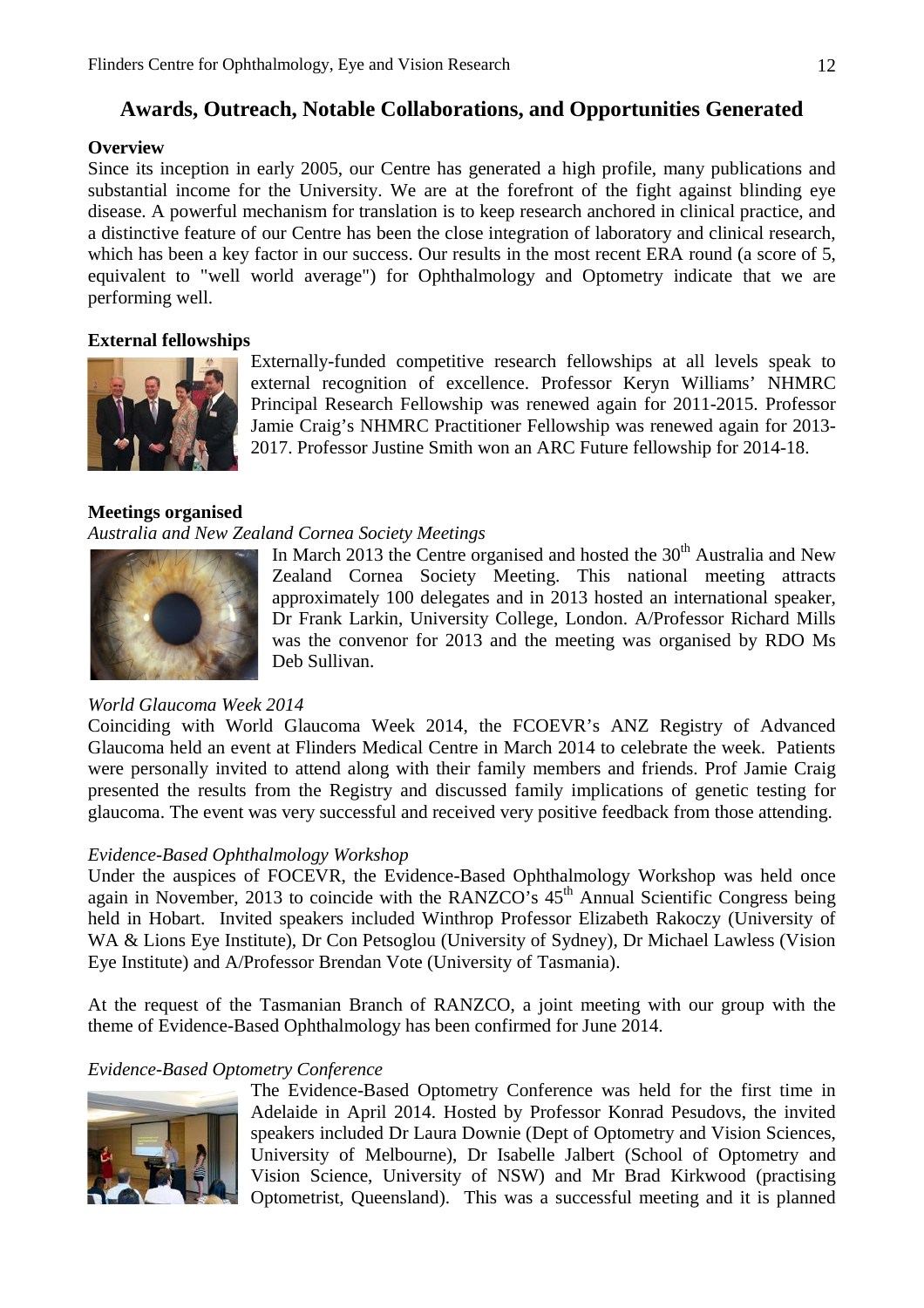for the conference to become an annual event with discussion already underway for a meeting in 2015.

#### *Ophthalmology Seminar Program*

The Ophthalmology Seminar Program is operated by the Centre from March to December each year during University semesters. The program includes both internal and external speakers. The aim is to maintain links between the research and clinical arms of the Centre, and to ensure members are kept up to-date with developments within and outside their professional fields. The Seminar Program schedules for 2013 and 2014 can be found in Appendix 8.

#### **Other Notable Achievements**

*Flinders Vision* 



The Flinders Vision clinic opened early in 2014 and forms part of Optometry and Vision Science. With the aim to provide the best possible eye care by using the latest technology, it is the only optometry clinic in South Australia that provides access to such a comprehensive range of imaging and diagnostic equipment in one location. It will provide additional opportunities for research.

#### *Flinders Undergraduate Teaching*

The FCOEVR is a research centre, but members, including research-only and clinical staff, provide teaching to undergraduate students of Flinders University. In 2013-2014, we provided undergraduate teaching to students across years 2, 3 and 4 of the graduate entry MD programme and years 4 and 5 of the MOptom programme. In the medical course, this included the entirety of ocular anatomy, visual physiology and clinical ophthalmology teaching contained within the course, to the undergraduate students via lectures, a PBL tutorial, a clinical skills-based eye and vision practical, ophthalmology clinical skills tutorials, clinical placement of all Adelaide-based year 3 students, written and practical examination questions in ophthalmology and visual science, and 6 week clinical attachments and research electives for year 4 students and external Australian or international medical students within the Department of Ophthalmology.

Commencing early 2013, we also designed and ran the year 4 Optometry topic "Ophthalmology", comprising 57 lectures (55 of which were conducted by members of FCOEVR), allocation of students to the Ophthalmology Department weekly teaching sessions, and written and practical examinations. A number of FCOEVR staff have also contributed to teaching in the MOptom programme at years 2, 3 and 4, across a number of different topics, including Immunology and Microbiology, Skills for Medical Scientists 2, Communication for the Consulting Room and Knowledge of Health & Illness for Optometrists 2. Commencing early 2014, we have accepted the entire cohort of final year Optometry students on 2 week clinical attachments in the Eye Clinic.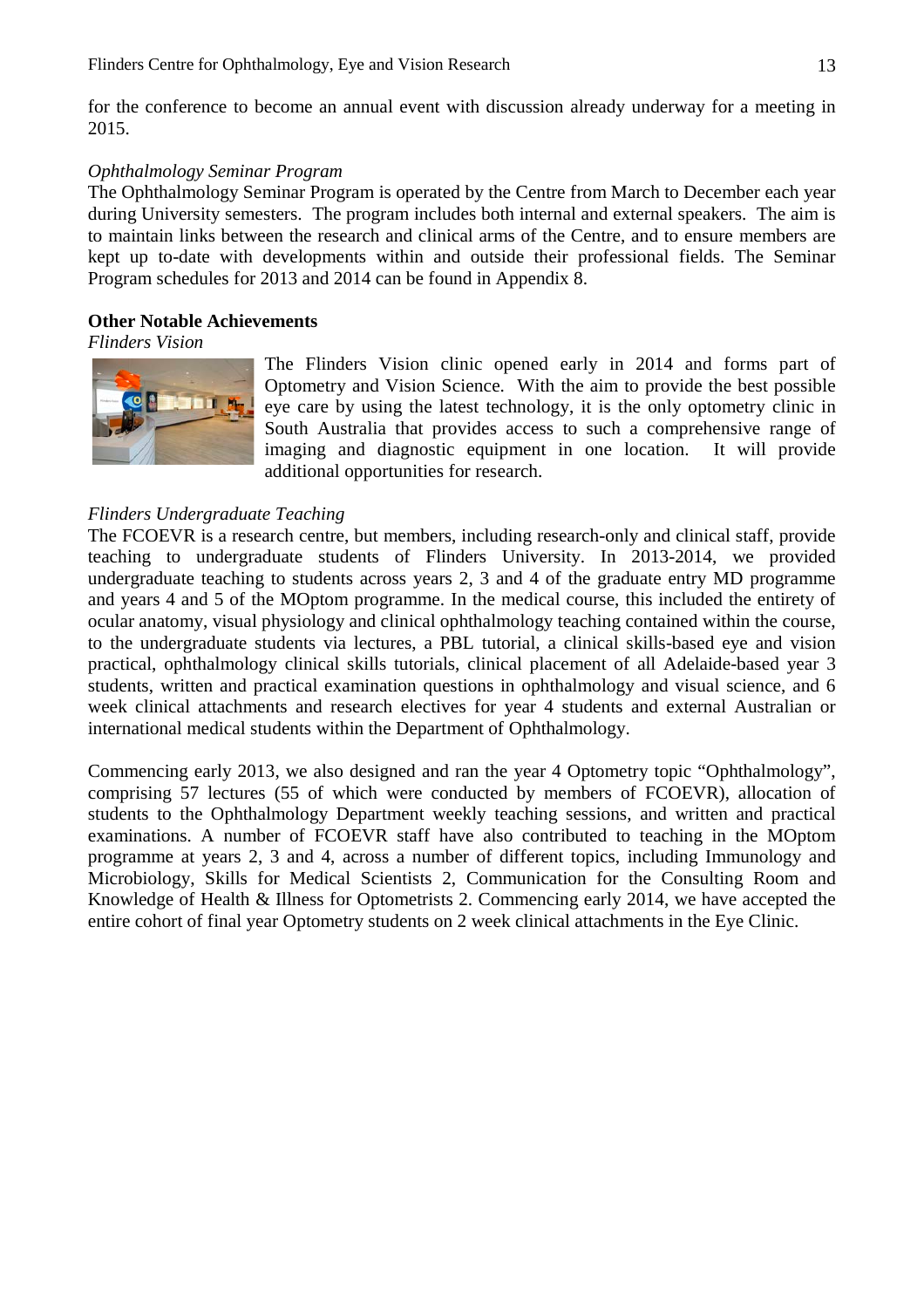# **Budget Acquittal December 2013 and June 2014**

|                                                                                | December 2013        |             |                     |                   |                     |
|--------------------------------------------------------------------------------|----------------------|-------------|---------------------|-------------------|---------------------|
|                                                                                | <b>Carry Forward</b> | Income      | <b>Expenses</b>     | <b>Commitment</b> | Surplus / (Deficit) |
| Cost Centre: 519 (Flinders Centre for Ophthalmology, Eye & Vision Research)    |                      |             |                     |                   |                     |
| Project: 36295 (2010/15 RIBG/ASRI Flinders Cntr Ophthalmology Eye Vision Rsch) |                      |             |                     |                   |                     |
| Source: 010 (Infrastructure Funds)                                             |                      |             |                     |                   |                     |
| Income                                                                         |                      |             |                     |                   |                     |
| 0986 - Intra-Faculty or Intra-Portfolio Transfer                               | $\mathbf 0$          | 20,000      | $\pmb{0}$           | 0                 |                     |
| 9298 - Funds Brought Forward                                                   | 13,924               | 0           | 0                   | 0                 |                     |
| TOTAL INCOME & CARRY FORWARD                                                   | 13,924.40            | 20,000.00   | 0.00                | 0.00              | 33,924.40           |
| Salaries                                                                       |                      |             |                     |                   |                     |
| 1292 - Admin Contract staff transfers                                          | $\mathbf 0$          | 0           | (26, 820)           | 0                 |                     |
| 1800 - Severance Levy (Admin Contract)                                         | 0                    | $\pmb{0}$   | 578                 | 0                 |                     |
| 1801 - Salaries (Admin Contract)                                               | 0                    | 0           | 54,174              | 0                 |                     |
| 1803 - Payroll Tax (Admin Contract)                                            | 0                    | 0           | 3,491               | 0                 |                     |
| 1804 - Superannuation (Admin Contract)                                         | 0                    | 0           | 8,363               | 0                 |                     |
| 1805 - Award/SGC Super (Admin Contract)                                        | $\Omega$             | 0           | 1,792               | $\Omega$          |                     |
| 1806 - Workers Comp (Admin Contract)                                           | $\Omega$             | 0           | 807                 | $\Omega$          |                     |
| 1807 - Annual Leave Paid (Admin Contract)                                      | $\Omega$             | 0           | 4,224               | $\Omega$          |                     |
| 1808 - Long Service Leave Paid (Admin Contract)                                | 0                    | 0           | 1,964               | 0                 |                     |
| 1814 - Admin Contract LSL Levy                                                 | 0                    | 0           | 380                 | 0                 |                     |
| <b>Total Salaries</b>                                                          | 0.00                 | 0.00        | 48,951.92           | 0.00              | (48,951.92)         |
| Non Salaries                                                                   |                      |             |                     |                   |                     |
| <b>Total Non Salaries</b>                                                      | 0.00                 | 0.00        | 0.00                | 0.00              | 0.00                |
|                                                                                |                      |             |                     |                   |                     |
|                                                                                |                      |             |                     |                   |                     |
| TOTAL EXPENDITURE                                                              | 0.00                 | 0.00        | 48,951.92           | 0.00              | (48,951.92)         |
| <b>TOTAL</b>                                                                   | 13,924.40            | 20,000.00   | 48,951.92           | 0.00              | (15,027.52)         |
|                                                                                |                      |             |                     |                   |                     |
| Cost Centre: 519 (Flinders Centre for Ophthalmology, Eye & Vision Research)    |                      |             |                     |                   |                     |
| Project: 36372 (2010/15 Op Grant ASRI Flinders Cntr Ophthalmology Eye Vision)  |                      |             |                     |                   |                     |
| Source: 009 ((URB) University Research Budget)                                 |                      |             |                     |                   |                     |
| Income                                                                         |                      |             |                     |                   |                     |
| 0987 - Research Budget Transfers                                               | $\mathbf 0$          | 100,000     | $\bf 0$             | 0                 |                     |
| 9298 - Funds Brought Forward                                                   | (39, 549)            | $\mathsf 0$ | $\mathsf{O}\xspace$ | 0                 |                     |
| TOTAL INCOME & CARRY FORWARD                                                   | (39, 548.77)         | 100,000.00  | 0.00                | 0.00              | 60,451.23           |
| Salaries                                                                       |                      |             |                     |                   |                     |
| 1299 - Admin Continuing staff transfers                                        | 0                    | 0           | (10, 173)           | 0                 |                     |
| 1800 - Severance Levy (Admin Contract)                                         | $\mathbf 0$          | 0           | 538                 | 0                 |                     |
| 1801 - Salaries (Admin Contract)                                               | 0                    | 0           | 49,645              | 0                 |                     |
| 1803 - Payroll Tax (Admin Contract)                                            | $\mathbf 0$          | $\mathbf 0$ | 3,277               | 0                 |                     |
| 1804 - Superannuation (Admin Contract)                                         | 0                    | 0           | 7,807               | 0                 |                     |
| 1805 - Award/SGC Super (Admin Contract)                                        | 0                    | 0           | 1,673               | $\Omega$          |                     |
| 1806 - Workers Comp (Admin Contract)                                           | 0                    | 0           | 753                 | 0                 |                     |
| 1807 - Annual Leave Paid (Admin Contract)                                      | $\Omega$             | 0           | 5,113               | $\Omega$          |                     |
| 1808 - Long Service Leave Paid (Admin Contract)                                | 0                    | 0           | 1,964               | 0                 |                     |
| 1814 - Admin Contract LSL Levy                                                 | $\pmb{0}$            | $\pmb{0}$   | 357                 | 0                 |                     |
| <b>Total Salaries</b>                                                          | 0.00                 | 0.00        | 60,954.57           | 0.00              | (60, 954.57)        |
| Non Salaries                                                                   |                      |             |                     |                   |                     |
| <b>Total Non Salaries</b>                                                      | 0.00                 | 0.00        | 0.00                | 0.00              | 0.00                |
| TOTAL EXPENDITURE                                                              | 0.00                 | 0.00        | 60,954.57           | 0.00              | (60, 954.57)        |
|                                                                                |                      |             |                     |                   |                     |
| <b>TOTAL</b>                                                                   |                      |             |                     |                   |                     |
|                                                                                | (39, 548.77)         | 100,000.00  | 60,954.57           | 0.00              | (503.34)            |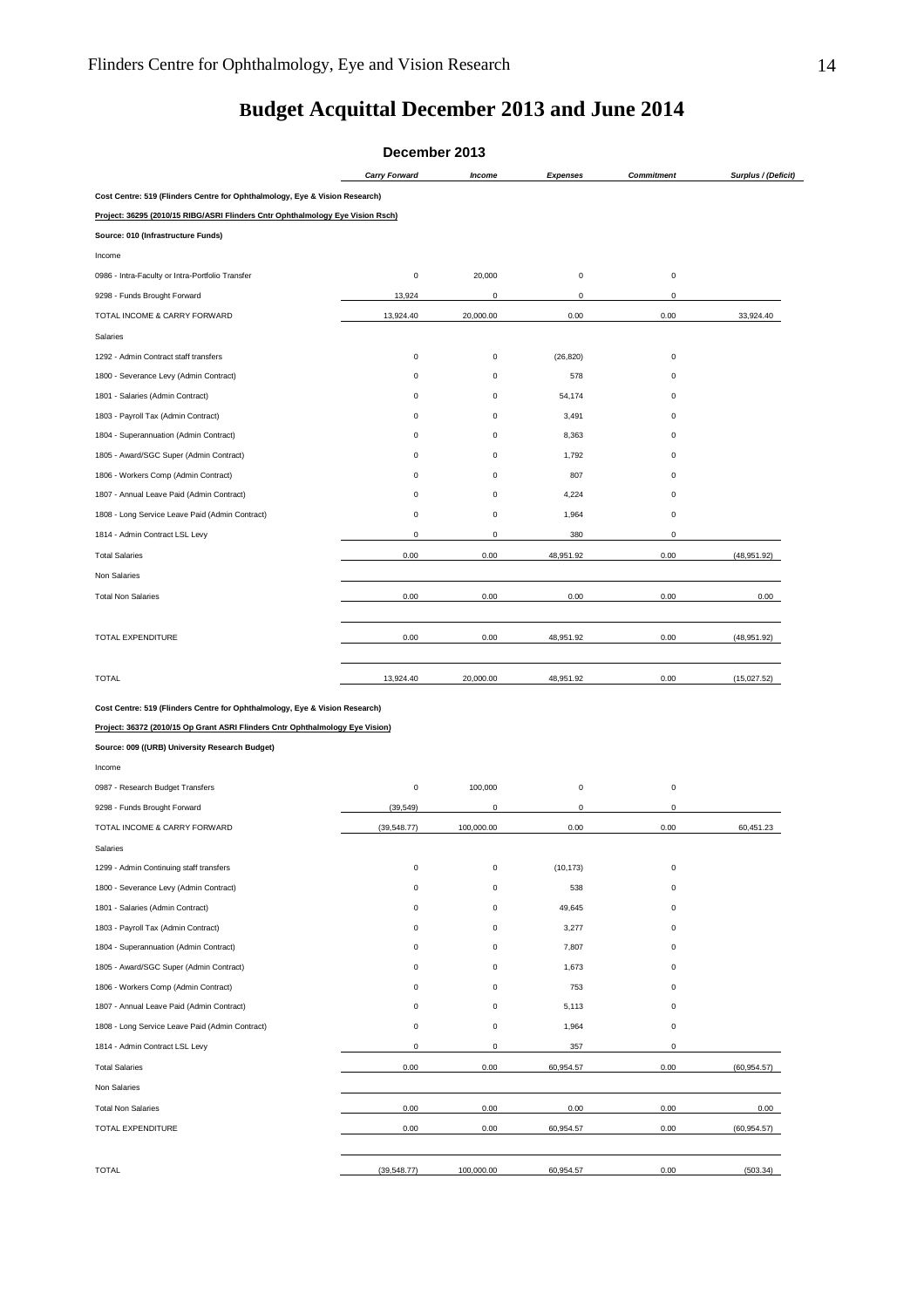|                                                                                | <b>Carry Forward</b> | <b>Income</b> | <b>Expenses</b> | <b>Commitment</b> | Surplus / (Deficit) |  |  |
|--------------------------------------------------------------------------------|----------------------|---------------|-----------------|-------------------|---------------------|--|--|
| Cost Centre: 519 (Flinders Centre for Ophthalmology, Eye & Vision Research)    |                      |               |                 |                   |                     |  |  |
| Project: 36295 (2010/15 RIBG/ASRI Flinders Cntr Ophthalmology Eye Vision Rsch) |                      |               |                 |                   |                     |  |  |
| Source: 010 (Infrastructure Funds)                                             |                      |               |                 |                   |                     |  |  |
| Income                                                                         |                      |               |                 |                   |                     |  |  |
| 0986 - Intra-Faculty or Intra-Portfolio Transfer                               | $\mathsf 0$          | 20,000        | 0               | 0                 |                     |  |  |
| 9298 - Funds Brought Forward                                                   | (15,028)             | 0             | 0               | $\mathbf 0$       |                     |  |  |
| TOTAL INCOME & CARRY FORWARD                                                   | (15,027.52)          | 20,000.00     | 0.00            | 0.00              | 4,972.48            |  |  |
| Salaries                                                                       |                      |               |                 |                   |                     |  |  |
| 1800 - Severance Levy (Admin Contract)                                         | $\mathsf 0$          | 0             | 16              | 0                 |                     |  |  |
| 1801 - Salaries (Admin Contract)                                               | $\mathsf 0$          | 0             | 1,420           | $\mathbf 0$       |                     |  |  |
| 1803 - Payroll Tax (Admin Contract)                                            | $\mathbf 0$          | 0             | 92              | $\mathbf 0$       |                     |  |  |
| 1804 - Superannuation (Admin Contract)                                         | 0                    | 0             | 222             | 0                 |                     |  |  |
| 1805 - Award/SGC Super (Admin Contract)                                        | $\mathbf 0$          | 0             | 48              | $\mathbf 0$       |                     |  |  |
| 1806 - Workers Comp (Admin Contract)                                           | 0                    | 0             | 21              | 0                 |                     |  |  |
| 1807 - Annual Leave Paid (Admin Contract)                                      | $\mathsf 0$          | 0             | 167             | 0                 |                     |  |  |
| 1814 - Admin Contract LSL Levy                                                 | $\mathbf 0$          | 0             | 10              | $\Omega$          |                     |  |  |
| <b>Total Salaries</b>                                                          | 0.00                 | 0.00          | 1,996.74        | 0.00              | (1,996.74)          |  |  |
| Non Salaries                                                                   |                      |               |                 |                   |                     |  |  |
| <b>Total Non Salaries</b>                                                      | 0.00                 | 0.00          | 0.00            | 0.00              | 0.00                |  |  |
|                                                                                |                      |               |                 |                   |                     |  |  |
| TOTAL EXPENDITURE                                                              | 0.00                 | 0.00          | 1,996.74        | 0.00              | (1,996.74)          |  |  |
|                                                                                |                      |               |                 |                   |                     |  |  |
| <b>TOTAL</b>                                                                   | (15,027.52)          | 20,000.00     | 1,996.74        | 0.00              | 2,975.74            |  |  |
|                                                                                |                      |               |                 |                   |                     |  |  |

**Cost Centre: 519 (Flinders Centre for Ophthalmology, Eye & Vision Research)**

**Project: 36372 (2010/15 Op Grant ASRI Flinders Cntr Ophthalmology Eye Vision)**

**Source: 009 ((URB) University Research Budget)**

| Income                                          |             |             |             |             |               |
|-------------------------------------------------|-------------|-------------|-------------|-------------|---------------|
| 0987 - Research Budget Transfers                | $\mathbf 0$ | 100,000     | $\mathbf 0$ | 0           |               |
| 9298 - Funds Brought Forward                    | (503)       | $\mathbf 0$ | $\mathbf 0$ | $\mathbf 0$ |               |
| TOTAL INCOME & CARRY FORWARD                    | (503.34)    | 100,000.00  | 0.00        | 0.00        | 99,496.66     |
| Salaries                                        |             |             |             |             |               |
| 1800 - Severance Levy (Admin Contract)          | $\mathbf 0$ | 0           | 476         | 499         |               |
| 1801 - Salaries (Admin Contract)                | 0           | 0           | 44,178      | 51,257      |               |
| 1803 - Payroll Tax (Admin Contract)             | 0           | 0           | 2,802       | 2,892       |               |
| 1804 - Superannuation (Admin Contract)          | $\mathbf 0$ | $\mathbf 0$ | 6,773       | 6,992       |               |
| 1805 - Award/SGC Super (Admin Contract)         | $\mathsf 0$ | 0           | 1,451       | 1,498       |               |
| 1806 - Workers Comp (Admin Contract)            | 0           | 0           | 653         | 674         |               |
| 1807 - Annual Leave Paid (Admin Contract)       | $\mathbf 0$ | $\mathbf 0$ | 3,381       | 0           |               |
| 1808 - Long Service Leave Paid (Admin Contract) | 0           | 0           | 821         | 0           |               |
| 1814 - Admin Contract LSL Levy                  | 0           | 0           | 305         | 315         |               |
| <b>Total Salaries</b>                           | 0.00        | 0.00        | 60,840.30   | 64,128.14   | (124, 968.44) |
| Non Salaries                                    |             |             |             |             |               |
| 2001 - Airline (Domestic)                       | $\mathbf 0$ | 0           | 1,607       | $\mathsf 0$ |               |
| 2051 - Light Meals/Snacks (Non:FBT)             | 0           | 0           | 13          | 0           |               |
| 2401 - Advertising : Courses/Other              | 0           | 0           | 227         | 0           |               |
| 2601 - Hire/Lease                               | $\mathbf 0$ | $\mathbf 0$ | 2,588       | $\mathbf 0$ |               |
| 3201 - Stationery                               | 0           | 0           | 174         | 0           |               |
| 3301 - Postage/Freight                          | 0           | 0           | 33          | $\mathbf 0$ |               |
| <b>Total Non Salaries</b>                       | 0.00        | 0.00        | 4,643.18    | 0.00        | (4,643.18)    |
|                                                 |             |             |             |             |               |
| TOTAL EXPENDITURE                               | 0.00        | 0.00        | 65,483.48   | 64,128.14   | (129, 611.62) |
| <b>TOTAL</b>                                    | (503.34)    | 100,000.00  | 65,483.48   | 64,128.14   | (30, 114.96)  |

#### **June 2014**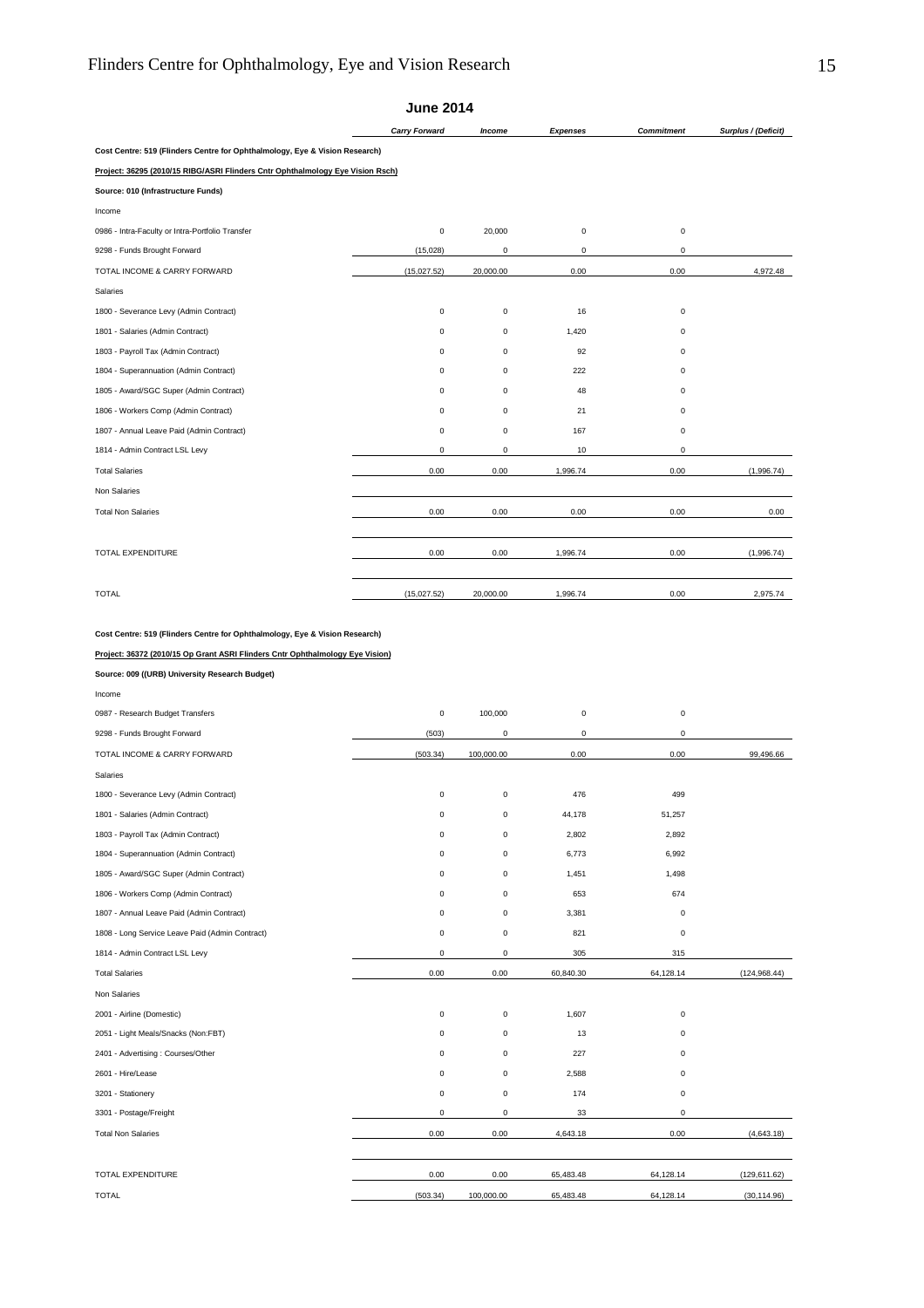#### **Viability/Financial Sustainability of FCOEVR**

Flinders University has supported the Centre over the past six years (2009-14) through providing funding for Ms Cazneaux (0.7 FTE), and since 2010, Ms Sullivan (1.0 FTE). These appointments have been essential to the on-going success of FCOEVR. The sustained input of these RDOs has been largely responsible for our increased (and ever-increasing) research performance and reputation, and clearly contributed to Flinders University's discipline of Ophthalmology and Optometry receiving a 2010 ERA ranking of 4 and a ranking of 5 in the most recent round.

The success of FCOEVR can be attributed, however, to a number of additional factors. The FCOEVR is an excellent example of the value-adding that provision of support (financial and inkind) from the Office of the DVC(R) can generate. The ability of Centre members, in particular our clinician-scientists, to embrace and promote the concept of the Centre has created vigour and new opportunities for funding and partnerships. From its original establishment as the Eye and Vision ASRI to the current FCOEVR, the Centre has proven to be viable and has been increasing in size and stature. Its success is best measured against the key academic performance indicators (KPIs) that were outlined for the Eye and Vision ASRI in 2007-8. As shown herein, almost all KPIs have been met, and have far exceeded expectation in some instances. When measured against the baseline performance of the Department in 2007, there is evidence of well-managed growth in terms of academic measures of research productivity. However, we consider that our research focus on eye disease, and our ability to translate our research to meet patient and community needs, is equally as important.

The Operating Budget for the Department of Ophthalmology does not contain an allocation for research support. The Department of Ophthalmology is a joint University and Flinders Medical Centre Department and historically, administrative support was provided via a hospital-funded position. However, administrative support to FUSA researchers was very limited and with the many changes occurring in SA Health, this position disappeared over a decade ago. The majority of external grants do not provide for research management support and this, along with the fact that the Centre does not receive performance-based funding from the School of Medicine, has made it difficult to appoint research administrative staff. Thus, unlike some other Units, we do not see financial rewards for student load, completions, publications, or grant income, other than provided competitively through the FHS Research Committee to individual Centre members through the annual small grants round.

For continued growth and on-going success, the FCOEVR will be reliant upon on-going funding from the Office of the DVC(R) after the current funding agreement ceases in December 2015. This would enable the continuation of contracts for Ms Deb Sullivan and Ms Anne Cazneaux who, as previously noted, are essential to the operation and success of the Centre.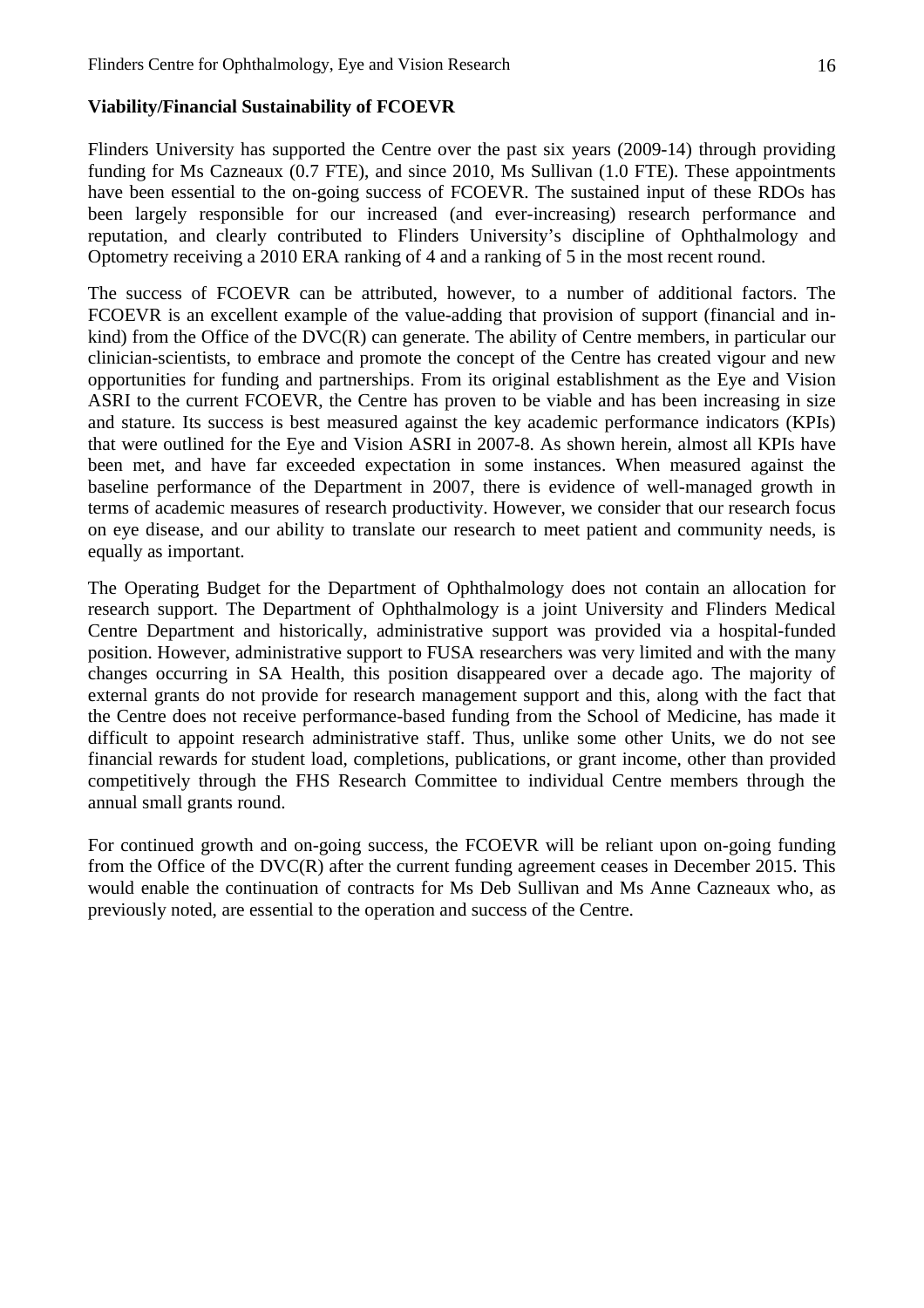# **Appendix 1**

# **Higher Research Degree completions 2013-14, current load and mentoring**

In 2013, the following students were awarded the degree of PhD:

- Dr Mona Awadalla
- Dr Alison Clarke





The following Honours student completed their candidature:

• Ms Ha Ae Bae

Our current Master student is:

• Dr Jude Fitzgerald

Our current PhD students, enrolled through Flinders University, are:

- Ms Alpana Dave (supported by a FURS)
- Mr Yazad Irani (supported by a FURS)
- Ms Shari Javadiyan (supported by a FURS)
- Mr Abraham Kuot (supported by a FURS)
- Dr Georgia Kaidonis (supported by FURS)
- Dr Tiger Zhou (supported by Lions Medical Research Foundation Scholarship)

Additional students are being co-supervised by Centre members.







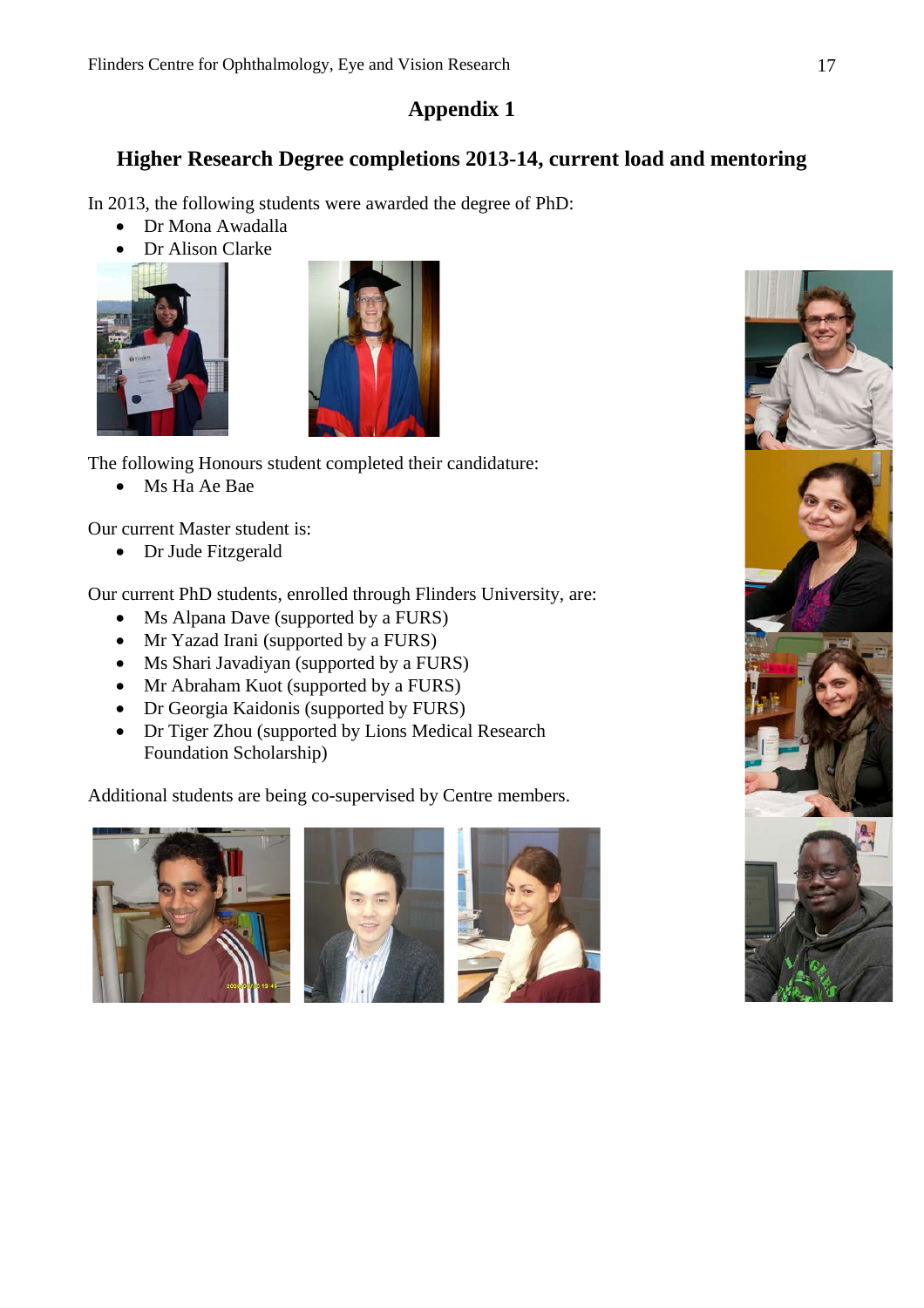# **Appendix 2 Publications, 2013-2014**

#### *Publications in refereed journals, 2013 \*student authorship*

- 1. **Khadka, J., McAlinden, C., Craig, J. E.**, Fenwick, E. K., Lamoureux, E. L., **Pesudovs, K.** Identifying content for the glaucoma-specific item bank to measure quality-of-life parameters. *Journal of Glaucoma* 2013 (Epub ahead of print April 2).
- 2. **\*Kaidonis, G., Abhary, S.,** Daniell, M., Gillies, M., Fogarty, R., Petrovsky, N., Jenkins, A., Essex, R., Chang, J. H., Pal, B., Hewitt, A. W., **Burdon, K. P., Craig, J. E.** Genetic study of Diabetic Retinopathy: Recruitment methodology and analysis of baseline characteristics. *Clin Experiment Ophthalmol* 2013 (Epub ahead of print 30 Sept 2013).
- 3. \*Appleby, S. L., **Irani, Y., Mortimer, L. A., Brereton, H. M., Klebe, S., Keane, M. C.**, Cowan, P. J., **Williams, K. A**. Co-expression of a scFv antibody fragment and a reporter protein using lentiviral shuttle plasmid containing a self-processing furin-2A sequence. *Journal of Immunological Methods* 2013;397(1-2):61-65.
- 4. \*Appleby, S. L., Jessup, C. F., **Mortimer, L. A.**, Kirk, K., **Brereton, H. M., Coster, D. J**., Tan, C. K., **Williams, K. A**. Expression of an anti-CD4 single-chain antibody fragment from the donor cornea can prolong corneal allograft survival in inbred rats. *Br J Ophthalmol* 2013;97(1):101-5.
- 5. **\*Awadalla, M**. S., Thapa, S. S., Hewitt, A. W., **Craig, J. E., Burdon, K. P.** Association of eNOS polymorphisms with primary angle-closure glaucoma. *Investigative Ophthalmology and Visual Science* 2013;54(3):2108-14.
- 6. **\*Awadalla, M.**; Thapa, SS, ;, Hewitt, A. W., **Burdon, K. P., Craig, J. E.** Association of genetic variants with primary angle-closure glaucoma in two different populations. *PLoS One* 2013;8(6):e67903.
- 7. **Bae, H. A., Mills, R. A**., Lindsay, R. G., Phillips, T., **Coster, D. J**., Mitchell, P., Wang, J. J., **Craig, J. E., Burdon, K. P.** Replication and meta-analysis of candidate loci identified variation at RAB3GAP1 associated with keratoconus. *Invest. Ophthalmol. Vis. Sci.* 2013;54(7):5132-35.
- 8. Bharadwaj, A. S., **Appukuttan, B.**, Wilmarth, P. A., Pan, Y., **Stempel, A. J**., Chipps, T. J., Benedetti, E. E., Zamora, D. O., Choi, D., David, L. L., **Smith, J. R**. Role of the retinal vascular endothelial cell in ocular disease. *Progress in Retinal and Eye Research* 2013;32(1):102-80 (Review).
- 9. Bharadwaj, A. S., Schewitz-Bowers, L. P., Wei, L., Lee, R. W., **Smith, J. R**. Intercellular adhesion molecule 1 mediates migration of Th1 and Th17 cells across human retinal vascular endothelium. *Invest Ophthalmol Vis Sci* 2013;54(10):6917-25.
- 10. Bourne, R. R. A., Stevens, G. A., White, R. A., Smith, J. L., Flaxman, S. R., Price, H., Jonas, J. B., Keeffe, J., Leasher, J., Naidoo, K., **Pesudovs, K**., Resnikoff, S., Taylor, H. R. Causes of vision loss worldwide, 1990-2010: A systematic analysis. *Lancet Global Health* 2013;1(6):e339-e49.
- 11. Bourne, R., Price, H., Taylor, H., Leasher, J., Keeffe, J., Glanville, J., Sieving, P. C., Khairallah, M., Wong, T. Y., Zheng, Y., Mathew, A., Katiyar, S., Mascarenhas, M., Stevens, G. A., Resnikoff, S., Gichuhi, S., Naidoo, K., Wallace, D., Kymes, S., Peters, C., **Pesudovs, K.**, Braithwaite, T., Limburg, H. New systematic review methodology for visual impairment and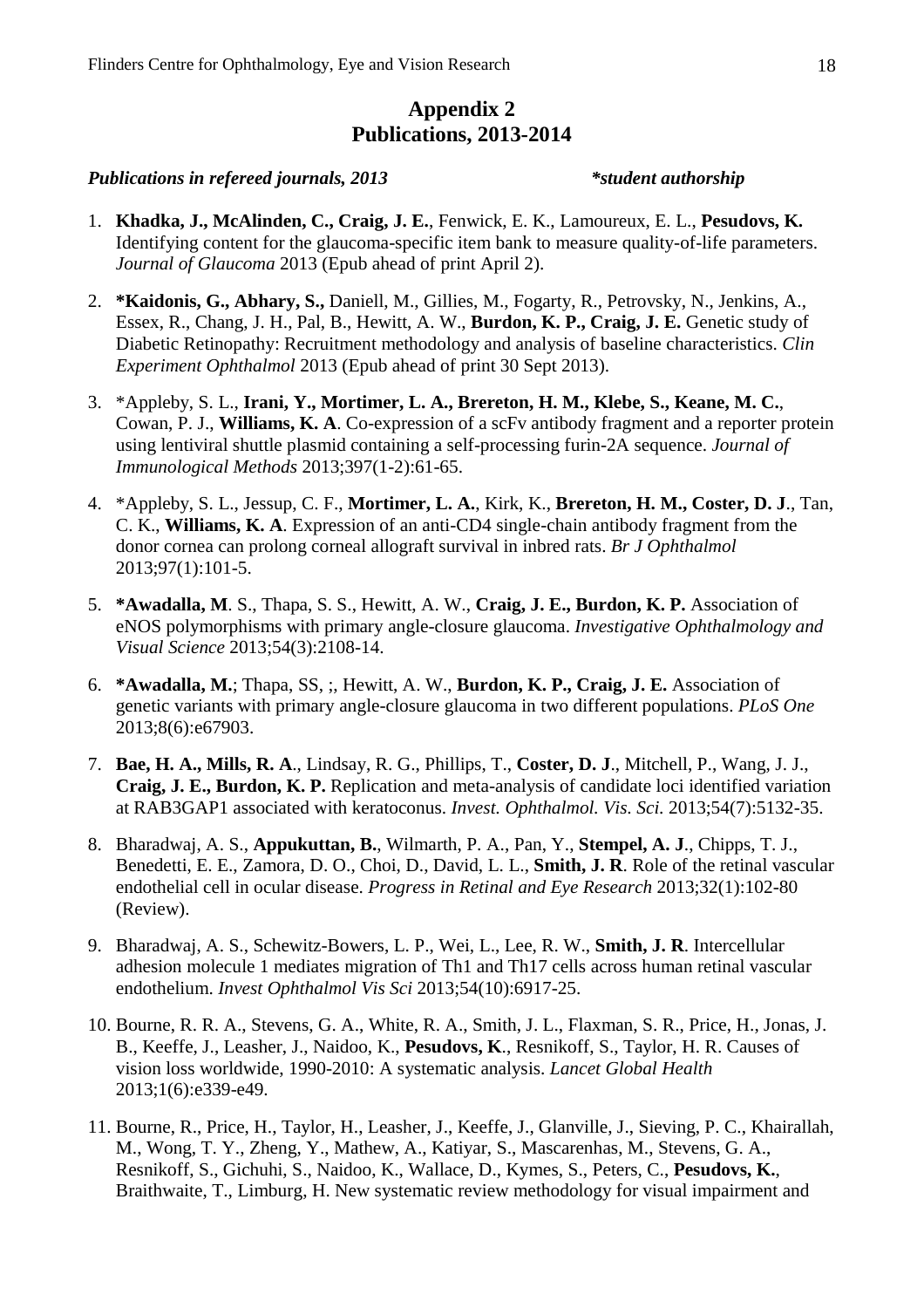blindness for the 2010 global burden of disease study. *Ophthalmic Epidemiology* 2013;20(1):33-39.

- 12. **Burdon, K. P.**, Vincent, A. L. Insights into keratoconus from a genetic perspective. *Clinical and Experimental Optometry* 2013;96(2):146-54.
- 13. Butler, N. J., Furtado, J. M., Winthrop, K. L., **Smith, J. R**. Ocular toxoplasmosis II: Clinical features, pathology and management. *Clin. Exp. Ophthalmol.* 2013;41(1):95-108.
- 14. Cabot, F., Saad, A., **McAlinden, C**., Haddad, N. M., Grise-Dulac, A., Gatinel, D. Objective assessment of crystalline lens opacity level by measuring ocular light scattering with a doublepass system. *American Journal of Ophthalmology* 2013;155(4):629-35.e2.
- 15. Cheng, C. Y., Schache, M., Ikram, M. K., et. al.., **Burdon, K. P., Craig, J. E.**, et. al., Baird, P. N. Nine Loci for Ocular Axial Length Identified through Genome-wide Association Studies, Including Shared Loci with Refractive Error. *Am J Hum Genet* 2013;93(2):264-77.
- 16. Chidlow, G., Wood, J. P., **Sharma, S.,** Dimasi, D. P., Burdon, K. P., Casson, R. J., **Craig, J. E.** Ocular Expression and Distribution of Products of the POAG-Associated Chromosome 9p21 Gene Region. *PLoS One* 2013;8(9):e75067.
- 17. Chipps, T. J., **Appukuttan, B**., Pan, Y., **Smith, J. R**. CD44 isoforms in human retinal and choroidal endothelial cells. *Graefe's Archive for Clinical and Experimental Ophthalmology* 2013;251(4):1245-46.
- 18. **Cugati, S**., Varma, D. D., **Chen, C. S**., Lee, A. W. Treatment options for central retinal artery occlusion. *Current Treatment Options in Neurology* 2013;15(1):63-77.
- 19. **\*Dave, A**., Laurie, K. J., Staffieri, S.E., **Taranath, D.**, Mackey, D, Mitchell, P., Wang, J.J., **Craig, J.E., Burdon, K.P., Sharma, S**. Mutations in the EPHA2 gene are a major contributor to inherited cataracts in South-Eastern Australia. *PLoS One* 2013;8(8):e72518.
- 20. Fenwick, E. K**., Pesudovs, K., Khadka, J.,** Rees, G., Wong, T. Y., Lamoureux, E. L. Evaluation of item candidates for a diabetic retinopathy quality of life item bank. *Qual Life Res* 2013;22(7):1851-8.
- 21. Furtado, J. M., Winthrop, K. L., Butler, N. J., **Smith, J. R**. Ocular toxoplasmosis I: Parasitology, epidemiology and public health. *Clin. Exp. Ophthalmol.* 2013;41(1):82-94.
- 22. Furtado, J. M., **Ashander, L**. M., Mohs, K., Chipps, T. J., **Appukuttan, B., Smith, J. R**. Toxoplasma gondii Migration within and Infection of Human Retina. *PLoS ONE* 2013;8(2):e54358. doi: 10.1371/journal.pone.0054358. Epub 2013 Feb 21.
- 23. Greenwell, T. H., **Loh, R. S**., Chehade, M., **Mills, R. A**. Misdiagnosis of orthokeratologyrelated Acanthamoeba keratitis as herpes simplex virus keratitis. *Clin. Exp. Ophthalmol.* 2013;41(4):418-20.
- 24. **Hammond, D. S**., Wallman, J., Wildsoet, C. F. Dynamics of active emmetropisation in young chicks - influence of sign and magnitude of imposed defocus. *Ophthalmic and Physiological Optics* 2013;33(3):215-26.
- 25. Harrer, A., Gerstmeyer, K., Hirnschall, N., **Pesudovs, K.,** Lundström, M., Findl, O. Impact of bilateral cataract surgery on vision-related activity limitations. *J. Cataract. Refract. Surg.* 2013;39(5):680-85.
- 26. Hirneiss, C., Reznicek, L., Vogel, M., **Pesudovs, K**. The impact of structural and functional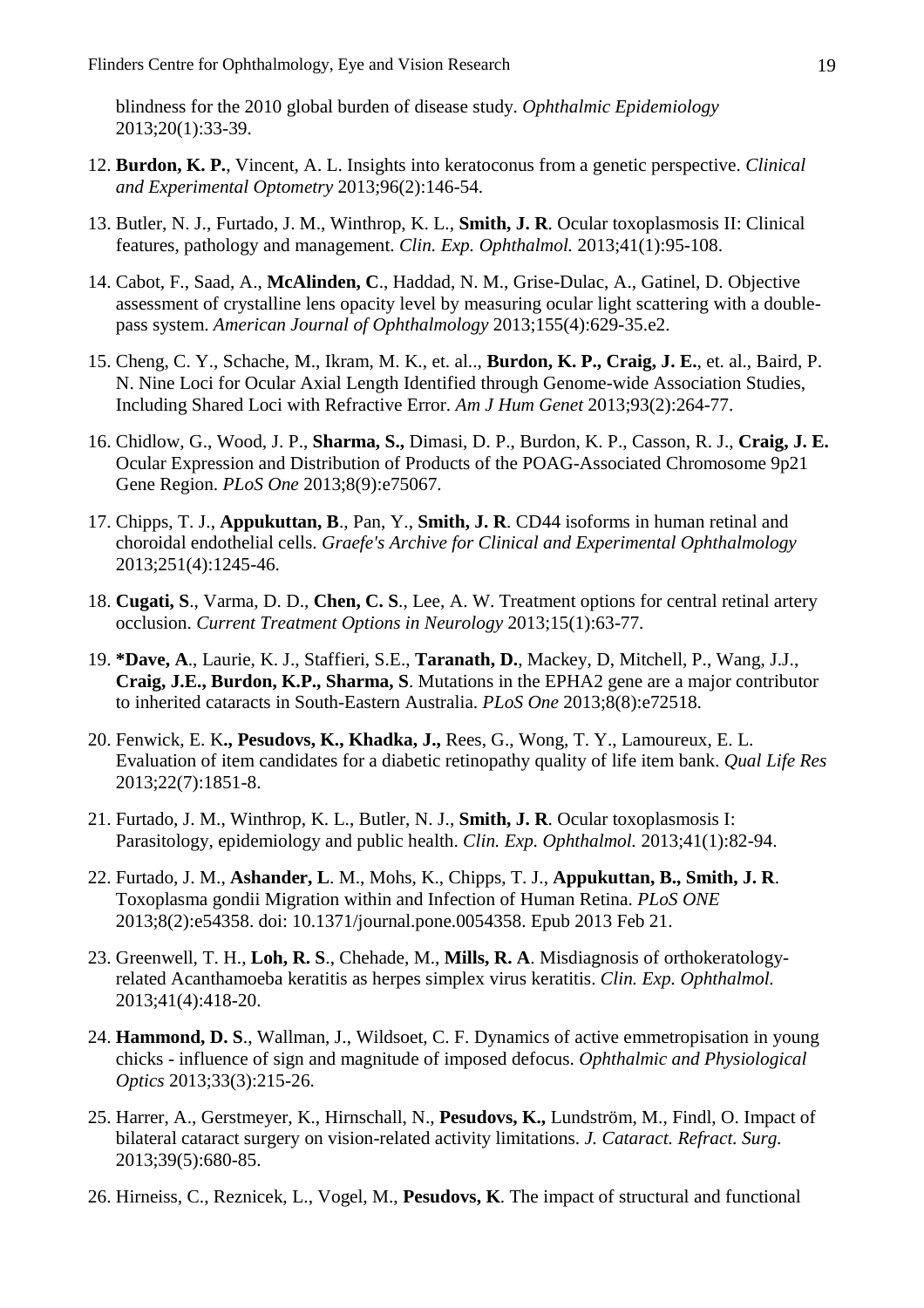parameters in glaucoma patients on patient-reported visual functioning. *PLoS ONE* 2013;8(12):e80757.

- 27. **\*Irani, Y**., McInnes, S. J. P., **Brereton, H. M., Williams, K. A**., Voelcker, N. H. Porous silicon as a scaffold for rat oral mucosal epithelial cells and transfer to the eye. *European Cells and Materials* 2013;26(SUPPL.6):54.
- 28. **\*Keane, M. C**., **Lowe, M. T., Coster, D.** J., Pollock, G. A., **Williams, K. A.** The influence of Australian eye banking practices on corneal graft survival. *Medical Journal of Australia* 2013;199(4):275-79.
- 29. **Khadka, J., McAlinden, C., Pesudovs, K**. Quality assessment of ophthalmic questionnaires: Review and recommendations. *Optom. Vis. Sci.* 2013;90(8):720-44.
- 30. **Khadka, J., Pesudovs, K**. Rasch modified NEI VF-11R or actually the VF-11R? *J. Cataract. Refract. Surg.* 2013;39(7):1129.
- 31. Ku, J. Y., **Landers, J**., Henderson, T., **Craig, J. E**. The reliability of single-field fundus photography in screening for diabetic retinopathy: The central australian ocular health study. *Medical Journal of Australia* 2013;198(2):93-95.
- 32. **Landers, J**., Henderson, T. High levels of uncorrected presbyopia among indigenous Australians: A concern and an opportunity. *Clin. Exp. Ophthalmol.* 2013;41(3):219-20.
- 33. **Landers, J**., Henderson, T., **Craig, J. E**. Incidence of visual impairment due to cataract, diabetic retinopathy and trachoma in indigenous Australians within central Australia: The Central Australian Ocular Health Study. *Clin. Exp. Ophthalmol.* 2013;41(1):50-55.
- 34. \*Laurie, K. J., **Dave, A**., Straga, T., Souzeau, E., Chataway, T., Sykes, M. J., Casey, T., Teo, T., Pater, J., **Craig, J. E., Sharma, S., Burdon, K. P.** Identification of a Novel Oligomerization Disrupting Mutation in CRYΑA Associated with Congenital Cataract in a South Australian Family. *Human Mutation* 2013;34(3):435-38.
- 35. \*Lee, A. W., **Chen, C. S., Cugati, S.,** Varma, D. Reply: 'Central retinal artery occlusion and cerebral stroke'. *Eye (Basingstoke)* 2013;27(12):1422-23.
- 36. Lee, S. T., Gupta, S. R., Richards, A. B., Suhler, E. B., **Smith, J. R**., Flaxel, C. J. The use of vascular endothelial growth factor inhibitor for choroidal neovascularization complicating posterior uveitis in eyes with fluocinolone acetonide implants. *Retinal Cases and Brief Reports* 2013;7(1):35-40.
- 37. Lu, Y., Vitart, V., **Burdon, K. P**., Khor, C. C., Bykhovskaya, Y., Mirshahi, A., Hewitt, A. W., Koehn, D., Hysi, P. G., Ramdas, W. D., Zeller, T., Vithana, E. N., Cornes, B. K., Tay, W. T., Tai, E. S., Cheng, C. Y., Liu, J., Foo, J. N., Saw, S. M., Thorleifsson, G., Stefansson, K., Dimasi, D. P., **Mills, R. A**.,et. al., **Craig, J. E**., MacGregor, S., Wong, T. Y. Genome-wide association analyses identify multiple loci associated with central corneal thickness and keratoconus. *Nature Genetics* 2013;45(2):155-63.
- 38. **McAlinden, C**., Saldanha, M., Laws, D. Evisceration for the management of ocular trauma. *BMJ case reports* 2013; Oct 30; doi: 10.1136/bcr-2013-201235
- 39. **McAlinden, C**., Skiadaresi, E., Gatinel, D., Cabot, F., Huang, J., **Pesudovs,** K. The quality of vision questionnaire: Subscale interchangeability. *Optom. Vis. Sci.* 2013;90(8):760-64.
- 40. \*McInnes, S. J. P., **Irani, Y**., Lad, H. R., **Williams, K. A**., Voelcker, N. H. Porous silicon films and microparticles as a vehicle for the loading and extended release of infliximab to the eye.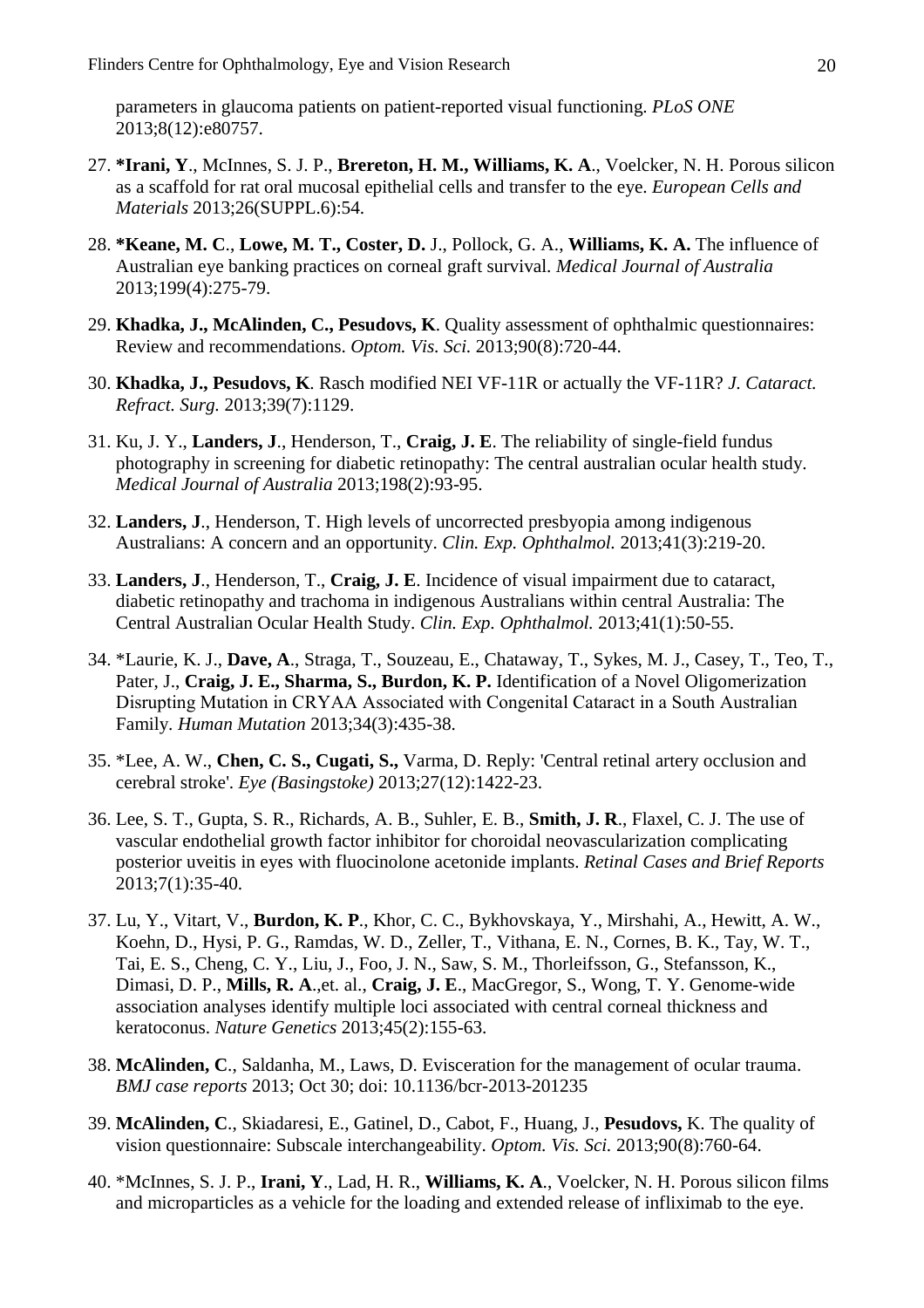*European Cells and Materials* 2013;26(SUPPL.6):98.

- 41. Murray, CJL, Vos T, Lozano R, et. al., **Pesudovs K**, et. al., Zheng Z-J, Zonies D & Lopez AD. Disability-adjusted life years (DALYs) for 291 diseases and injuries in 21 regions, 1990-2010: a systematic analysis for the Global Burden of Disease Study 2010*. The Lancet* 2013; 380(9859), 2197-2223.
- 42. Oliver, V. F., Franchina, M., Jaffe, A. E., Branham, K. E., Othman, M., Heckenlively, J. R., Swaroop, A., Campochiaro, B., Vote, B. J., **Craig, J. E**., Saffery, R., Mackey, D. A., Qian, J., Zack, D. J., Hewitt, A. W., Merbs, S. L. Hypomethylation of the IL17RC promoter in peripheral blood leukocytes is not a hallmark of age-related macular degeneration. *Cell reports* 2013;5(6):1527-35.
- 43. **Pesudovs, K**., Lamoureux, E. L., Lundström, M., Massof, R. W., Ratcliffe, J., Rubin, G. S. Measuring the patient's perspective. *Optom. Vis. Sci.* 2013;90(8):717-19.
- 44. Ronci, M., **Sharma, S., Martin, S**., **Craig, J. E**., Voelcker, N. H. MALDI MS imaging analysis of apolipoprotein E and lysyl oxidase-like 1 in human lens capsules affected by pseudoexfoliation syndrome. *Journal of Proteomics* 2013;82:27-34.
- 45. Ryan, B., **Khadka, J**., Bunce, C., Court, H. Effectiveness of the community-based Low Vision Service Wales: A long-term outcome study. *Br. J. Ophthalmol.* 2013;97(4):487-91.
- 46. Sabour-Pickett, S., Loughman, J., Nolan, J. M., Stack, J., **Pesudovs, K**., Meagher, K. A., Beatty, S. Visual performance in patients with neovascular age-related macular degeneration undergoing treatment with intravitreal ranibizumab. *Journal of Ophthalmology* 2013;:268438. doi: 10.1155/2013/268438. Epub 2013 Feb 21.
- 47. Salomon, JA, Vos T, Hogan DR, et. al., **Pesudovs K**, Phillips D, Pourmalek F, Prince M, Rehm JT, Remuzzi G, Richardson K, Room R, Saha S, Sampson U, Sanchez-Riera L, Segui-Gomez M, Shahraz S, Shibuya K, Singh D, Sliwa K, Smith E, Soerjomataram I, Steiner T, Stolk WA, Stovner LJ, Sudfeld C, Taylor HR, Tleyjeh IM, van der Werf MJ, Watson WL, Weatherall DJ, Weintraub R, Weisskopf MG, Whiteford H, Wilkinson JD, Woolf AD, Zheng Z-J & Murray CJL. Common values in assessing health outcomes from disease and injury: disability weights measurement study for the Global Burden of Disease Study 2010. The Lancet 2013; 380(9859), 2129-2143.
- 48. Soong, T. K., **Saha, N**. Comment on 'Reduction of thickness of ganglion cell complex after internal limiting membrane peeling during vitrectomy for idiopathic macular hole'. *Eye (Basingstoke)* 2013;27(3):455.
- 49. **\*Souzeau, E., Burdon, K. P**., Dubowsky, A., Grist, S., **Usher, B., Fitzgerald, J. T., Crawford, A.**, Hewitt, A. W., Goldberg, I., **Mills, R. A**., Ruddle, J. B., **Landers, J**., Mackey, D. A., **Craig, J. E**. Higher prevalence of myocilin mutations in advanced glaucoma in comparison with less advanced disease in an australasian disease registry. *Ophthalmology* 2013;120(6):1135-43.
- 50. Stevens, G. A., White, R. A., Flaxman, S. R., Price, H., Jonas, J. B., Keeffe, J., Leasher, J., Naidoo, K., **Pesudovs, K**., Resnikoff, S., Taylor, H., Bourne, R. R. A. Global prevalence of vision impairment and blindness: Magnitude and temporal trends, 1990-2010. *Ophthalmology* 2013;120(12):2377-84.
- 51. Suhler, E. B., Lowder, C. Y., Goldstein, D. A., Giles, T., Lauer, A. K., Kurz, P. A., Pasadhika,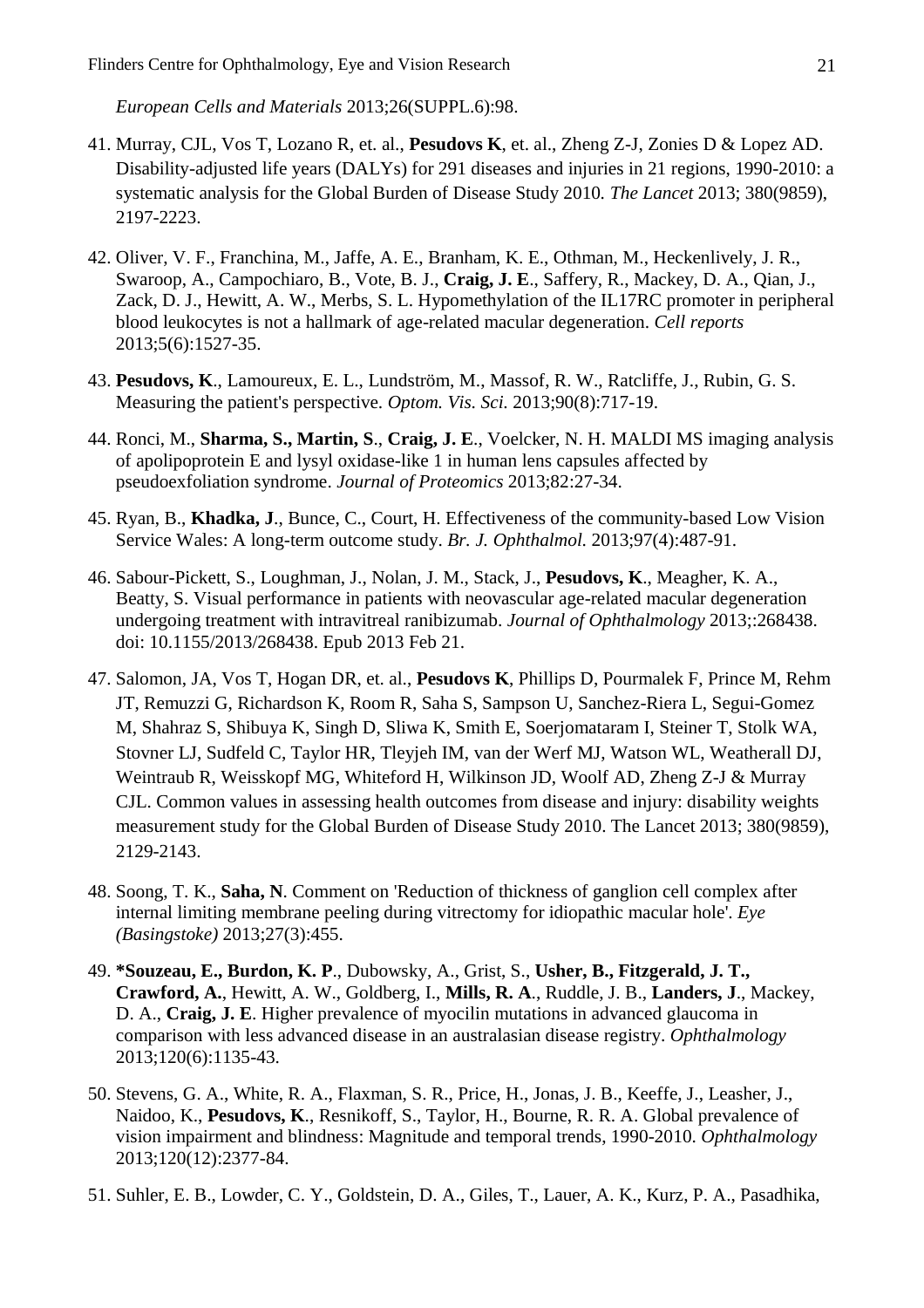S., Lee, S. T., De Saint Sardos, A., Butler, N. J., Tessler, H. H., **Smith, J. R**., Rosenbaum, J. T. Adalimumab therapy for refractory uveitis: Results of a multicentre, open-label, prospective trial. *Br. J. Ophthalmol.* 2013;97(4):481-86.

- 52. Taylor, H. R., Jonas, J. B., Keeffe, J., Leasher, J., Naidoo, K., **Pesudovs, K**., Resnikoff, S. Disability weights for vision disorders in Global Burden of Disease study. *The Lancet* 2013;381(9860):23.
- 53. **\*Tea, M**., Michael, M. Z., **Brereton, H. M., Williams, K. A**. Stability of small non-coding RNA reference gene expression in the rat retina during exposure to cyclic hyperoxia. *Molecular Vision* 2013;19:501-08.
- 54. Tug, E., Dilek, N. F., Javadiyan, S., **Burdon, K. P**., Percin, F. E. A Turkish family with Nance-Horan syndrome due to a novel mutation. *Gene* 2013;525(1):141-45.
- 55. Ullrich, K**., Taranath, D**., Casey, T. Can intraoperative use of limbal stay suture in strabismus surgery cause epithelial ingrowth? *Journal of pediatric ophthalmology and strabismus* 2013;50 Online:e21-23.
- 56. Ullrich, K**., Wells, J**., Brennan, C., **Craig, J**. Recurrent atypical fibroxanthoma of the limbus. *BMJ Case Reports* 2013:Art. No.: 008762.
- 57. Ullrich, K**., Saha, N**. Semipermanent eyelash extensions causing bacterial keratitis: A case report. *Canadian Journal of Ophthalmology* 2013;48(3):e50-e51.
- 58. Van Zyl, L. M., Andrew, N., Chehade, M., Sadlon, T. A., **Badenoch, P. R**. Acanthamoeba lenticulata keratitis in a hard contact lens wearer. *Clin. Exp. Ophthalmol.* 2013;41(8):810-2.
- 59. Varma, D. D., Cugati, S., Lee, A. W., **Chen, C. S**. A review of central retinal artery occlusion: Clinical presentation and management. *Eye (Basingstoke)* 2013;27(6):688-97.
- 60. Verhoeven, V. J. M., Hysi, P. G., Wojciechowski, R., et. al., **Burdon, K. P., Craig, J. E**., et. al., Hammond, C. J. Erratum: Genome-wide meta-analyses of multiancestry cohorts identify multiple new susceptibility loci for refractive error and myopia (Nature Genetics (2013) 45 (314-318)). *Nature Genetics* 2013;45(6):712.
- 61. Verhoeven, V. J. M., Hysi, P. G., Wojciechowski, R., et. al., **Burdon, K. P., Craig, J. E**., et. al., Hammond, C. J. Genome-wide meta-analyses of multiancestry cohorts identify multiple new susceptibility loci for refractive error and myopia. *Nature Genetics* 2013;45(3):314-18.
- 62. Vos, T, Flaxman AD, Naghavi M, et. al., **Pesudovs K**, et. al., Zonies D, Lopez AD & Murray CJL. Years lived with disability (YLDs) for 1160 sequelae of 289 diseases and injuries 1990- 2010: a systematic analysis for the Global Burden of Disease Study 2010. *The Lancet* 2013; 380(9859), 2163-2196.
- 63. **\*Williams, K. A., Irani, Y. D., Klebe, S**. Novel therapeutic approaches for corneal disease. *Discovery Medicine* 2013;15(84):291-9.
- 64. Willoughby, C. E., Lechner, J., Bae, H. A., Guduric-Fuchs, J., Rice, A., Govindarajan, G., Siddiqui, S., Farraj, L. A., Yip, S. P., Yap, M., Das, M., **Souzeau, E., Coster, D., Mills, R. A.**, Lindsay, R., Phillips, T., Mitchell, P., Ali, M., Inglehearn, C. F., Sundaresan, P., **Craig, J. E**., Simpson, D. A., **Burdon, K. P**. Mutational analysis of MIR184 in sporadic keratoconus and myopia. *Investigative Ophthalmology and Visual Science* 2013;54(8):5266-72.
- 65. Zamora-Alejo, K. V., Moore, S. P., Parker, D. G. A., **Ullrich, K**., Esterman, A., Goggin, M.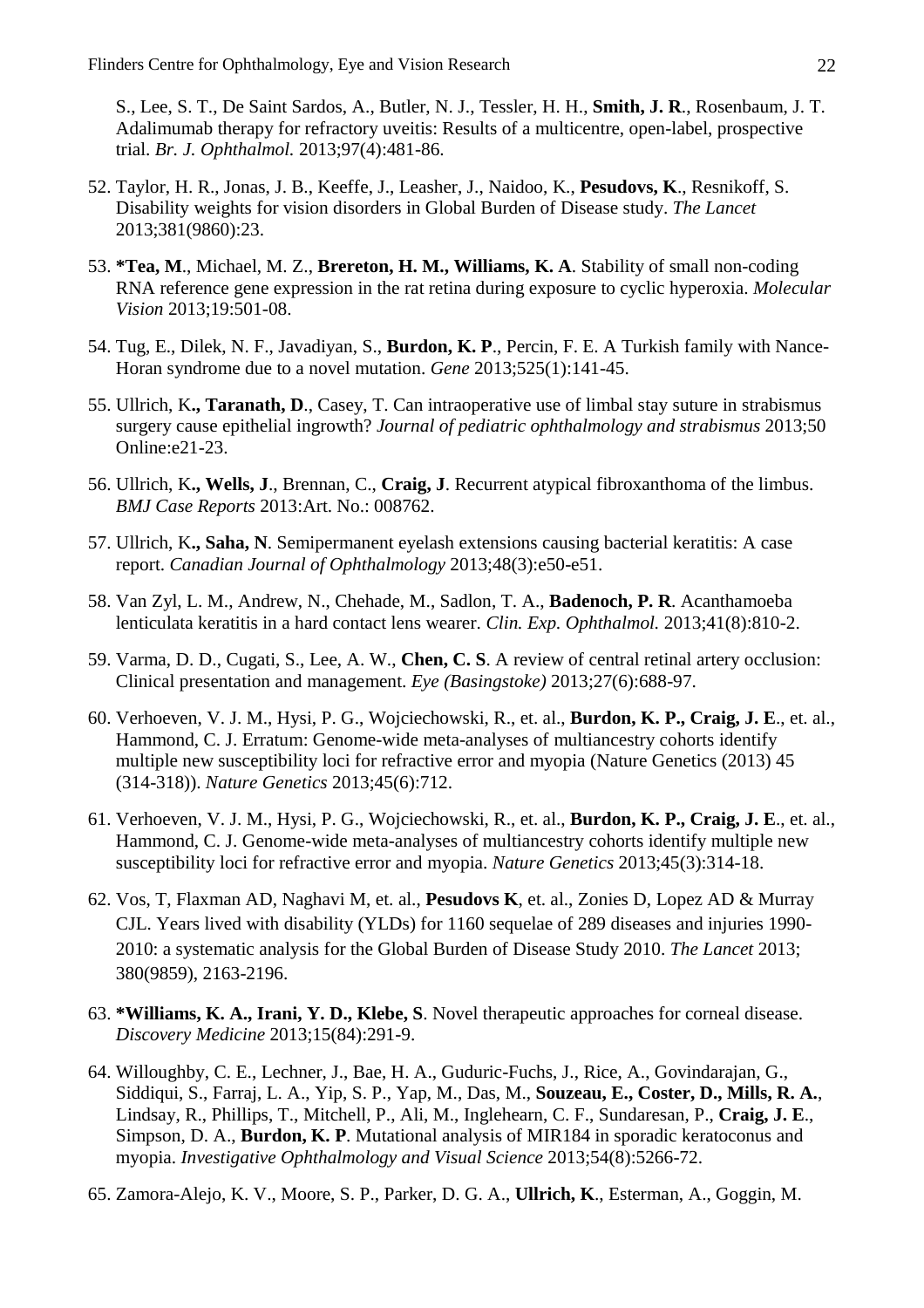Objective accommodation measurement of the crystalens HD compared to monofocal intraocular lenses. *J. Refractive Surg.* 2013;29(2):133-39.

#### **Other Publications: Letters, Editorials, Articles, Book Reviews Etc.**

- 1. Taylor HR, Jonas J, Keeffe J, Leasher J, Naidoo K, **Pesudovs K**, Resnikoff S. Disability weights for vision disorders in Global Burdens of Disease study. *Lancet* 2013 Jan 5;381(9860):23. Dec 21. doi:pii: S0140-6736(12)62081-9. [Epub ahead of print]
- 2. **Khadka J, Pesudovs K**. Rasch modified NEI VF-11R or actually the VF-11R? J *Cataract Ref Surg* 2013;39(7):1129.
- 3. **Pesudovs K**, Ratcliffe J, Lamoureux EL, Lundström M, Massof RW, Rubin GS. Measuring the patient's perspective. *Optom Vis Sci* 2013 Aug;90(8):717-9.
- 4. GBD 2010 Country Collaboration. GBD 2010 Country Results: a Global Public Good. *Lancet* 2013;381(9871):965-970.
- 5. **Smith JR**. A list of the most important papers published in 2012 related to the subspecialty of uveitis for residents. On: ONE Network @ www.aao.org. 10/1/2013.
- 6. **Smith JR**. Presidents message: Addressing gender inequality will help to strengthen ARVO. ARVONews. Fall 2013.
- 7. Wang, B. Z., **Taranath, D**. Reply. *Journal of AAPOS* 2013;17(1):116.

#### **Book Chapters**

- 1. Lamoureux E, Fenwick E, **Pesudovs K.** The impact of cataract, diabetic retinopathy, diabetic macular edema; and associated treatment interventions on quality of life. In Scholl, Massof RW, West S eds. Ophthalmology and the Ageing Society. Berlin: Springer; 2013, p141-164.
- 2. Elliott DB, **Pesudovs K**. Variations in appearance of the normal eye. In Elliott DB ed. Clinical Procedures in Primary Eyecare. 4th ed. Edinburgh: Elsevier Butterworth Heinemann, 2013, p272-293.
- 3. Rosenbaum JT, **Smith JR**. Immunologic ocular disease. In: Rich (ed). Clinical Immunology. Principles and Practice (4th ed). Philadelphia: Elsevier Saunders 2013; 885- 895.

#### *Publications in refereed journals, 2014 \*student authorship*

- 1. **Awadalla, M., KP, Burdon, Souzeau, E., Landers, J., Hewitt, A, Sharma, S., JE, Craig.** A mutation in TMEM98 in a large Caucasian Kindred with Autosomal Dominant Nanophthalmos linked to 17p12-q12. *JAMA Ophthalmol.* 2014 (Epub ahead of print).
- 2. Forward H, Yazar S, Hewitt AW, Khan J, Mountain JM**, Pesudovs K**, McKnight CM, Tan AX, Pennell C, Mackey DA, Newnham J. Multiple prenatal ultrasound scans and ocular development – 20-year follow-up of a randomised controlled trial. *Ultrasound Obstet Gynecol*  2014 April 30 e-pub ahead of print.
- 3. Hsu, T. t, **Cugati, S., Craig, J. E., Taranath, D**., Hodson, T. Spontaneously resolved infantile glaucoma. *Clin. Exp. Ophthalmol.* 2014 (Epub ahead of print).
- 4. **\*Kaidonis, G., Mills, R. A., Landers, J., Lake, S. R., Burdon, K. P., Craig, J. E**. Review of the prevalence of diabetic retinopathy in Indigenous Australians. Clin Experiment Ophthalmol 2014 [Epub ahead of print].
- 5. McCloud, C., Khadka, J., Gilhotra, J. S., **Pesudovs, K**. Divergence in the lived experience of people with macular degeneration. Optom. Vis. Sci. 2014. (accepted for publications 14/4/14)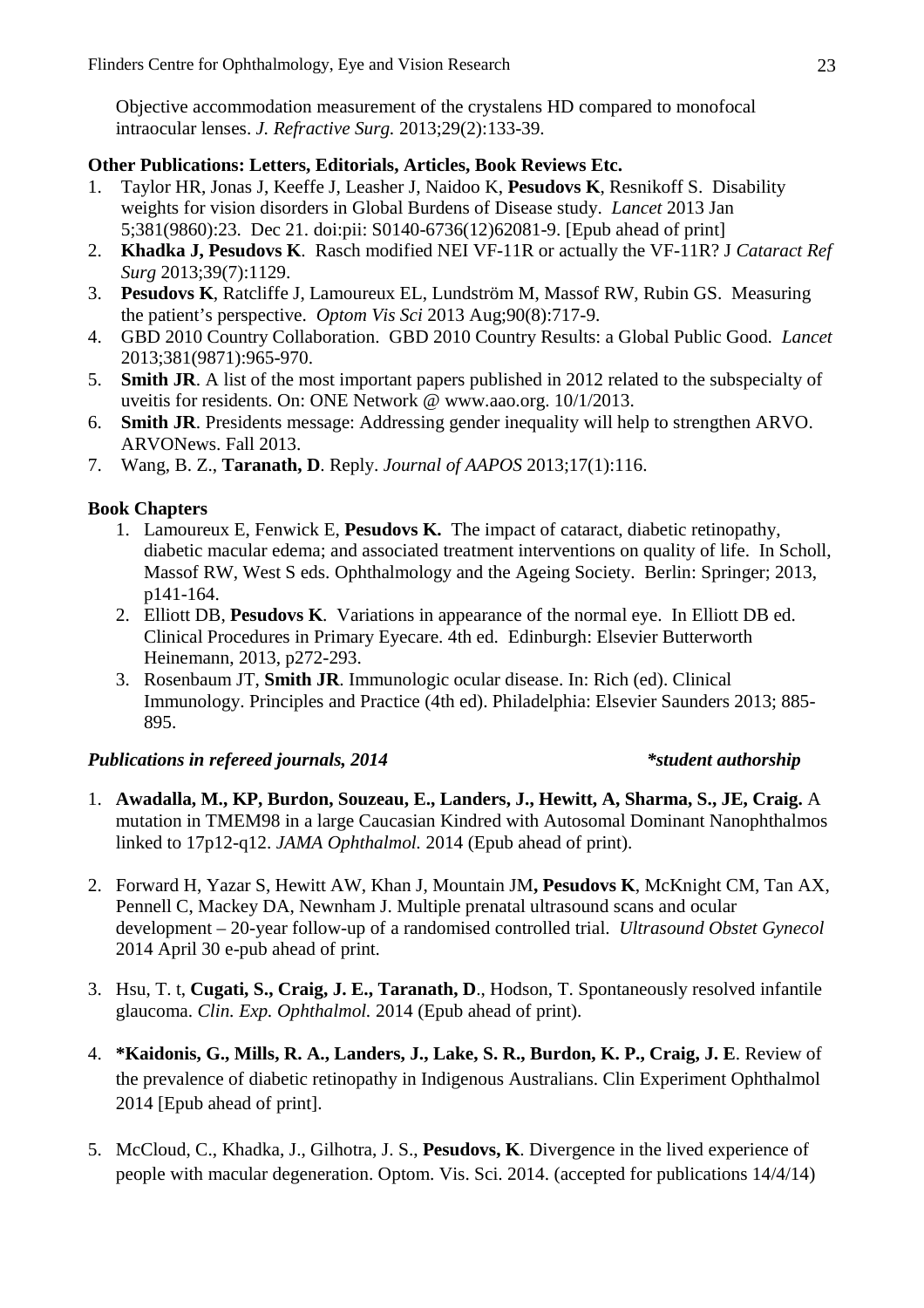- 6. **Coster, D. J., Lowe, M. T., Keane, M. C., Williams, K. A.** A Comparison of Lamellar and Penetrating Keratoplasty Outcomes: A Registry Study. *Ophthalmology* 2014 121(5 (May):979- 87.
- 7. Bourne, R. R. A., Jonas, J. B., Flaxman, S. R., Keeffe, J., Leasher, J., Naidoo, K., Parodi, M. B., **Pesudovs, K**., Price, H., White, R. A., Wong, T. Y., Resnikoff, S., Taylor, H. R. Prevalence and causes of vision loss in high-income countries and in Eastern and Central Europe: 1990-2010. *Br. J. Ophthalmol.* 2014;98(5):629-38.
- 8. Crabb, M., Chan, W. O., **Taranath, D**., Huilgol, S. C. Intense pulsed light therapy (IPL) induced iritis following treatment for a medial canthal capillary malformation. *Australas. J. Dermatol.* 2014.
- 9. **Crawford, A., Souzeau, E.,** Agar, A., **Ridge, B**., Dubowsky, A., **Burdon, KP, Craig. JE**. Identification of a novel MYOC mutation, p.Trp373X, in a family with open angle glaucoma. *Gene.* 2014;545(2):271-75.
- 10. Cugati, S., Gilhotra, J. S., **Lake, S**., Gordon, D. L. Ocular involvement following Bacillus Calmette-Guerin immunotherapy for bladder carcinoma. Clin. Exp. Ophthalmol. 2014 Jul;42(5):494-5. doi: 10.1111/ceo.12252. Epub 2013 Dec 27.
- 11. Glading, J**., Lake, S., Craig JE**, Supramaniam, D. Delayed onset panuveitis following intravitreal aflibercept injection. 2014;June 11:pii: bcr2013202515.
- 12. Gyawali, R., Nestha Mohamed, F., Bist, J., Kandel, H., Marasini, S., **Khadka, J**. Compliance and hygiene behaviour among soft contact lens wearers in the Maldives. *Clinical and Experimental Optometry* 2014;97(1):43-7.
- 13. Jonas, J. B., George, R., Asokan, R., Flaxman, S. R., Keeffe, J., Leasher, J., Naidoo, K., **Pesudovs, K.**, Price, H., Vijaya, L., White, R. A., Wong, T. Y., Resnikoff, S., Taylor, H. R., Bourne, R. R. A. Prevalence and causes of vision loss in central and south Asia: 1990-2010. *Br. J. Ophthalmol.* 2014;98(5):592-98.
- 14. Kassebaum, N. J., Bertozzi-Villa, A., Coggeshall, M. S., et. al., **Pesudovs, K**., et. al., Lozano, R. Global, regional, and national levels and causes of maternal mortality during 1990-2013: a systematic analysis for the Global Burden of Disease Study 2013. *The Lancet* 2014. 2014 May 2. doi: 10.1016/S0140-6736(14)60696-6. [Epub ahead of print]
- 15. **Keane M,** Coster DJ, Ziaei M, **Williams KA**. Deep anterior lamellar keratoplasty versus penetrating keratoplasty for treating keratoconus. *Cochrane Database of Systematic Reviews* 2014, issue 2. Art no.: CD009700. doi: 10.1002/14651858.CD009700.pub2. Review ID: 976811010713423445.
- 16. Keay, L., Palagyi, A., McCluskey, P., Lamoureux, E., **Pesudovs, K**., Lo, S., Ivers, R., Boufous, S., Morlet, N., Ng, J. Q., Stapleton, F., Fraser, M., Meuleners, L. Falls in Older people with Cataract, a longitudinal evalUation of impact and riSk: The FOCUS study protocol. *Injury Prev.* 2014. Aug;20(4):e7. doi: 10.1136/injuryprev-2013-041124. Epub 2014 Jan 15
- 17. Keeffe, J., Taylor, H. R., Fotis, K., **Pesudovs, K**., Flaxman, S. R., Jonas, J. B., Leasher, J., Naidoo, K., Price, H., White, R. A., Wong, T. Y., Resnikoff, S., Bourne, R. R. A. Prevalence and causes of vision loss in Southeast Asia and Oceania: 1990-2010. *Br. J. Ophthalmol.* 2014;98(5):586-91.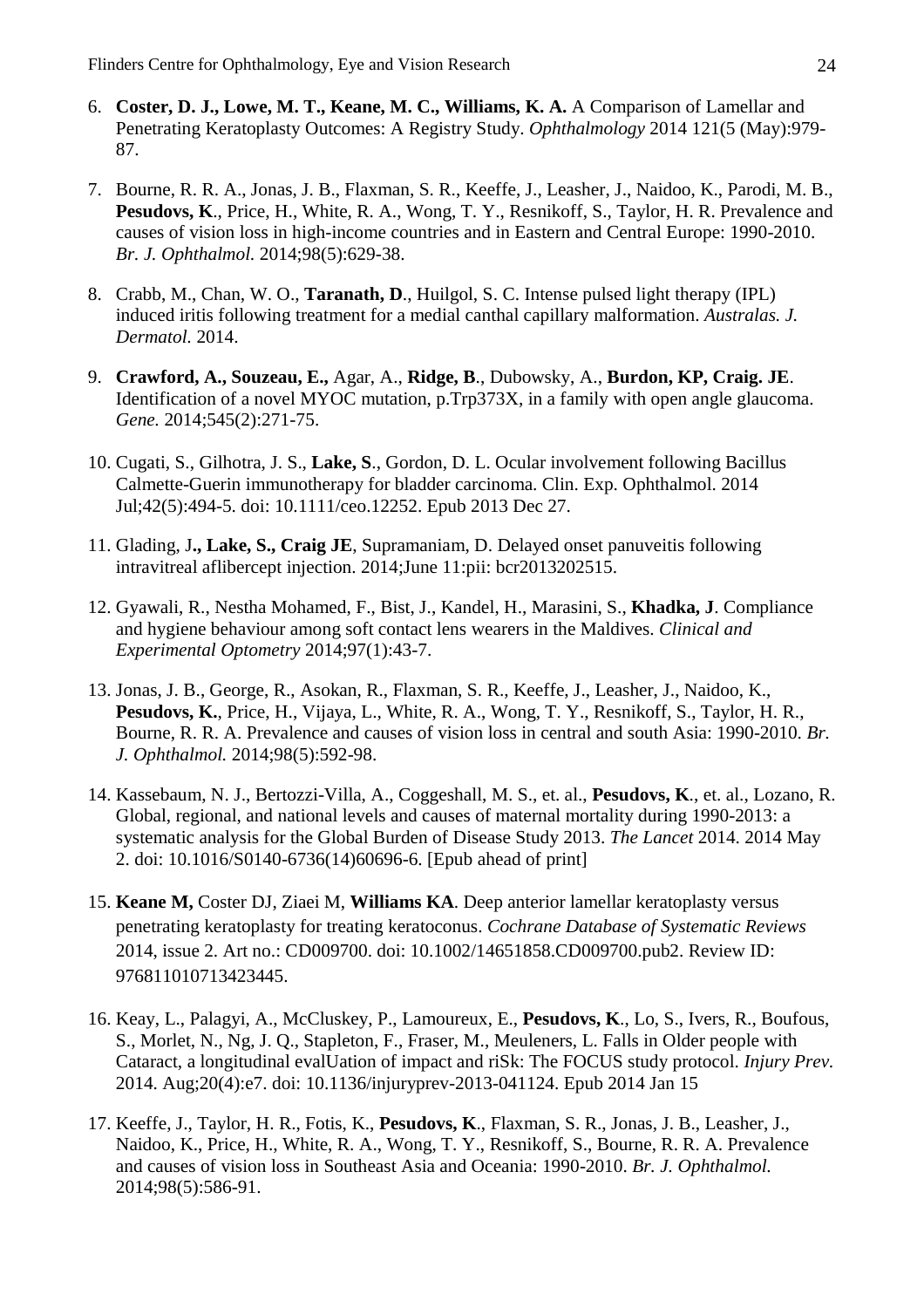- 18. **Khadka J**, Huang J, Mollazadegan K, Gao R, Chen H, Zhang S, Wang Q, **Pesudovs K**. Translation, cultural adaptation and Rasch analysis of the Visual Function (VF-14) questionnaire. *Invest Ophthalmol Vis Sci* 2014 Jun 10. pii: IOVS-14-14017. doi: 10.1167/iovs.14-14017. [Epub ahead of print]
- 19. Khairallah, M., Kahloun, R., Flaxman, S. R., Jonas, J. B., Keeffe, J., Leasher, J., Naidoo, K., **Pesudovs, K**., Price, H., White, R. A., Wong, T. Y., Resnikoff, S., Taylor, H. R., Bourne, R. R. Prevalence and causes of vision loss in North Africa and the Middle East: 1990-2010. *Br. J. Ophthalmol.* 2014;98(5):605-11.
- 20. **Klebe, S**., Callahan, T., Power, J. H. T. Peroxiredoxin I and II in Human Eyes: Cellular Distribution and Association with Pterygium and DNA Damage. *J. Histochem. Cytochem.* 2014;62(1):85-96.
- 21. Khong, J. J., Goldstein, R. F., Sanders, K. M., Schneider, H., Pope, J., **Burdon, K. P., Craig, J**. E., Ebeling, P. R. Serum selenium status in Graves' disease with and without orbitopathy: a case-control study. Clinical endocrinology 2014 (Epub ahead of print Jan 2014);80(6):905-10.
- 22. **\*Kuot, A., Mills, R., Craig, J. E., Sharma, S., Burdon, K. P**. Screening of the COL8A2 gene in an Australian family with early-onset Fuchs' endothelial corneal dystrophy. *Clin. Exp. Ophthalmol.* 2014;42(2):198-200.
- 23. Larkin, K. L., Saboo, U. S., Comer, G. M., Forooghian, F., Mackensen, F., Merrill, P., Sen, H. N., Singh, A., Essex, R. W., **Lake, S**., Lim, L. L., Vasconcelos-Santos, D. V., Foster, C. S., Wilson, D. J., **Smith, J. R**. Use of intravitreal rituximab for treatment of vitreoretinal lymphoma. *Br. J. Ophthalmol.* 2014;98(1):99-103.
- 24. Leasher, J. L., Lansingh, V., Flaxman, S. R., Jonas, J. B., Keeffe, J., Naidoo, K., **Pesudovs, K.**, Price, H., Silva, J. C., White, R. A., Wong, T. Y., Resnikoff, S., Taylor, H. R., Bourne, R. R. A. Prevalence and causes of vision loss in Latin America and the Caribbean: 1990-2010. *Br. J. Ophthalmol.* 2014;98(5):619-28.
- 25. Leblanc, S. K., **Taranath, D**., Morris, S., Barnett, C. P. Multisegment coloboma in a case of Marfan syndrome: Another possible effect of increased TGFβ signaling. *Journal of AAPOS* 2014;18(1):90-92.
- 26. **McAlinden, C.** The importance of doctor-Patient communication. *Br. J. Hosp. Med.* 2014;75(2):64-65.
- 27. **McAlinden, C**. Selective laser trabeculoplasty (SLT) vs other treatment modalities for glaucoma: Systematic review. *Eye (Basingstoke)* 2014;28(3):249-58.
- 28. **Mills, R. A., Klebe, S., Coster, D. J., Williams, K. A**. Comparative Outcomes of Penetrating and Component Endothelial Cell Corneal Allografts in Outbred Sheep. *Cell transplantation* 2014;23(1):144-8.
- 29. Mollazadegan, K., Huang, J., **Khadka, J**., Wang, Q., Yang, F., Gao, R., **Pesudovs, K**. Crosscultural validation of the National Eye Institute Visual Function Questionnaire. *J. Cataract. Refract. Surg.* 2014;40(5):774-84.
- 30. Momeni-Moghaddam, H., **McAlinden, C**., Azimi, A., Sobhani, M., Skiadaresi, E. Comparing accommodative function between the dominant and non-dominant eye. *Graefe's Archive for*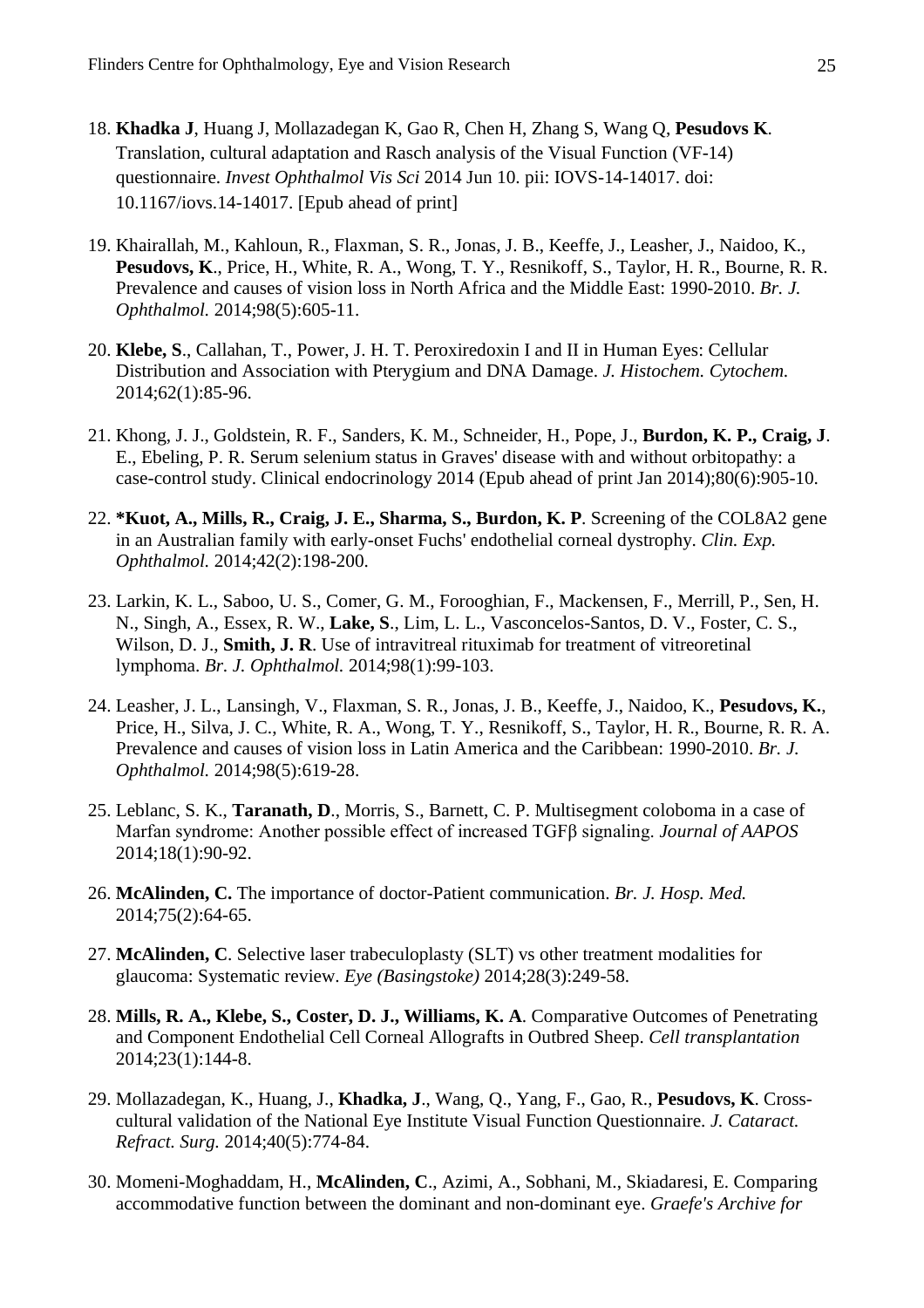*Clinical and Experimental Ophthalmology* 2014;252(3):509-14.

- 31. Murray CJ, Ortblad KF, Guinovart C, et. al., **Pesudovs K**, et. al., Zou XN, Lopez AD, Vos T. Global, regional, and national incidence and mortality for HIV, tuberculosis, and malaria during 1990-2013: a systematic analysis for the Global Burden of Disease Study 2013. Lancet. 2014 Jul 21. doi: 10.1016/S0140-6736(14)60844-8. [Epub ahead of print]
- 32. Naidoo, K., Gichuhi, S., Basáñez, M. G., Flaxman, S. R., Jonas, J. B., Keeffe, J., Leasher, J. L., **Pesudovs, K**., Price, H., Smith, J. L., Turner, H. C., White, R. A., Wong, T. Y., Resnikoff, S., Taylor, H. R., Bourne, R. R. A. Prevalence and causes of vision loss in sub-Saharan Africa: 1990-2010. *Br. J. Ophthalmol.* 2014;98(5):612-17.
- 33. Ng, S. K., Casson, R. J., **Burdon, K. P., Craig, J. E**. Chromosome 9p21 primary open-angle glaucoma susceptibility locus: A review. *Clin. Exp. Ophthalmol.* 2014;42(1):25-32.
- 34. Parker, M., Bellec, J., McFarland, T., Scripps, V., **Appukuttan, B**., Hartzell, M., Yeager, A., Hady, T., Mitrophanous, K. A., Stout, T., Ellis, S. Suppression of neovascularization of donor corneas by transduction with equine infectious anemia virus-based lentiviral vectors expressing endostatin and angiostatin. *Human Gene Therapy* 2014;25(5):408-18.
- 35. Rose-Nussbaumer J, Goldstein DA, Thorne JE, Arantes TE, Acharya NR, Shakoor A, Jeng BH, Yeh S, Rahman R, Vemulakonda GA, Flaxel CJ, West SK, Holland GN, **Smith JR**. Uveitis in HIV-infected persons with CD4+ T-lymphocyte count over 200 cells/microliter. *Clin Exp Ophthalmol* 2014; 42: 118-125.
- 36. **\*Souzeau, E**., Glading, J., **Keane, M., Ridge, B., Zhou, T., Burdon, K. P., Craig, J. E**. Predictive genetic testing experience for myocilin primary open-angle glaucoma using the Australian and New Zealand Registry of Advanced Glaucoma. *Genetics in medicine : official journal of the American College of Medical Genetics* 2014 Jul;16(7):558-63. doi: 10.1038/gim.2013.196. Epub 2014 Jan 9
- 37. Stout, T. E., McFarland, T., Mitchell, J. C., **Appukuttan, B**., Timothy Stout, J. Recombinant Filaggrin Is Internalized and Processed to Correct Filaggrin Deficiency. *Journal of Investigative Dermatology* 2014;134(2):423-9.
- 38. Suhler, E. B., Lim, L. L., Beardsley, R. M., Giles, T. R., Pasadhika, S., Lee, S. T., de Saint Sardos, A., Butler, N. J., **Smith, J. R**., Rosenbaum, J. T. Rituximab Therapy for Refractory Scleritis. Results of a Phase I/II Dose-Ranging, Randomized, Clinical Trial. *Ophthalmology* 2014 Jun 20 doi: 10.1016/j.ophtha.2014.04.044. [Epub ahead of print]
- 39. Ullrich, K., **Craig, J. E**., **Landers, J**. Ibopamine challenge test can be used to differentiate glaucoma suspects from glaucoma patients. *Clin. Exp. Ophthalmol.* 2014;42(4):342-6.
- 40. Wong, T. Y., Zheng, Y., Jonas, J. B., Flaxman, S. R., Keeffe, J., Leasher, J., Naidoo, K., **Pesudovs, K**., Price, H., White, R. A., Resnikoff, S., Taylor, H. R., Bourne, R. R. A. Prevalence and causes of vision loss in East Asia: 1990-2010. *Br. J. Ophthalmol.* 2014;98(5):599-604.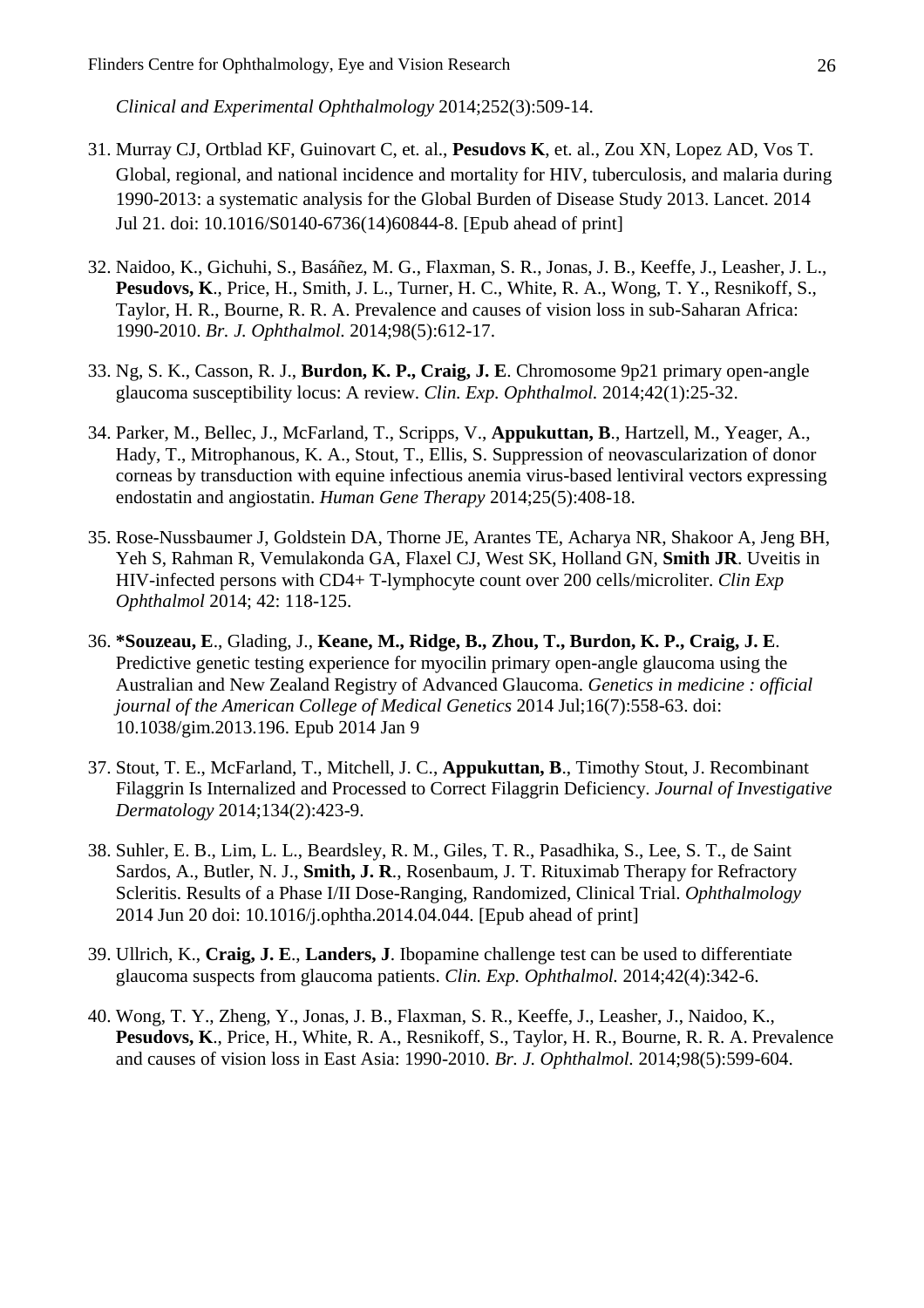#### **Editorials, Letters to The Editor (by invitation)**

- 1. Coster DJ, Keane MC, **Williams, KA**. Reply to correspondence from Dr Kosker. *Ophthalmology* 2014 (in press 30-06-2014).
- 2. Coster DJ, Keane MC, **Williams, KA**. Reply to correspondence from Dr Baydoun, Dr Liarakos, Dr Dapena and Dr Melles. *Ophthalmology* 2014 (in press 05-06-2014).
- 3. Coster DJ, Keane MC, **Williams, KA**. Reply to correspondence from Drs Somner, Hardman-Lea, Bourne, Burr and Shah. *Ophthalmology* (in press 25-06-2014).
- 4. Coster DJ, Keane MC, **Williams, KA**. Reply to correspondence from Drs Basu and Hoshing. *Ophthalmology* (in press 07-07-2014).
- (Editorial: Patel SV, Armitage WJ, Claesson M. Keratoplasty outcomes: are we making advances? Ophthalmology 2014;121:977-8.)
- 5. **Coster, D.J., Keane, M.C., & Williams, K.A**. 2014. Author reply. *Ophthalmology*. Jul 7. doi: 10.1016/j.ophtha.2014.05.035. [Epub ahead of print]
- 6. **Keane, M., Coster,** D., Ziaei, M., & **Williams, K**. 2014. Deep anterior lamellar keratoplasty versus penetrating keratoplasty for treating keratoconus. *Cochrane Database of Systematic Reviews*. Issue 7. Art. No.: CD009700. [Epub ahead of print].
- 7. **McAlinden, C**., Skiadaresi, E. Authors' reply. *The Lancet* 2014;383(9936):2210-11.
- 8. **McAlinden, C**., Ioannidis, P., Roberts, S., Skiadaresi, E. Giant cell arteritis. *The Lancet* 2014;383(9923):1182.

#### **BOOK CHAPTERS**

- 1. **Smith JR**. Azathioprine. In: Zierhut, Ohno, Orefice, Pavesio, Rao (eds). Intraocular Inflammation. Springer (in press).
- 2. **Smith JR**, Zierhut M. Thromboangiitis obliterans. In: Zierhut, Ohno, Orefice, Pavesio, Rao (eds). Intraocular Inflammation. Springer (in press).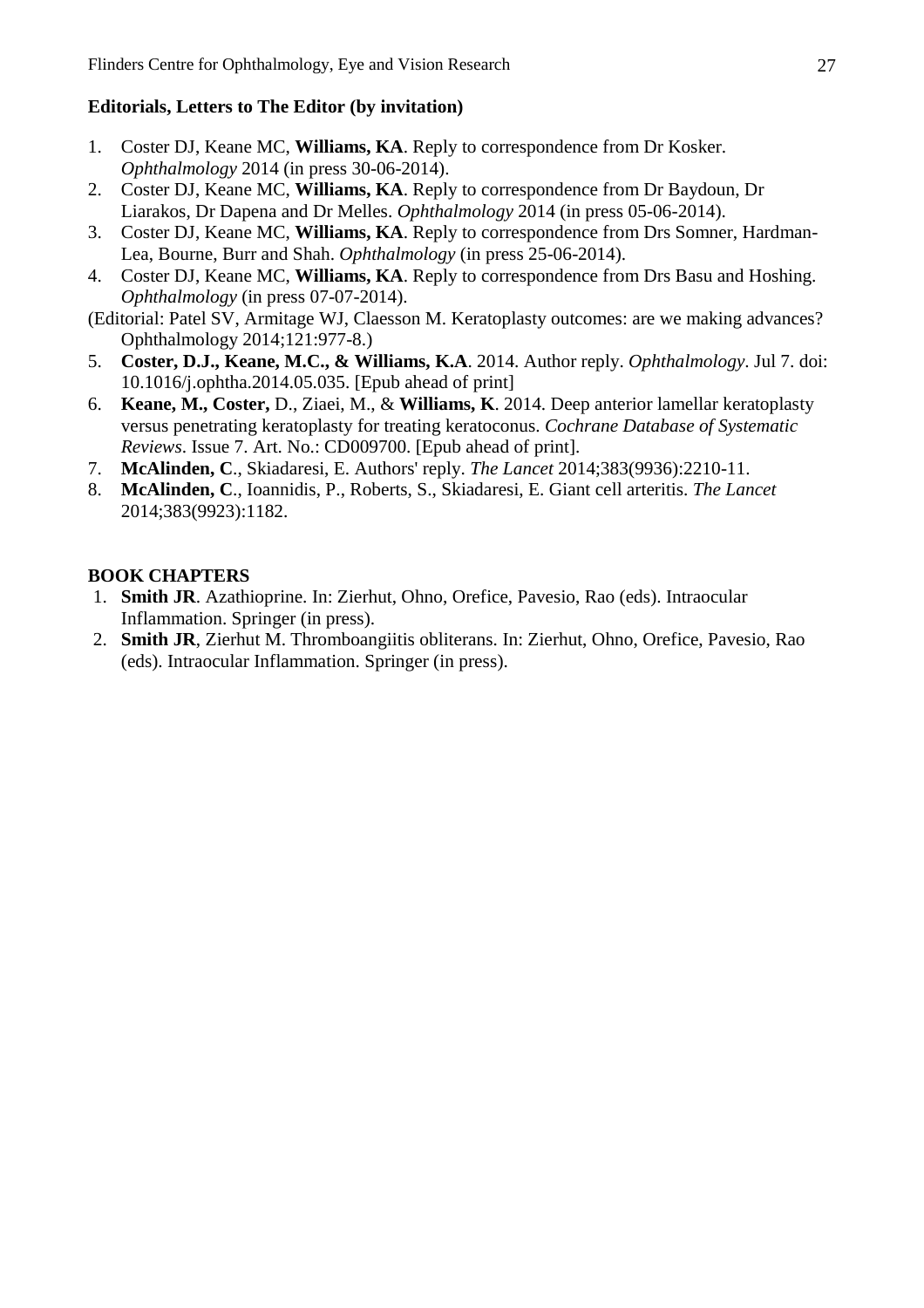# **Appendix 3 Grant Income, 2013-2014**

#### **2013**

2007-2013, RANZCO Eye Foundation. J. Craig. *Australian and New Zealand Registry of Glaucoma Blindness.* \$494,969 (\$98,994pa)

2008-2013, RANZCO Eye Foundation. R. Mills and K. Pesudovs. *Australian and New Zealand Surveillance Ophthalmic Unit.* \$619,000 (\$103,166pa)

2010-2013, NHRMC Career Development Award #595944. K. Burdon. *The identification of genes for common blinding disorders through genome wide analysis.* \$377,000 (\$94,250pa)

2010-2013, NHMRC Project Grant #595918. K. Burdon, J. Craig, M. Gillies, N. Petrovsky, M. Daniell and J. Charlesworth. *A genome-wide association scan to identify genetic risk factors for sight threatening diabetic retinopathy.* \$970,789 (\$323,596pa)

2010-2012, 2013-2015, National Institutes of Health (USA) #EY019875. J. R. Smith. *Adhesion molecules in uveitis.* US\$1,309,000 (A\$235,184pa)

2011-2013, NHMRC Project Grant #1009955. S. Sharma, K. Burdon, J. Craig, D. Mackey, R. de Iongh and N. Di Girolamo. *The role of EphA2 signalling and environmental modifiers in cataract.* \$571,732 (\$190,577pa)

2011-2014, NHMRC Project Grant #1009844. E. Lamoureux, J. Crowston, R. Casson, I. Goldberg, K. Pesudovs, P. Healy, R. Thomas and E. Finkelstein. *Comparing the effectiveness of selective laser trabeculoplasty with topical medication for the treatment of primary angle closure glaucoma: a multicentred, prospective, randomized controlled clinical trial.* \$614,240 (\$153,560pa)

2011-2015, NHMRC Principal Research Fellowship #1002044. K. Williams. *Improving Eye Health.* \$795,074 (2013: \$160,522, 2014:\$160,522)

2011-2012, 2013-2015, National Institute of Health (USA) #EY022009. J. R. Smith. *B cell trafficking to the eye.* US\$423,500 (A\$91,302pa)

2012-2013, Circadian Ltd & Flinders University Collaborative Research Grant. K. Williams, S. Klebe and R. Mills. *Anti-vascular endothelial growth factor-C biologics to prolong corneal allograft survival.* \$15,000 (matching funds from Circadian Ltd), \$30,000 (matching funds from Circadian Ltd)

2012-2014, National Institutes of Health, Exploratory/Development Grant #1R21EY021583-01A1. J. Coffer, D. Coster, S. Klebe, N. Voelcker and K. Williams. *Nanostructured porous sillicon / Polymer composites as ophthalmic implants.* US\$326,680 (2012-US\$175,458; 2013-US\$151,222) A\$313,694 (\$104,564pa)

2012-2014, NHMRC Project Grant #1031362. J. Craig, S. Macgregor, A. Hewitt, K. Burdon and P. McCluskey. *Novel blood pooling methodology for genome-wide association studies to identify major genetic determinants of 5 blinding eye diseases.* \$546,000 (\$182,000pa)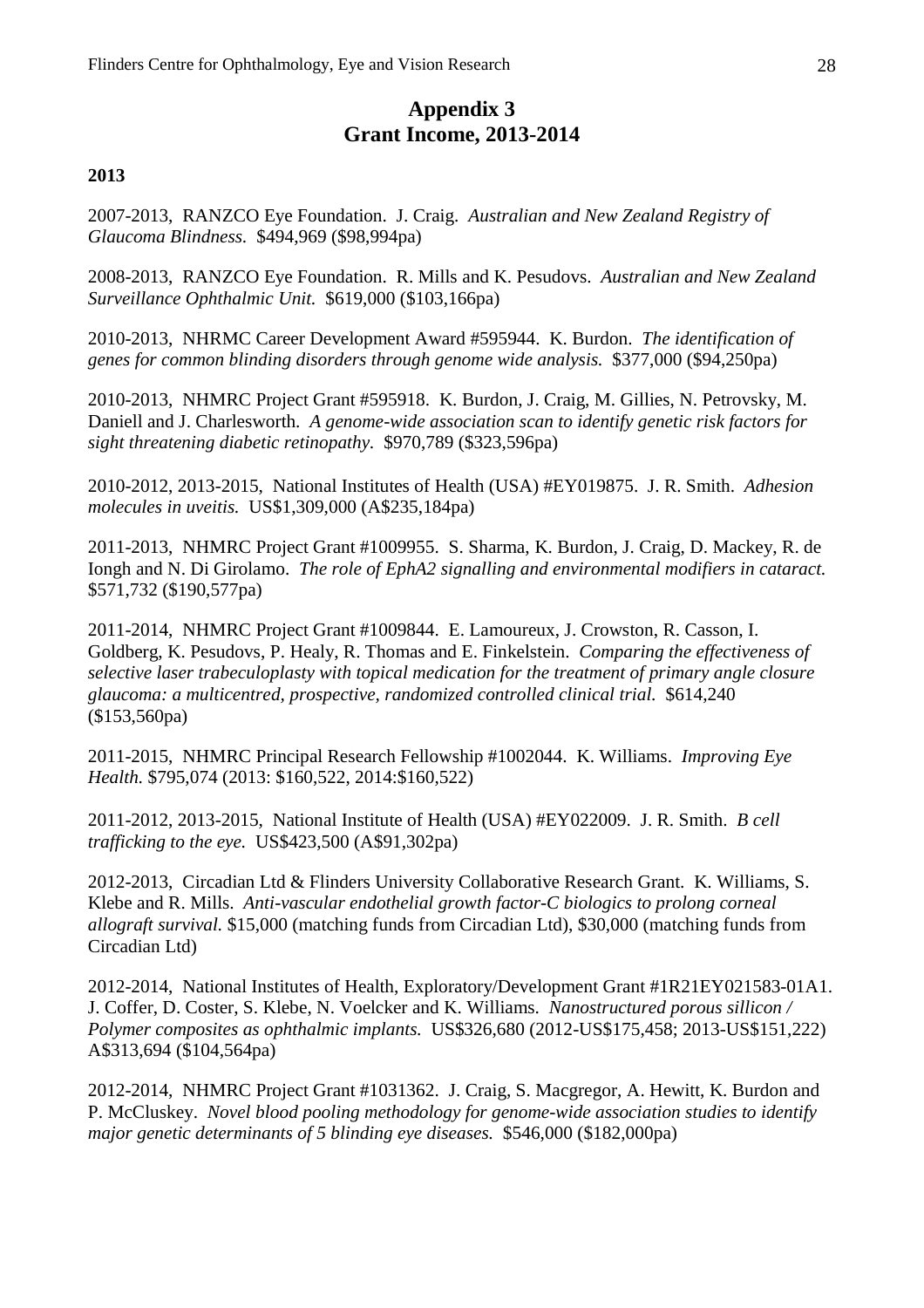2012-2014, NHMRC Project Grant #1031347. J. Craig, S. Sharma, J. Wood, G. Chidlow, T. Chataway and M. Ronci. *Functional analysis of recently identified novel glaucoma genes.* \$502,302 (\$167,434pa)

2012-2014, Australian Organ and Tissue Donation and Transplantation Authority. K. Williams. Australian Corneal Graft Register. \$429,547 (2012-13-\$211,599; 2013-2014-\$217,947) (2013-  $$105,799 + $108,973 = $214,772$ 

2012-2015, NHMRC Project Grant #1031838. K. Pesudovs. *A system for measurement of vision specific quality of life using item banking and computer adaptive testing (ViSBank).* \$823,522 (2013:\$236,800, 2014:\$267,212)

2012-2016, NHMRC Centre for Research Excellence #1023911. D. Mackey, K. Burdon, A. Hewitt and J. Craig. *Translation of genetic eye research (TOGER).* \$2,500,000 (FU-\$999,955.60) (\$199,991pa)

2013, ORIA. K. Burdon and J. Craig. *Identification and Characterisation of further novel genes for primary open angle glaucoma from a large Genome-Wide Association study.* \$49,500

2013, FMC Foundation, Seeding grant. K. P. Burdon. *Development of detailed gene expression profiles for normal and diseased human ocular tissues: The Eye-Atlas Project.* \$16,000

2013, Channel 7 Children's Research Foundation. K. P. Burdon and S. Sharma. *Gene identification in congenital cataract using high throughput sequencing technologies.* \$70,000

2013, Faculty of Health Sciences, Equipment grant. J. Carr, K. Williams and J. R. Smith. *Cryogenic liquid nitrogen storage unit.* \$29,501

2013, NHMRC Equipment Grant. T. Chataway, K. Williams, D. Gordon, D. Keating, S. Sharma and N. Sims. *Thermo Q Exactive Mass Spectrometer and Dionex chromatography system.* \$61,255

2013, Flinders Centre for Innovation in Cancer. S. Klebe and K. Williams. *Combined blockade of aquaporin 1 and VEGF-A to inhibit growth of malignant mesothelioma.* \$15,000

2013, Faculty of Health Science, Seeding grants. S. Klebe and K. Williams. *Establishment of an animal model of malignant mesothelioma to assess the effectiveness of inhibition of VEGFA in vivo.* \$16,000

2013, ORIA/RANZCO Eye Foundation Indigenous Eye Health Grant. S. Lake, T. Henderson and H. Newland. *Population-based study of diabetic vitrectomy indications and outcomes in Indigenous Australians.* \$45,000

2013, FMC Foundation Seeding - ECR grant. T. Loestscher and C. Chen. *Using eye-tracking glasses for improved diagnosis of spatial neglect.* \$17,597

2013, FMC Foundation Seeding grant. J. R. Smith and B. Appukuttan. *Autophagy and the retinal endothelial cell: implications for diabetic retinopathy.* \$19,959

2013, ORIA/Renensson Bequest Grant. K. Williams, H. Brereton and D. Coster. *Reducing Corneal Transplant Failure (towards operational tolerance for corneal transplantation).* \$49,500

2013, FMC Foundation Research, top up grant. K. Williams, H. Brereton, S. Klebe and C. Chen. *Anti-vascular endothelial growth factor-B as a biologica for treating eye disease.* \$15,686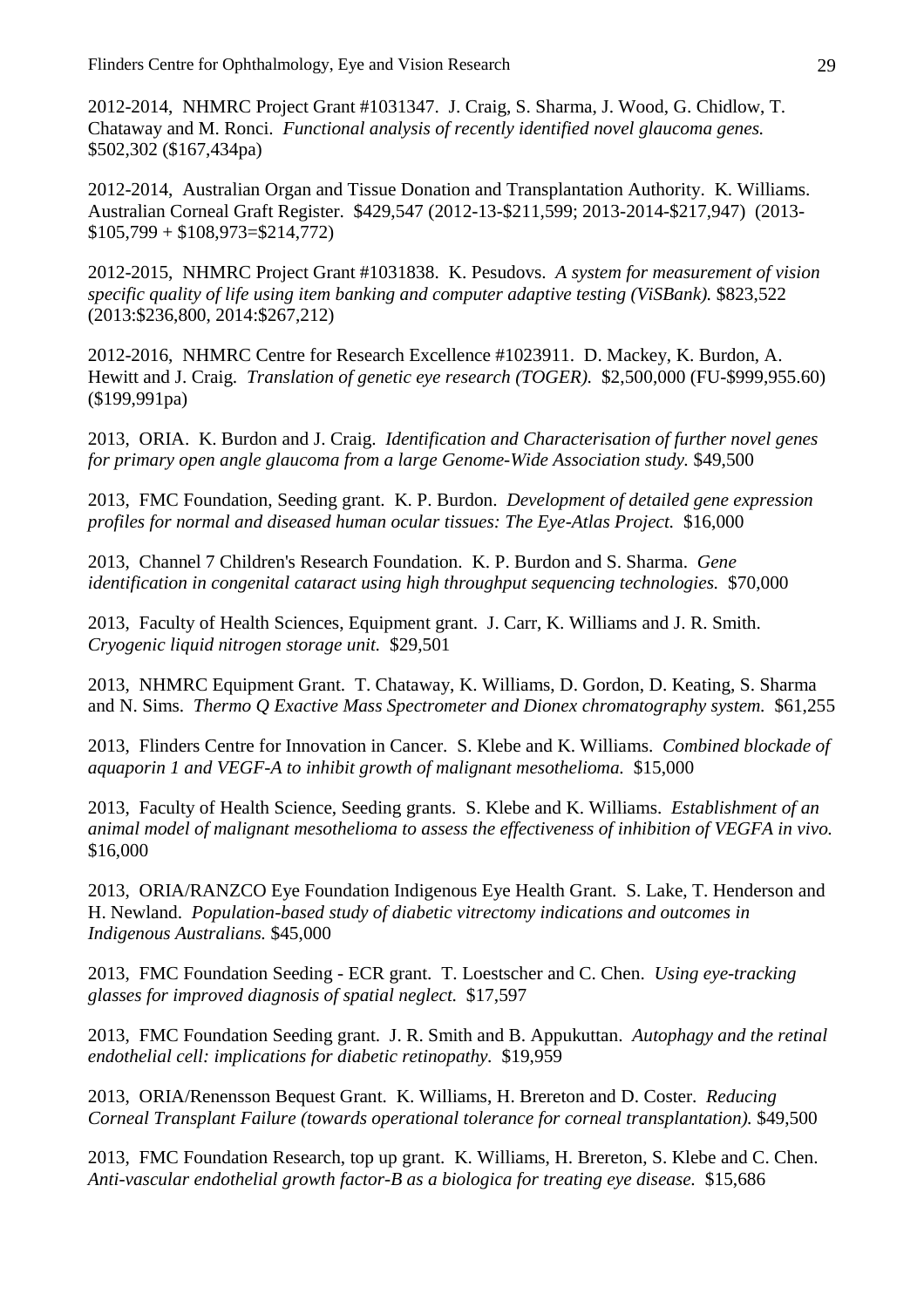2013-2014, Fight for Sight (UK). T. Braithwaite, R. Bourne, S. Ramsewak and K. Pesudovs. *National Eye Survey of Trinidad and Tobago (NESTT): The impact of vision loss on patientreported outcome measures including quality of life.* \$23,437 (\$11,718pa)

2013-2015, NHMRC Project grant #1048302. L. Keay, L. Meuleners, K. Pesudovs, P. McCluskey, S. Boufous, J. Ng, N. Morlet and F. Stapleton. *Understanding the impact of cataract vision impairment on risk of falling.* \$775,262 (\$258,420pa)

2013-2015, Flinders University DVCR. K. Williams. *Flinders Centre for Ophthalmology, Eye & Vision Research.* \$360,000 (\$120,000pa)

2013-2015, NHRMC #1046634. K. Williams, H. Brereton, S. Klebe and C. Chen. *Anti-vascular endothelial growth factor-B as a biologica for treating eye diseases.* \$456,727 (2013:\$167,313, 2014: \$144,707)

2013-2016, European Society of Cataract and Refractive Surgery. M. Lundstrom and K. Pesudovs. *Including patient-reported outcome measures in the EUREQUO database.* \$167,250 (\$55,720pa)

2013-2015, NHMRC Project grant 1048037. J. Craig, K. Burdon, R. Casson, J. Landers, S. Graham, P. Healey and A. Agar. *Towards translation of glaucoma blindness genes into clinical practice: predicting Risk Of Glaucoma: RElevant SNPs with Strong Association (PROGRESSA) Study.* 956,020.26 (\$318,673pa)

#### **2014**

2011-2014, NHMRC Project Grant #1009844. E. Lamoureux, J. Crowston, R. Casson, I. Goldberg, K. Pesudovs, P. Healy, R. Thomas and E. Finkelstein. *Comparing the effectiveness of selective laser trabeculoplasty with topical medication for the treatment of primary angle closure glaucoma: a multicentred, prospective, randomized controlled clinical trial.* \$614,240 (\$153,560pa)

2011-2015, NHMRC Principal Research Fellowship #1002044. K. Williams. *Improving Eye Health.* \$795,074 (\$160,522)

2012-2014, National Institutes of Health, Exploratory/Development Grant #1R21EY021583-01A1. J. Coffer, D. Coster, S. Klebe, N. Voelcker and K. Williams. *Nanostructured porous sillicon / Polymer composites as ophthalmic implants.* US\$326,680 (2012-US\$175,458; 2013-US\$151,222) A\$313,694 (\$104,564pa)

2012-2014, NHMRC Project Grant #1031362. J. Craig, S. Macgregor, A. Hewitt, K. Burdon and P. McCluskey. *Novel blood pooling methodology for genome-wide association studies to identify major genetic determinants of 5 blinding eye diseases.* \$546,000 (\$182,000pa)

2012-2014, NHMRC Project Grant #1031347. J. Craig, S. Sharma, J. Wood, G. Chidlow, T. Chataway and M. Ronci. *Functional analysis of recently identified novel glaucoma genes.* \$502,302 (\$167,434pa)

2012-2014, Australian Organ and Tissue Donation and Transplantation Authority. K. Williams. *Australian Corneal Graft Register.* \$429,547 (2012-13-\$211,599; 2013-2014-\$217,947) 2014- \$108,973.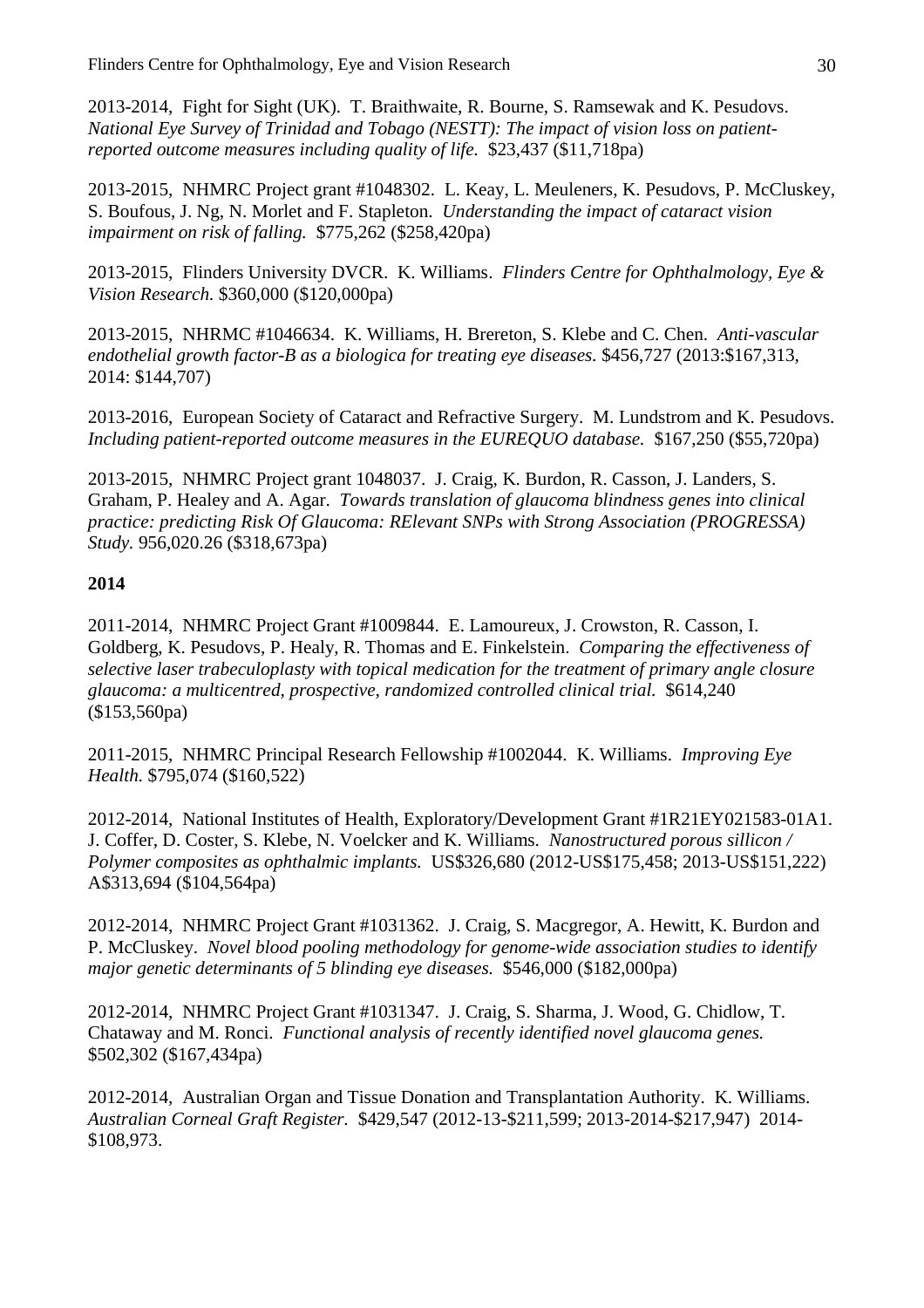2012-2015, NHMRC Project Grant #1031838. K. Pesudovs. *A system for measurement of vision specific quality of life using item banking and computer adaptive testing (ViSBank). \$823,522 (2014:\$*267,212)

2012-2016, NHMRC Centre for Research Excellence #1023911. D. Mackey, K. Burdon, A. Hewitt and J. Craig. *Translation of genetic eye research (TOGER).* \$2,500,000 (FU-\$999,955.60) (\$166,659pa)

2013-2014, Fight for Sight (UK). T. Braithwaite, R. Bourne, S. Ramsewak and K. Pesudovs. *National Eye Survey of Trinidad and Tobago (NESTT): The impact of vision loss on patientreported outcome measures including quality of life.* \$23,437

2013-2015, NHMRC Project grant #1048302. L. Keay, L. Meuleners, K. Pesudovs, P. McCluskey, S. Boufous, J. Ng, N. Morlet and F. Stapleton. *Understanding the impact of cataract vision impairment on risk of falling.* \$775,262 (\$258,420pa)

2013-2015, Flinders University DVCR. K. Williams. *Flinders Centre for Ophthalmology, Eye & Vision Research.* \$360,000 (\$120,000pa)

2013-2015, NHRMC #1046634. K. Williams, H. Brereton, S. Klebe and C. Chen. *Anti-vascular endothelial growth factor-B as a biologica for treating eye diseases. \$456,727 (2014: \$144,707)*

2013-2016, European Society of Cataract and Refractive Surgery. M. Lundstrom and K. Pesudovs. *Including patient-reported outcome measures in the EUREQUO database.* \$167,250 (\$41,812pa)

2013-2015, NHMRC Project grant #1048037. J. Craig, K. Burdon, R. Casson, J. Landers, S. Graham, P. Healey and A. Agar. *Towards translation of glaucoma blindness genes into clinical practice: predicting Risk Of Glaucoma: RElevant SNPs with Strong Association (PROGRESSA) Study.* \$956,020.26 ((\$318,673pa)

2014, Flinders University DVC-R Near Miss. B. Appukuttan, K. Williams and M. Michael. *Susceptibility to oxygen-induced retinopathy: Identification of genetic targets and therapies.* \$50,000

2014, Ophthalmic Research Institute of Australia (ORIA). K. P. Burdon, J. E. Craig and E. Souzeau. *Identifying genetic causes of Primary Congential Glaucoma in Australia.* \$50,000

2014, Perpetual Funding Round 2013. K. Williams. *Improving the quality of human donor corneas for corneal transplantation.* \$99,521.25

2014, Ophthalmic Research Institute of Australia (ORIA). S. Sharma and J. E. Craig. *Molecular investigation of two novel genes associated with glaucoma blindness.* \$50,000

2014, Ophthalmic Research Institute of Australia (ORIA). J. R. Smith. *Toxoplasma gondii infection of human retinal cells.* \$49,900

2014, Ophthalmic Research Institute of Australia (ORIA). K. Williams, S. Klebe and R. Mills. *Testing new drugs to improve corneal transplant surgery.* \$45,500

2014-2016, NHMRC #1065433 J. E. Craig. *Disease Registry based approaches to determining molecular risk factors for glaucoma blindness, and applying them in clinical practice.* \$387,298 (\$129,099pa)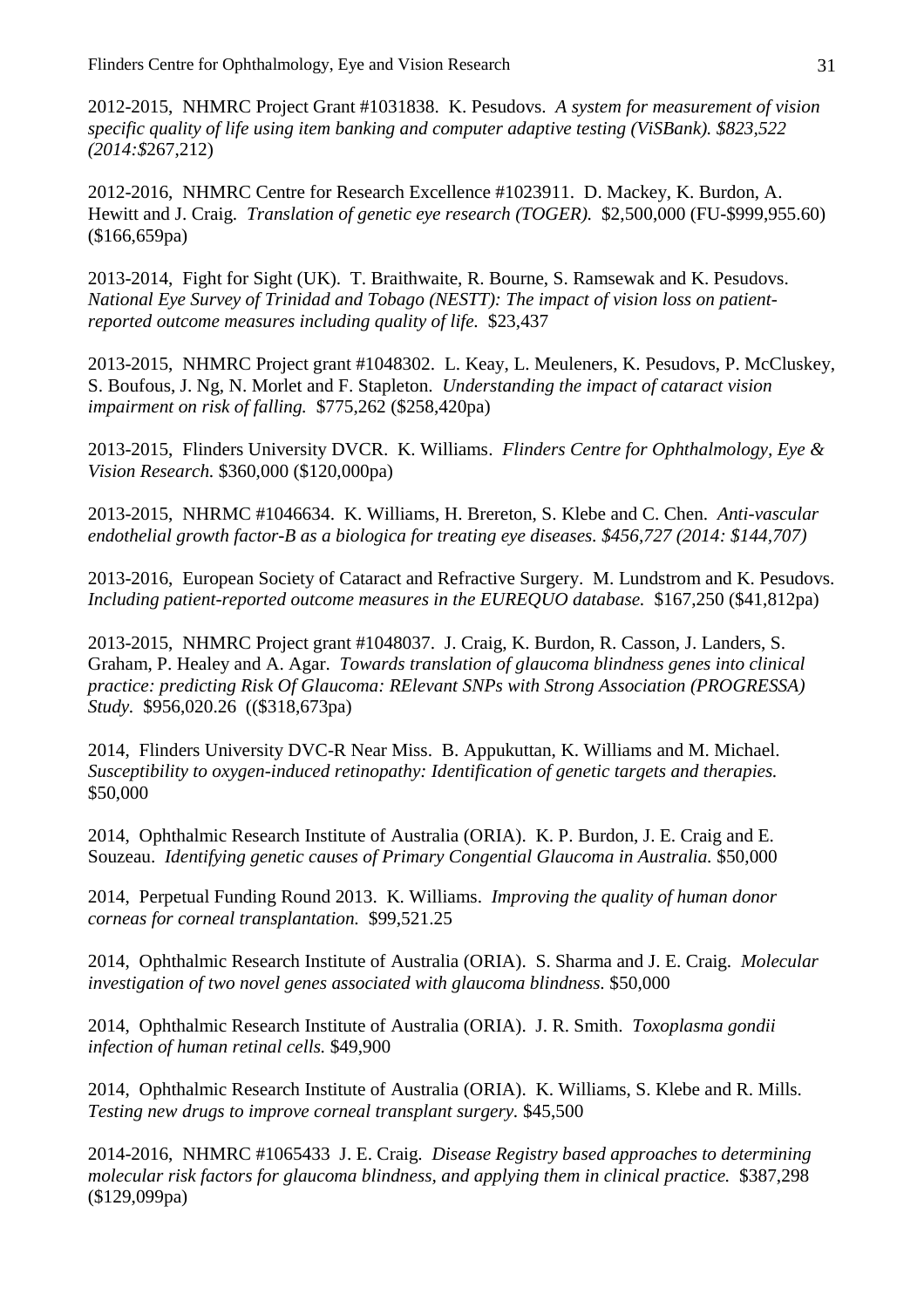2014-2016, Avant DIT Research Scholarship. G. Kaidonis. *Investigation of the genetic aspects contributing to the development of diabetes related blindness.* \$50,000 (Scholarship)

2014-2016, NHMRC #1066235 J. R. Smith. *Toxoplasma gondii Infection of Human Retinal Pigment Epithelium.* \$445,505 (\$148,501pa)

2014-2016, Australian Organ and Tissue Donation and Transplantation Authority. K. Williams. *Australian Corneal Graft Registry* \$484,786 (2014-2015-\$238,771; 2015-2016-\$246,015) 2014- \$119,387

2014-2017, Australian Research Council (ARC Future Fellowship). J. R. Smith. *Molecular activities of retinal endothelial cells, retinal disease processes, biological therapies to address efficacy and safety deficiencies of curent treatments.* \$989,144 (\$247,286pa)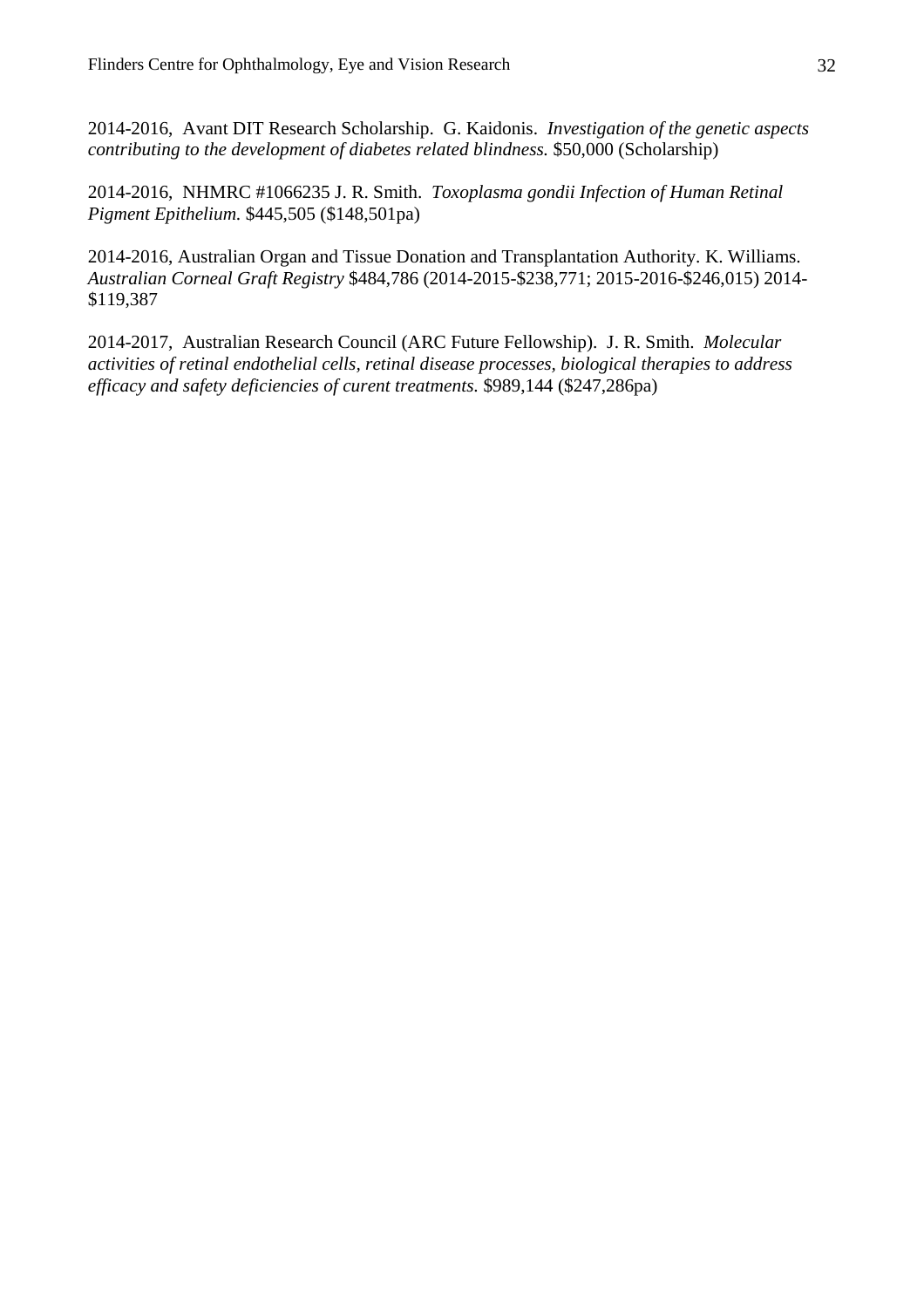# **Appendix 4 Presentations at Meetings, 2013-2014**



**Dr Binoy Appukuttan**

#### **Presentations at internatinal and national meetings**

- 2013: Association for Research in Vision and Ophthalmology (ARVO*). Hartzell M, Stempel AJ, McFarland TJ, Appukuttan B, Stout JT. Assessment of Intravitreal AAV-TEAD4 Isoforms in the OIR Model.*
- 2013: Association for Research in Vision and Ophthalmology (ARVO*). McFarland TJ, Appukuttan B, Stout JT. TEAD4 Isoform Inhibits Vessel Growth in an Aortic Ring Assay.*
- 2013: Association for Research in Vision and Ophthalmology (ARVO). *Appukuttan B, Stempel AJ, Wilmot B, Stout JT. Angiogenic profile of hypoxic vascular endothelial cells overexpressing RTEF-1.*
- 2013: Association for Research in Vision and Ophthalmology (ARVO). *Appukuttan B, Wilmarth PA, Pan A, David LL, Smith J. Inflammatory and neovascular markers identified by deep shotgun proteomic profiling of human retinal and choroidal vascular endothelial cells*
- 2014: Association for Research in Vision and Ophthamology (ARVO). Ellis S, Mitrophanous K, Parker MA, Scripps V, McFarland TJ, Hartzell M, Appukuttan B, Stout T. Nonclinical Development of Encorstat®, Donor Corneal Tissue Genetically Engineered to Prevent Graft Rejection.



**Mr Liam Ashander**

#### **Presentations at international and national meetings**

- 2013: ASMR SA 2013. Australian Society for Medical Research South Australia Meeting; June 5; Adelaide*. Ashander LM, Chipps TJ, Lindsay RA, Smith JR. Strain-dependent Effects of Toxoplasma gondii Infection on the Immunomodulatory Function of Human retinal Pigment Epithelium.*
- 2014: ASMR SA 2014. Australian Society for Medical Research South Australia Meeting; 2014 June 4; Adelaide. *Ashander LM, Appukuttan B, Smith JR. Differential Expression of Intercellular Adhesion Molecule-1 by Human Retinal Endothelial Cells in Response to Inflammatory Stimuli.*
- 2014: ISER 2014. XXI Biennial Meeting of the International Society for Eye Research; 2014 July 20-24; San Francisco, USA. *Appukuttan B, Ashander LM, Smith JR. Expression of Intercellular Adhesion Molecule-1 by Human Retinal Endothelial Cells in Response to Inflammatory Stimuli.*



**Dr Mona Awadalla**

2014: Genemappers Conference, Barossa Valley. *M Awadalla.* T*he Association of TBK1 and OPTN genes with Normal-Tension Glaucoma in an Australian Cohort.*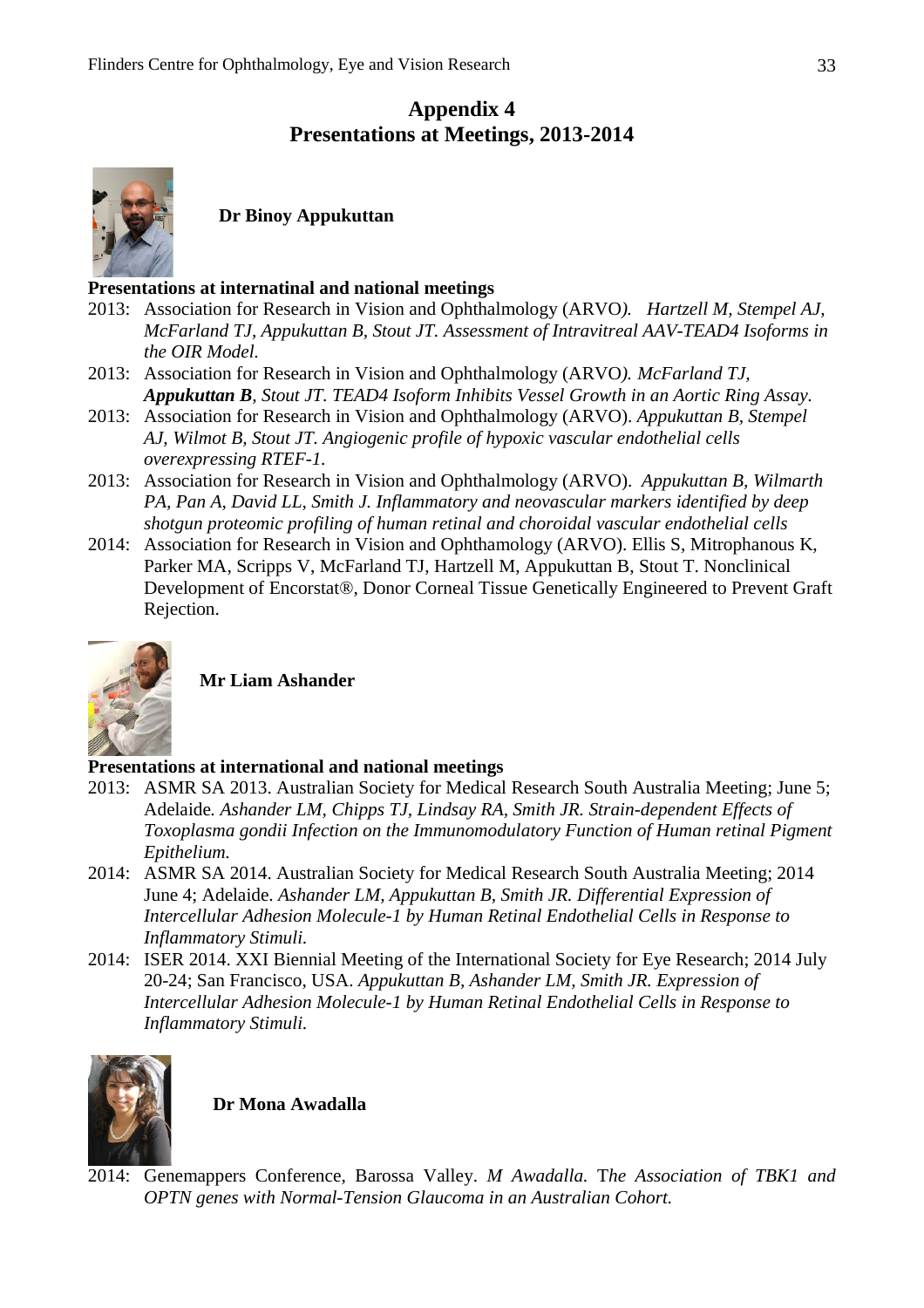

#### **Dr Kathryn Burdon**

#### **Sessions Chaired**

2013: Australian Ophthalmology and Vision Science meeting, Hobart, Tasmania, November **Organising Committee**

- 2014: Lorne Genome Conference, Lorne, Victoria, February 2015
- 2014: Convenor,  $10^{th}$  Australasian Gene Mapping Meeting (GeneMapper's), Barossa Valley, SA, May

#### **Invited talks: International and national meetings**

2013: Lorne Genome Conference, Lorne, Victoria, February. *Genetic Markers of Ophthalmic Disease.*

#### **Presentations at international and national meetings**

- 2013: AMATA (Australian Microarray and Associated Technology Association) Annual Meeting, Gold Coast October. *Kathryn P Burdon, Rhys Fogarty, Nikolai Petrovsky, Mark Gillies, Mark Daniell, Sotoodeh Abhary, Gowthaman Govindarjan, Periasamy Sundaresan, Georgia Kaidonis, Alicia Jenkins, John Chang, Rohan Essex, Bishwanath Pal, Jamie E Craig Genetic variation near GRB2 and KCNB2 identified by a genome-wide association study is reproducibly associated with Diabetic Retinopathy*
- 2013: Australian Ophthalmology and Vision Science Meeting, Hobart, Tasmania, November. *Kathryn P Burdon, Rhys Fogarty, Nikolai Petrovsky, Mark Gillies, Mark Daniell, Sotoodeh Abhary, Gowthaman Govindarjan, Periasamy Sundaresan, Georgia Kaidonis, Alicia Jenkins, John Chang, Rohan Essex, Bishwanath Pal, Jamie E Craig Genetic variation near GRB2 and KCNB2 identified by a genome-wide association study is reproducibly associated with Diabetic Retinopathy*
- 2013: Association for Research in Vision and Ophthalmology (ARVO). *Kaidonis G. Craig JE; Fogarty R; Gillies MC; Shen W; Sharma S; Appukuttan B; Pal B; Sundaresan P; Burdon KP. Genetic variation near GRB2 and KCNB2 identified by a genome-wide association study are reproducibly associated with Diabetic Retinopathy.*



**Associate Professor Celia Chen**

#### **Invited talks: International and national meetings**

- 2013: Asian Pacific Academy of Ophthalmology, Hyderabad, January. *Ptosis – a practial approach.*
- 2013: Asian Pacific Academy of Ophthalmology, Hyderabad, January. *Ocular motility – basic approach.*
- 2013: Evidence Based Ophthalmology Workshop: *"Translating The Evidence"*, November, Hobart. *Randomization: what to do and what not to do.*
- 2014: World Ophthalmology Congress. Japan, April. *Ptosis – a practical approach.*
- 2014: Australian Vision Convention. Gold Coast, April.
- 2014: Royal Australian College of General Practitioners Convention. Adelaide, May.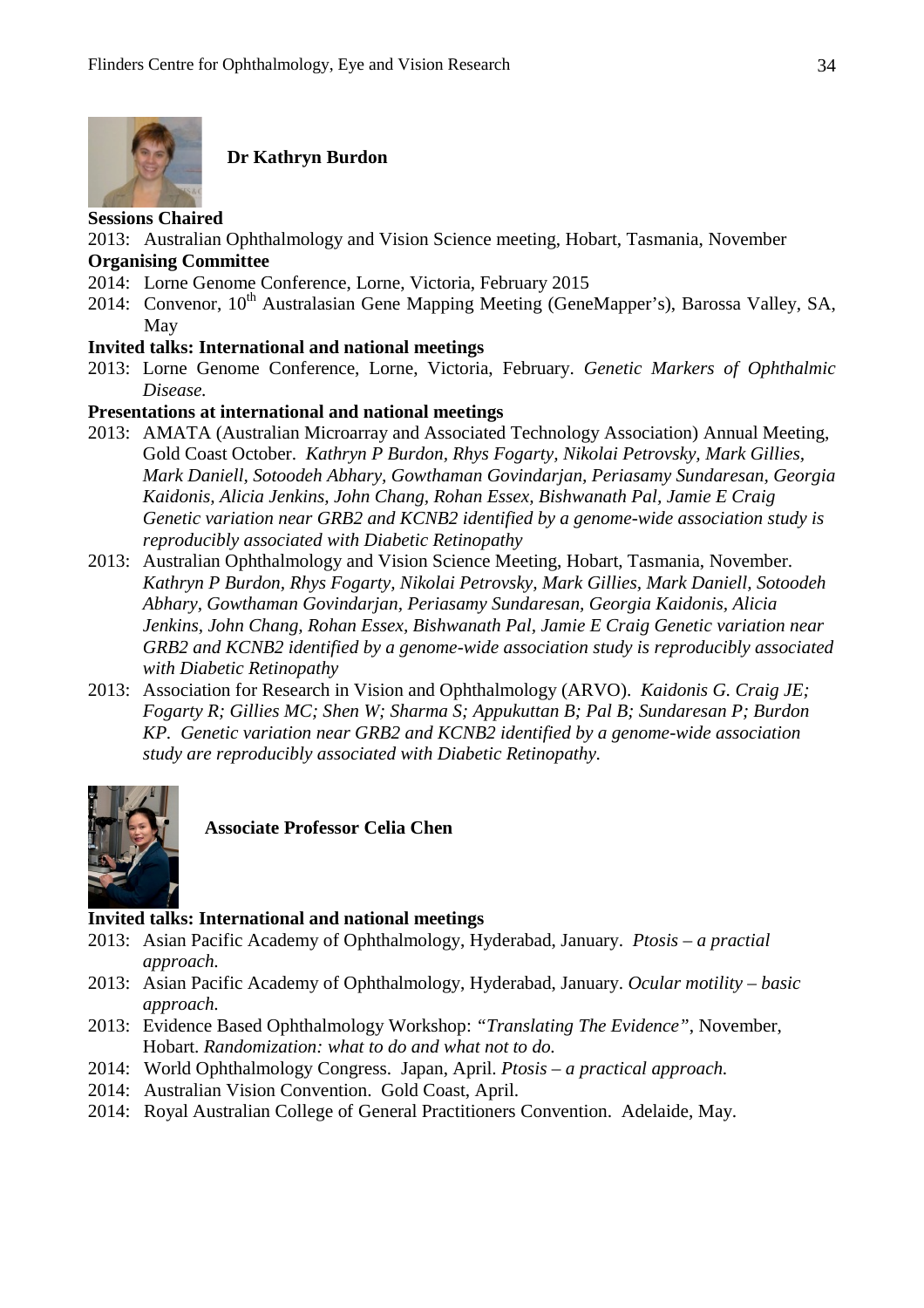

**Professor Jamie Craig**

#### **Invited talks: International and national meetings and organisations**

- 2013: Southern Regional Congress, Optometrists Association. *Craig JE. (Invited Symposium): Ocular Coherence Tomography in Clinical Practice, Retina and Glaucoma.*
- 2013: National Clinical Genetics Dysmorphology Meeting. *Craig JE. Genetics of congenital glaucoma and cataract.*
- 2013: World Glaucoma Association: World Glaucoma Conference, Canada. *Craig, JE (Course Convenor, Chair and Speaker). Understanding the genetic basis of Glaucoma.*
- 2013: World Glaucoma Association: World Glaucoma Conference, Canada. *Craig, JE. (Invited Faculty Member). Progress in genetics of open angle glaucoma.*
- 2013: Australian and New Zealand Glaucoma Interest Group (ANZGIG). *Craig, JE. Update on the ANZRAG.*
- 2013: Royal Australian and New Zealand College of Ophthalmologists, SA State Branch Meeting. *Craig, JE. The new genetics and glaucoma.*
- 2013: New Zealand Annual Congress of Ophthalmology

#### **Presentations at international and national meetings**

- 2013: Royal Australian and New Zealand College of Ophthalmologists (RANZCO) New Zealand Branch, Annual Scientific meeting. *Craig JE. New strategies in glaucoma progression; imaging and genetics.*
- 2013: Royal Australian and New Zealand College of Ophthalmologists (RANZCO) New Zealand Branch, Annual Scientific meeting. *Craig JE. Unlocking the secrets of the pseudoexfoliation syndrome.*
- 2013: Royal Australian and New Zealand College of Ophthalmologists (RANZCO) New Zealand Branch, Annual Scientific meeting. *Craig JE. Understanding glaucoma blindness with a disease registry: Why does it happen and what can we do?*
- 2013: Royal Australian and New Zealand College of Ophthalmologists (RANZCO) New Zealand Branch, Annual Scientific meeting. *Craig JE. Families, twins and populations; in roads to understanding eye disease.*
- 2013: Royal Australian and New Zealand College of Ophthalmologists, SA State Branch Meeting. *Craig JE. New clinical trials in glaucoma.*
- 2013: Association for Research in Vision and Ophthalmology (ARVO). *Craig, JE. Identification of further novel genome wide significant loci for open angle glaucoma blindness utilizing the Australian and New Zealand Registry of Advanced Glaucoma.*
- 2013: Association for Research in Vision and Ophthalmology (ARVO*). Craig, JE. Human ocular distribution of products of the POAG-Associated CDKN2B-AS1 gene cluster region.*
- 2013: World Glaucoma Association: World Glaucoma Conference. *Craig JE. Consensus Meeting – Childhood Glaucoma.(Panel member)*
- 2014: Association for Research in Vision and Ophthalmology (ARVO) *Craig jE, Fitzgerald J, Ng S, Awadalla M, Hewitt AW, Mackey DA, Fogarty R, Burdon KP. Epigenetic associations at the 9p21 glaucoma locus contribute to a female bias in normal tension glaucoma..*
- 2014: Association for Research in Vision and Ophthalmology (ARVO) *Kaidonis G, Craig JE, Fogarty R, Gillies MC, Shen W, Sharma S, Appukuttan B, Pal B, Sundaresan P, Burdon KP. Genetic variation near GRB2 and KCNB2 identified by a genome-wide association study are reproducibly associated with Diabetic Retinopathy.*
- 2014: Association for Research in Vision and Ophthalmology (ARVO) *Venturini, C. Craig, J E, Pfeiffer, N, van Duijn, C M, Wiggs, J L, Aung, T, Mackey, D A, Viswanathan, A C,*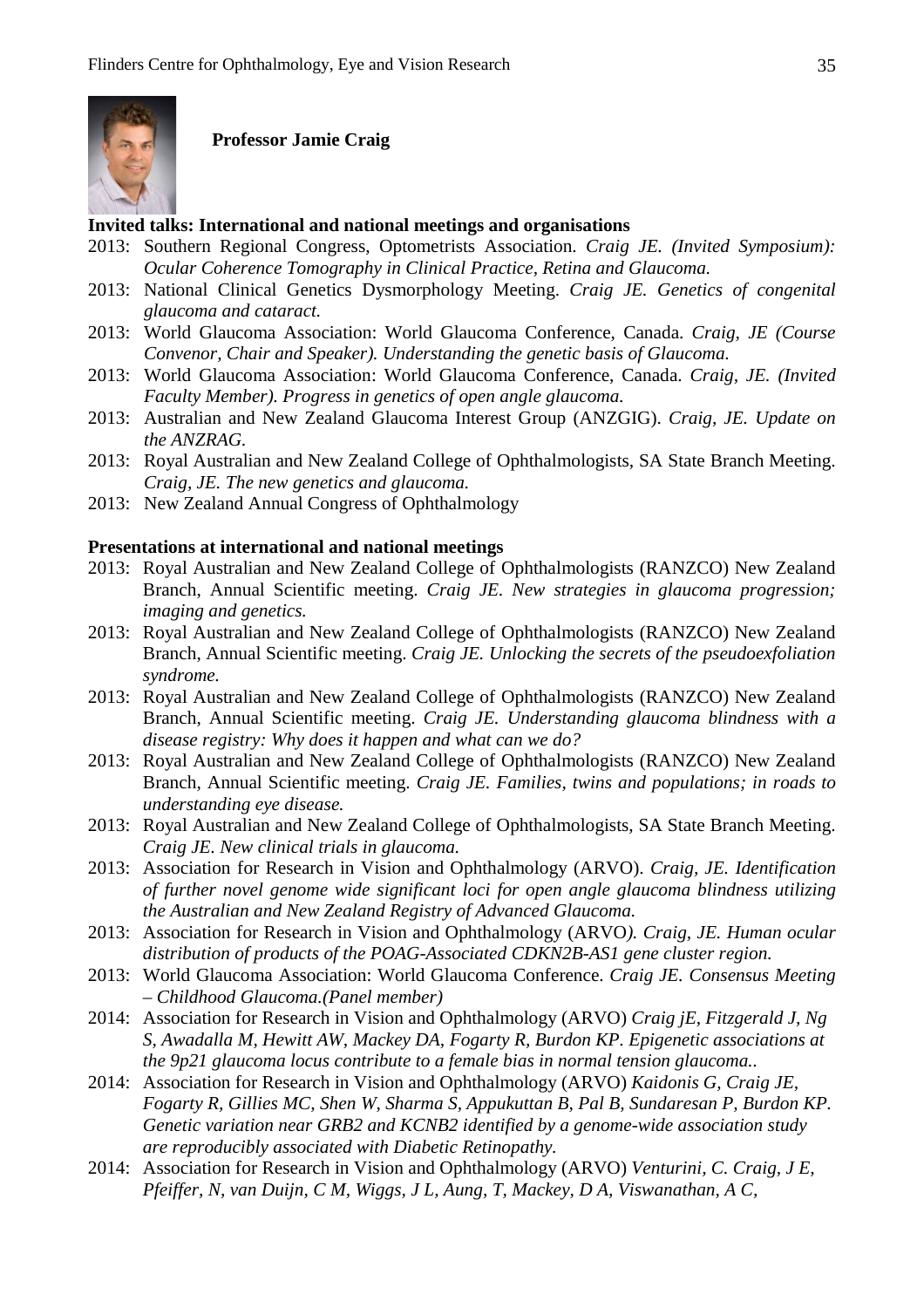*Hammond, C J, Internatiol Glaucoma Genetics Consortium- IGGC. Common mechanisms underlying intraocular pressure identified in functional analysis of gene lists from genomewide association study results in IGGC cohorts.*

2014: Association for Research in Vision and Ophthalmology (ARVO) *Van Bergen, NJ, Craig, JE, Hewitt, AW, Burdon, KP, Sharma, S, Crowston, JG, Trounce, IV. Mitochondrial Impairments in Primary Open Angle Glaucoma Patient Lymphoblasts.* 



**Dr Miriam Keane**

#### **Presentations at international and national meetings**

- 2013: The 30<sup>th</sup> Annual Australia and New Zealand Cornea Society. *Williams, K.\*, Lowe, M.*, *Jones, V., Keane, M., Mills, R., & Coster, D.J. Australian Corneal Graft Registry Report 2013.*
- 2013: The 30<sup>th</sup> Annual Australia and New Zealand Cornea Society Meeting. *Penetrating keratoplasty vs. DALK for keratoconus.*
- 2013: The 30<sup>th</sup> Annual Australia and New Zealand Cornea Society Meeting. *Keane, M.C., Lowe, M.T., Coster, D.J., Pollock, G.A., & Williams K.A. Outcomes of transported corneas.*
- 2013: Perinatal Society of Australia and New Zealand (PSANZ) 17th Annual Congress. Oh, *D.\*, Keane, M.C., Fabel, H., Taranath, D., & Marshall, P.B.Do we need a nationwide consensus on screening criteria for Retinopathy of Prematurity? Results from a tertiary hospital audit in South Australia. (Poster presentation)*
- 2013: 45th Annual Scientific Congress of the Royal Australian and New Zealand College of Ophthalmologists. *Crabb, M.G.\*, Supramaniam,D., Glading, J., Kaidonis, G., Keane, M., Cugati, S., Hsu, T., Lake, S., Saha, N., Landers, J., & Craig, J. The Intravitreal Pain Score Study (IVPSS): A single centre blinded randomised prospective study comparing subjective pain experienced between sub-conjunctival injections versus pledget anaesthetic techniques. (Poster presentation)*
- 2014: The 31st Annual Australia and New Zealand Cornea Society Meeting. *The influence of storage medium on corneal graft outcomes.*



**Dr Jyoti Khadka**

#### **Invited talks: national meetings**

2013: Flinders Clinical and Molecular Medicine, Seminar Series April 17 2013. (Invited speaker) *Khadka J. Development of a comprehensive Glaucoma-specific quality of life measurement system.*

#### **Presentations at international and national meetings**

- 2013: *Khadka J, Fenwick EK, Lamoureux EL, Pesudovs K. The Eye-tem Bank: a novel and comprehensive quality of life measurement system.* Australian College of Optometry National Conference 19-20 Oct, Melbourne, Australia.
- 2013: *Pesudovs K, Khadka J, Fenwick EK, Lamoureux EL. The Eye-tem Bank project: an update.* American Academy of Optometry Conference Oct 23-26, Seattle, USA.
- 2013: *Pesudovs K, Khadka J, Fenwick EK, Lamoureux EL An update of the Eye-tem Bank project: a comprehensive patient-reported outcome measurement system.* European Society of Cataract and Refractive Surgeon XXX Congress Oct 5-9. Amsterdam, The Netherlands.
- 2013: *Pesudovs K. Khadka J, Fenwick EK, Lamoureux EL. Rash analysis of the glaucoma-specific*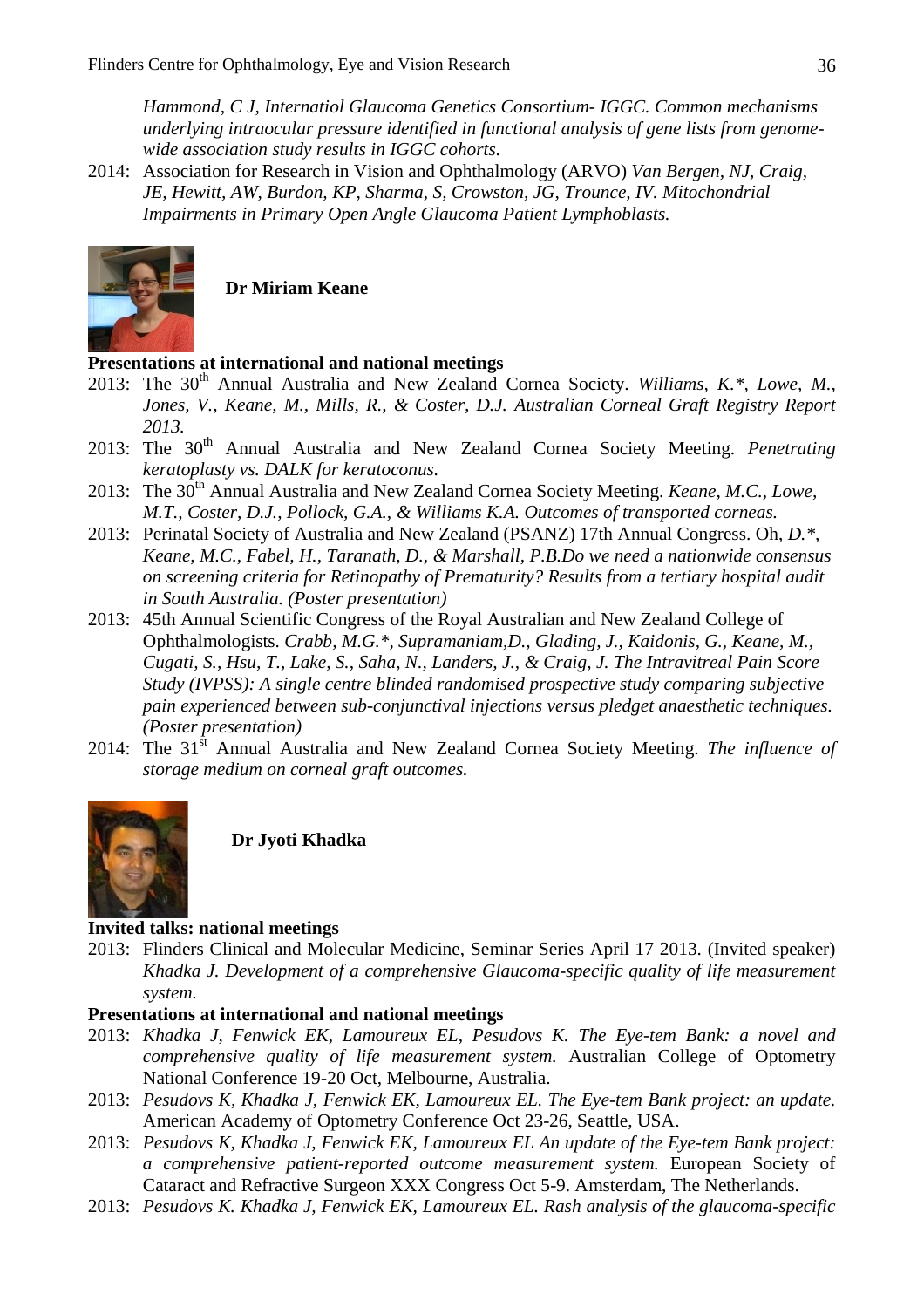*module of the Eye-tem Bank project*. The Association of Research in Vision and Ophthalmology May 5 – 9. Seattle, Washington, USA. (Poster presentation)

- 2014: Pesudovs K, Khadka J, Fenwick EK, Lamoureux. Progress in the development of ophthalmic quality of life measuring patient-reported outcome measures. American Academy of Optometry. Nov 12-15; Denver, Colorado, USA. (Scientific Paper)
- 2014: Pesudovs K, Khadka J, Fenwick EK, Lamoureux EL. An update of the Eye-tem Bank project: a novel system to measure ophthalmic patient-reported outcomes. The Association of Research in Vision and Ophthalmology May 4 - 8, 2014; Orlando, Florida, USA. (Poster presentation)



**Associate Professor Sonja Klebe**

# **Presentations at international and national meetings**

2013: International Academy of Pathology, Sydney. *Klebe, S. Corneal dystrophies – an update.*



**Dr John Landers**

**Chaired meetings** 2013: RANZCO Annual Scientific Conference. *Symposium: The Validity of current glaucoma tests.* **Invited talks: National meetings** 2013: SA RANZCO Scientific Conference. *Topic: Challenge Tests in Ophthalmology. Topic: Defining Glaucoma Progression on Visual Fields. Topic: Avastin in Trabeculectomy* 2013: World Glaucoma Association: World Glaucoma Conference: *Paper: Diagnosing Glaucoma with an Ibopamine Challenge* 2013: RANZCO Annual Scientific Conference. *Paper: Diagnosing Glaucoma with an Ibopamine challenge Symposium: The Validity of Current Glaucoma Tests*



**Dr Raymond Loh**

# **Invited talks: International meetings**

2013: 30<sup>th</sup> Australian and New Zealand Cornea Society Meeting, March, Adelaide SA. Loh, R. The *evidence for collagen cross linking.*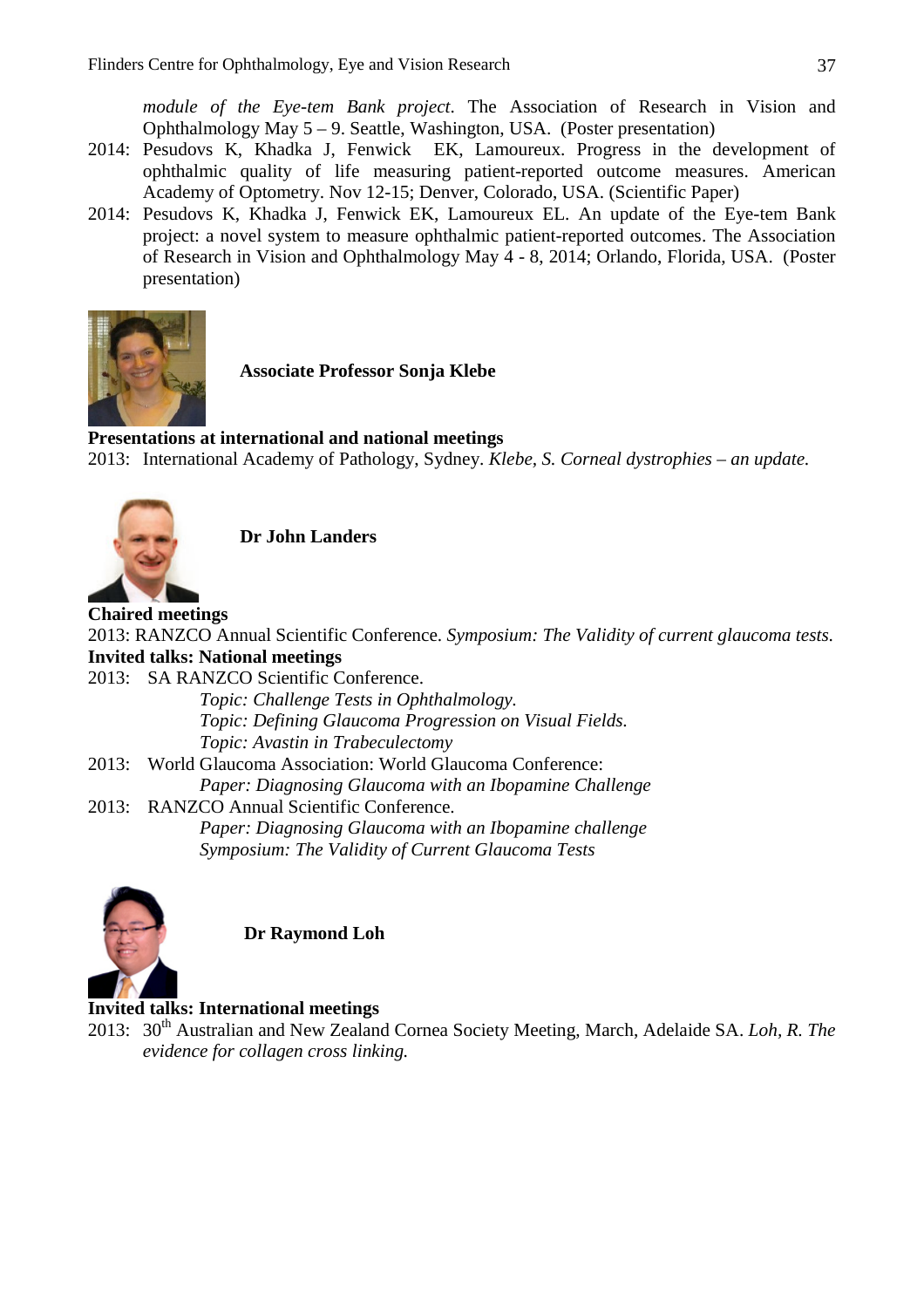

#### **Associate Professor Richard Mills**

### **Chaired meetings**

- 2013: RANZCO Annual Scientific Conference. *Rapid Fire Paper Session: Cornea.*
- 2013: Evidence Based Ophthalmology Workshop: *"Translating the Evidence"* (Hobart)

#### **Invited talks: International and national meetings**

- 2013: 30<sup>th</sup> Australian and New Zealand Cornea Society Meeting, March, Adelaide SA. *Mills, R. OSSN. What treatment?*
- 2013: RANZCO 45<sup>th</sup> Annual Scientific Congress Hobart, Tas. *Treatment protocol for OSSN*.
- 2013: RANZCO 45<sup>th</sup> Annual Scientific Congress, Hobart. *Saunders L, Mills R. The Australian & New Zealand Ophthalmic Surveillance Unit (ANZOSU)*
- 2013: Evidence Based Ophthalmology Workshop: *"Translating The Evidence"*, November, Hobart Tas. *Mills, R.: The value of registry-based evidence.*
- 2013: Corneal Transplantation Optometrists Association of Australia (SA Division), Adelaide SA.
- 2013: Insight Global Health Short Course, University of Adelaide SA. *The Roadmap to Close the Gap for Vision. Observations from the APY Lands.*
- 2014: Mitcham Lions Club, Adelaide SA. *Eye Bank of South Australia*

#### **Presentations at international and national meetings**

- 2013: Association for Research in Vision and Ophthalmology, Seattle USA. *Mills, R.* O*utcomes of new partial-thickness corneal grafts: a paradigm shift in practice, but at what cost?*
- 2013: RANZCO 45<sup>th</sup> Annual Scientific Congress, Hobart. *The Australian and New Zealand Ophthalmic Surveillance Unit (poster)*
- 2013: RANZCO 45<sup>th</sup> Annual Scientific Congress, Hobart. *Severe response to periocular or intraocular steroid treatment in Australia and New Zealand (poster).*
- 2013: Optometrist Association of Australia, June. *Mills, R. Lamellar keratoplasty.*



**Professor Konrad Pesudovs**

#### **Chaired sessions**

- 2014: *Introduction to Evidence-Based Optometry*, Evidence-Based Optometry Conference, Adelaide, April.
- 2014: *Masterclass in Therapeutics*, Evidence-Based Optometry Conference, Adelaide, April.
- 2014: *Masterclass in Paediatrics*, Evidence-Based Optometry Conference, Adelaide, April.
- 2014: *Masterclass in Contact Lens and Refractive Correction*, Evidence-Based Optometry Conference, Adelaide, April.
- 2014: *Masterclass in Ophthalmic Disease Management*, Evidence-Based Optometry Conference, Adelaide, April.

#### **Invited talks: International and national meetings and universities**

- 2013: Eyenet Sweden Disease Specific PROM 2 Seminar, Stockholm September, October. *Pesudovs K. Item-banking, third generation questionnaire*
- 2013: Evidence Based Ophthalmology Workshop: *"Translating The Evidence"*, November, Hobart Tas. *Pesudovs K. Do accommodating IOLs provide any measurable advantage over monofocal IOLs?.*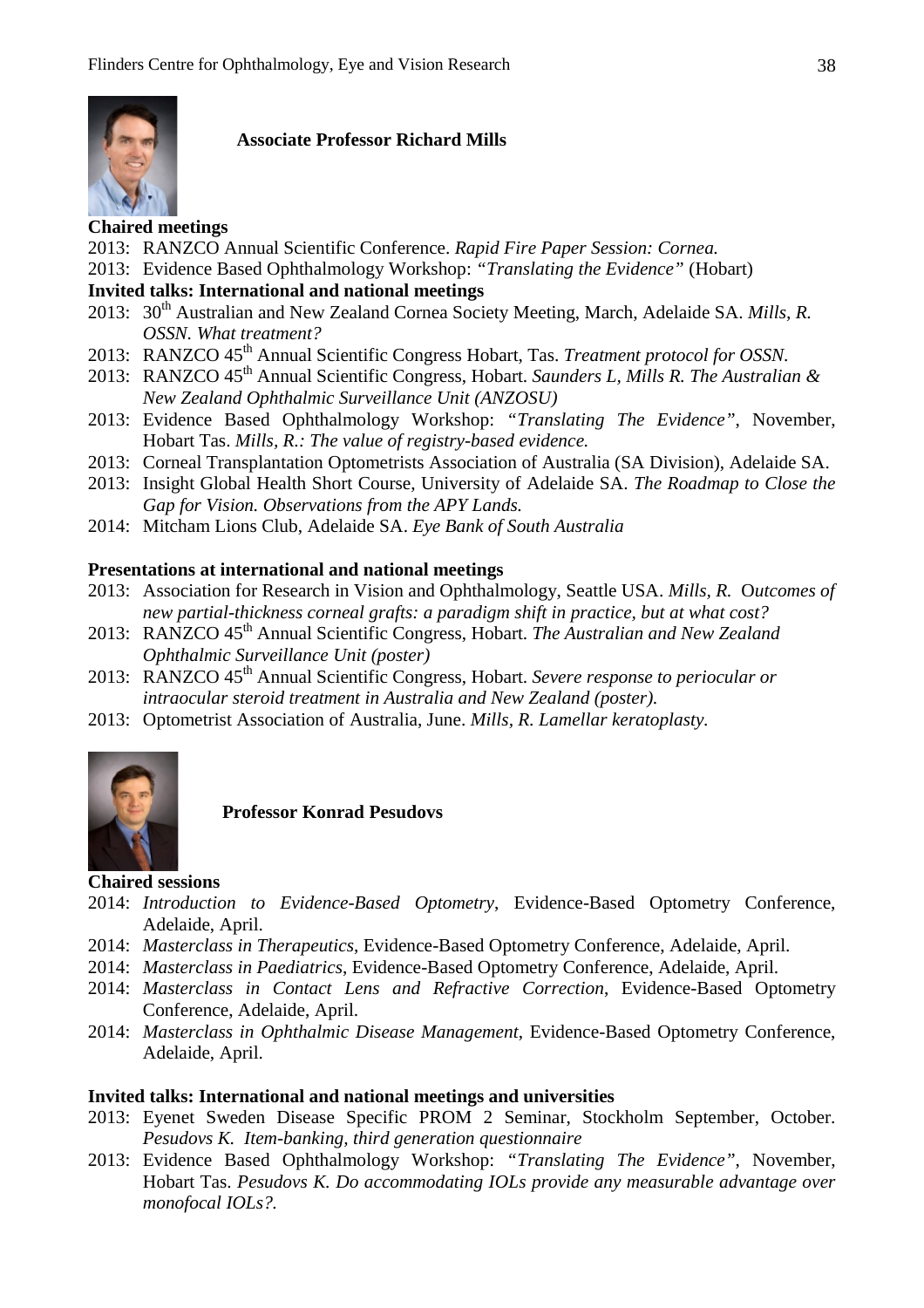- 2014: Vision 2014, Melbourne, April. *Quality of Life Methods Demystified.*
- 2014: Vision 2014, Melbourne, April. Vision and Falls Research: *The story so far. Knowledge to action in falls prevention across the care curriculum.*

#### **Published abstracts**

- 2013: Pesudovs K, Khadka J, Fenwick EK, Lamoureux EL. Rasch analysis of the glaucomaspecific module of the Eye-tem Bank project. Invest Ophthalmol Vis Sci 53. Seattle, Washington, May 2013, sponsored by ARVO.
- 2013: Pesudovs K, Khadka J, Fenwick EK, Lamoureux EL. The Eye-Tem Bank project an update. Optom Vis Sci 2013;90. Seattle, Washington, October 2013, sponsored by AAO.
- 2014: Pesudovs K, Khadka J, Fenwick EK, Lamoureux EL. An update of the Eye-Tem Bank: a novel system to measure ophthalmic patient-reported outcomes. Orlando, Florida, May 2014, sponsored by ARVO

#### **Unpublished abstracts**

- 2013: American Academy of Optometry Conference, Seattle, USA*. Pesudovs K, Khadka J, Fenwick EK, Lamoureux EL. The Eye-tem Bank project: an update.*
- 2013: European Society of Cataract and Refractive Surgeon XXX Congress, Amsterdam, The Netherlands. *Pesudovs K, Khadka J, Fenwick EK, Lamoureux EL An update of the Eye-tem Bank project: a comprehensive patient-reported outcome measurement system.*
- 2013: *Pesudovs K. Unaided visual acuity is the only yardstick – No.* European Society of Cataract and Refractive Surgeons in Warsaw, Poland, February.
- 2013: *Pesudovs K. The science of patient-reported measurement and its applications in ophthalmology.* Post-graduate teaching seminar, Royal Victoria Infirmary, Newcastle, UK, February.
- 2013: *Pesudovs K. Comment on: Lundstrom K-J A planned Questionnaire for the Swedish Hernia Registry*. Eyenet Sweden Disease Specific PROM 2 Seminar, Stockholm September.
- 2013: *Pesudovs K. Comment on: Montgomery F A planned Questionnaire for the Swedish Foot Register*. Eyenet Sweden Disease Specific PROM 2 Seminar, Stockholm September.
- 2013: *Pesudovs K. Workshop – How to plan a Questionnaire – and follow up.* Eyenet Sweden Disease Specific PROM 2 Seminar, Stockholm September.
- 2014: *Pesudovs K. Welcome and Introduction to Evidence-Based Practice*. Evidence-Based Optometry Conference, Adelaide April.
- 2014: *Pesudovs K. How to read and appraise a paper*. Evidence-Based Optometry Conference, Adelaide April.
- 2014: *Pesudovs K. The Flinders approach to teaching Evidence-Based Optometry*. Evidence-Based Optometry Conference, Adelaide April.



#### **Dr Niladri Saha**

#### **Presentations at international and national meetings**

- 2013: RANZCO 45th Annual Scientific meeting. *Crabb M, Supramaniam D, Glading J, Kaidonis G, Keane M, Cugati S, Hsu T, Lake S, Saha N, Landers J, Craig J. The intravitreal pain score study (IVPSS): A single centre blinded randomised prospective study comparing subjective pain experienced between sub-conjunctival injections versus pledget anaesthetic techniques.*
- 2013: RANZCO 45th Annual Scientific meeting. *Crabb M, Supramaniam D, Lake S, Saha N. Visual acuity outcomes of macular-off retinal detachment surgery.*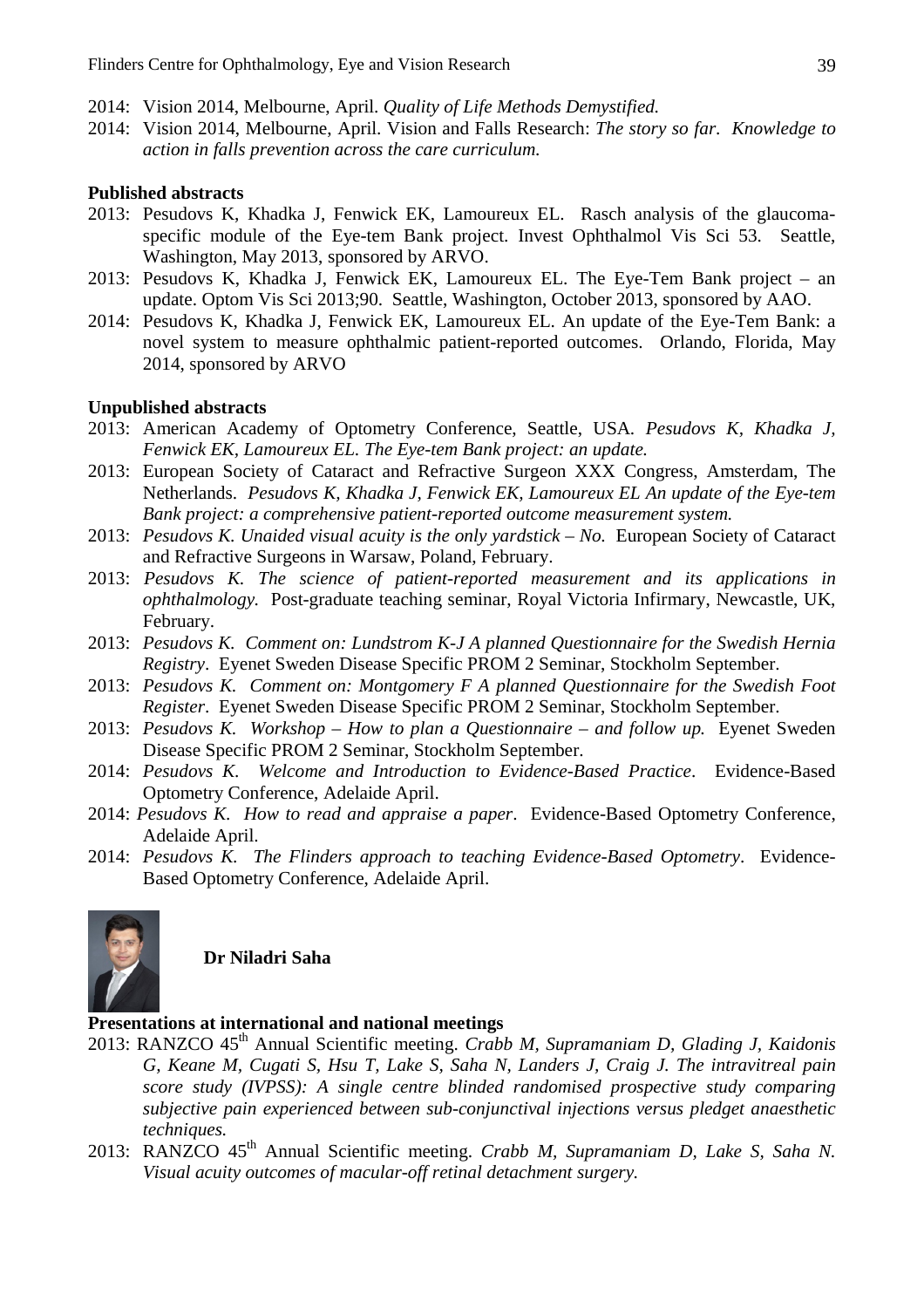

**Dr Roman Serebrianik**

#### **Invited talks: Local institutes**

2013 Optometry Southern Regional Congress (organised by the Optometrists Association Australia), June. *Serebrianik, R. OCT: the What, the How and the WOW.*



**Dr Shiwani Sharma**

# **Invited talks: national meetings**<br>2013 The 6<sup>th</sup> Asia and Oceania

The 6<sup>th</sup> Asia and Oceania Conference on Photobiology, Sydney. *Ultraviolet radiation and the ocular lens.*

#### **Presentations at international and national meetings**

- 2013 Asia-ARVO, New Delhi, India, Oct 28-31. *S Sharma, S Martin, J Wood, G Chidlow, D Dimasi, K Burdon, K Griggs, S Klebe, R Casson, JE Craig. Molecular analysis of the TMCO1 gene in glaucoma.*
- 2013 Asia-ARVO, New Delhi, India, Oct 28-31. *A Dave, K Laurie, S Martin, R Kumar, SE Staffieri, D Taranath, DA Mackey, P Mitchell, JJ Wang, J Craig, K Burdon, S Sharma. . (oral presentation) Contribution of mutations in the EPHA2 gene to inherited cataract in an Australian cohort and molecular analysis of the mutant proteins.*
- 2014 ISER, San Francisco, USA, July 21-24. *I Trounce, N Van Bergen, V Chrysostomou, K Burdon, S Sharma, A Hewitt, J Craig, J Crowston. Mitochondrial energetic impairment in glaucoma.*
- 2014 ISER, San Francisco, USA, July 21-24. *S Sharma, S Martin, A Dave, M Corbett, M Ronci, K Burdon, N Voelcker, JE Craig. The ocular lens and environmental insult: interesting novel observations.*
- 2014 ISER, San Francisco, USA, July 21-24. *A Dave, S Martin, R Kumar, JE Craig, KP Burdon, S Sharma (oral presentation). Molecular analysis of congenital cataract causing mutations in the EPHA2 gene.*



**Professor Justine Smith**

#### **Invited talks: International and national meetings**

- 2013 Singapore National Eye Centre and American Association for Pediatric Ophthalmology and Strabismus Joint Meeting. Singapore. *JR Smith. Masquerade syndromes.*
- 2013 XXX Pan-American Congress of Ophthalmology. Rio de Janiero, Brazil. *JR Smith. Vogt-Koyanagi-Harada syndrome. Prognostic value of extraocular manifestations.*
- 2013 XXX Pan-American Congress of Ophthalmology. Rio de Janiero, Brazil. *JR Smith. Occlusive vasculopathy and its many causes. Part I*.
- 2013 XXX Pan-American Congress of Ophthalmology. Rio de Janiero, Brazil. *JR Smith. Anti-TNF in Uveitis.*
- 2013 XXX Pan-American Congress of Ophthalmology. Rio de Janiero, Brazil. *JR Smith. ARVO and Advocacy.*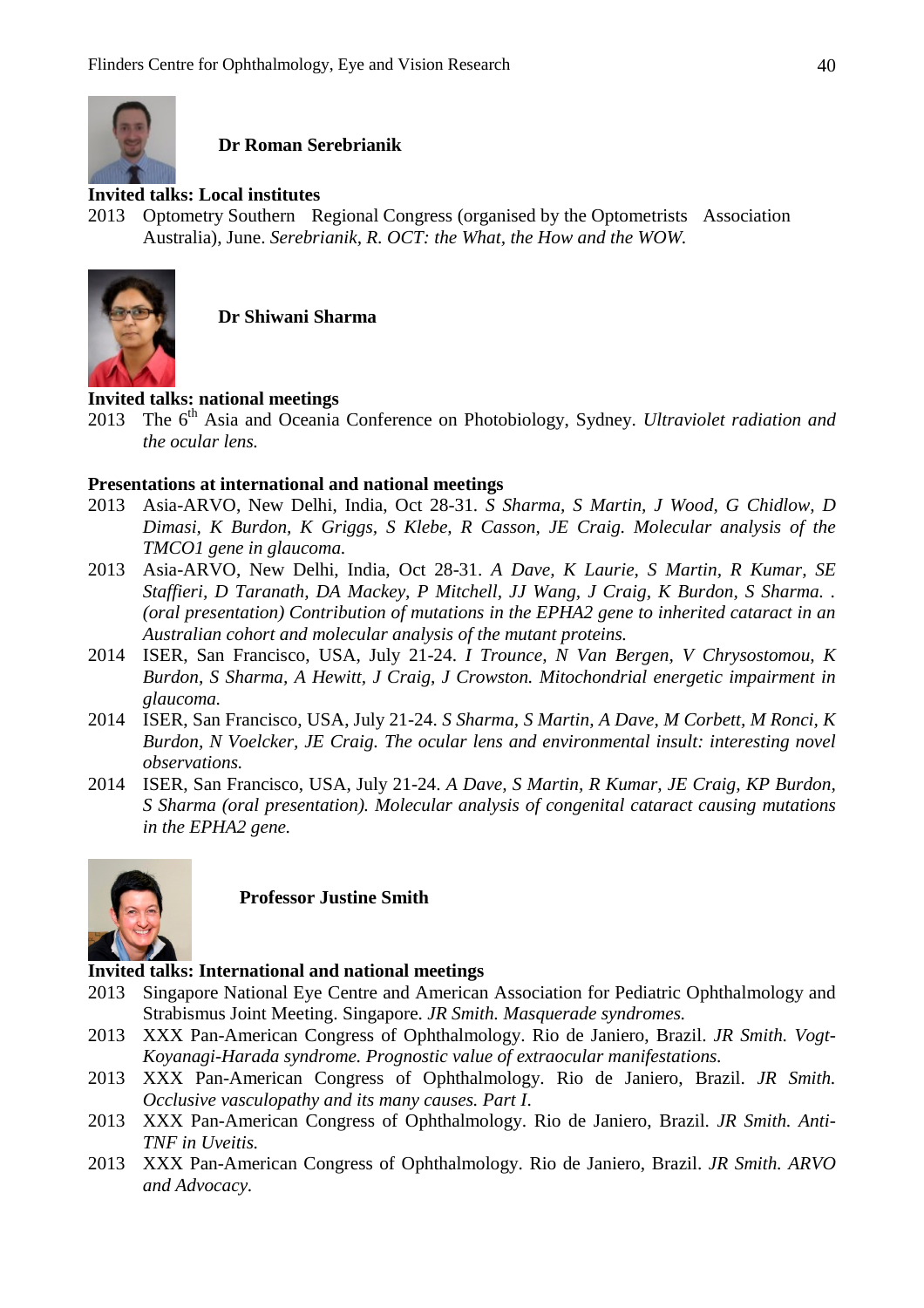- 2013 ASIA-ARVO. New Delhi, India. *JR Smith. Mechanisms of Ocular Toxoplasmosis. Plenary lecture.*
- 2013 ASIA-ARVO. New Delhi, India. *JR Smith. Retinal imaging for global health research.*
- 2013 ASIA-ARVO. New Delhi, India. *JR Smith. Migration of helper T cell subsets into the eye.*
- 2013 12th International Ocular inflammation Society Congress. 2nd International Assembly of Ocular Inflamation Societies. Valencia, Spain. *JR Smith. Immunopathology of retinal vasculitis and intermediate uveitis.*
- 2013 30th Australia & New Zealand Cornea Society Meeting. Adelaide, Australia. *JR Smith. How to co-manage immunosuppression.*
- *2013 JR Smith, B Appukuttan. Ocular endothelial cell profiling as a method for gaining insight into pathogenesis of vascular diseases.* Australian Vascular Biology Society - Australian and New Zealand Microcirculation Society Joint Meeting. Barossa Valley, Australia. 2013.
- 2013 *JR Smith. Management of uveitis: 10 tips for good clinical practice.* 45th Royal Australian and New Zealand College of Ophthalmologists Congress. Hobart, Australia. 2013.
- 2013 *JR Smith. YO ARVO!* Exploring Careers in Research. American Academy of Ophthalmology Annual Meeting. New Orleans, LA, USA.
- 2014 *JR Smith. Translational studies of ocular toxoplasmosis*. 12<sup>th</sup> International Ocular inflammation Society Congress. 2<sup>nd</sup> International Assembly of Ocular Inflamation Societies. Valencia, Spain. 2014
- 2014 *JR Smith. Global research in ocular infectious disease. "The Symbiosis of Global Eye Research: Building Bridges between the Developed and Developing Worlds"* SIG. Association for Research in Vision and Ophthalmology Annual Meeting. Orlando, FL, USA.
- 2014 *JR Smith. Mechanisms of Toxoplasma gondii infection of human retina*. XXI Biennial Meeting of the International Society for Eye Research. San Fransisco, CA, USA.
- 2014 *JR Smith. Lymphocyte migration across human retinal vascular endothelium: implications for human autoimmune posterior uveitis*. 19th Congress of the Chinese Ophthalmological Society. Xi'an, China. To be held September 2014.
- 2014 *JR Smith. Chronic or recurrent anterior uveitis. Uveitis 2014: Extinguishing the Great Fire* (AAO Subspecialty Day). American Academy of Ophthalmology Annual Meeting. Chicago, IL, USA. To be held November 2014.
- 2014 *JR Smith. Translational studies of toxoplasmic retinochoroiditis.* 17th AFRO-ASIAN Congress of Ophthalmology. Xi'an, China. To be held September 2014.

#### **Presentations at international and national meetings**

- 2013 Association for Research in Vision and Ophthalmology Annual Meeting. Seattle, WA, USA. *TM Martin, P Stauffer, E. Patridge, C Younkins, M. Burcham, J Smith. Genetic analysis of risk alleles associated with inflammatory bowel disease in acute anterior uveitis.*
- 2013 Association for Research in Vision and Ophthalmology Annual Meeting. Seattle, WA, USA. *EJ Lee, JM Furtado, B Brown, EE Vance, JP Sacdal, V Bhargava, JR Smith, P Silver, RR Caspi, HL Rosenzweig. An unexpected role for the innate immune receptor NOD2 in suppression of experimental autoimmune uveitis.*
- 2013 *JR Smith. Drugs for Posterior Segment Intraocular Inflammation*. 45th Royal Australian and New Zealand College of Ophthalmologists Congress. Hobart, Australia.
- 2014 *B Appukuttan, PA Wilmarth, Y Pan, LL David, JR Smith. Inflammatory and neovascular markers identified in deep shotgun proteomic profiling of human retinal and choroidal vascular endothelial cells.* Association for Research in Vision and Ophthalmology Annual Meeting. Orlando, FL, USA.
- 2014 *B Appukuttan, L Ashander, JR Smith. Expression of intercellular adhesion molecule 1 by human retinal endothelial cells in response to inflammatory stimuli.* XXI Biennial Meeting of the International Society for Eye Research. San Fransisco, CA, USA.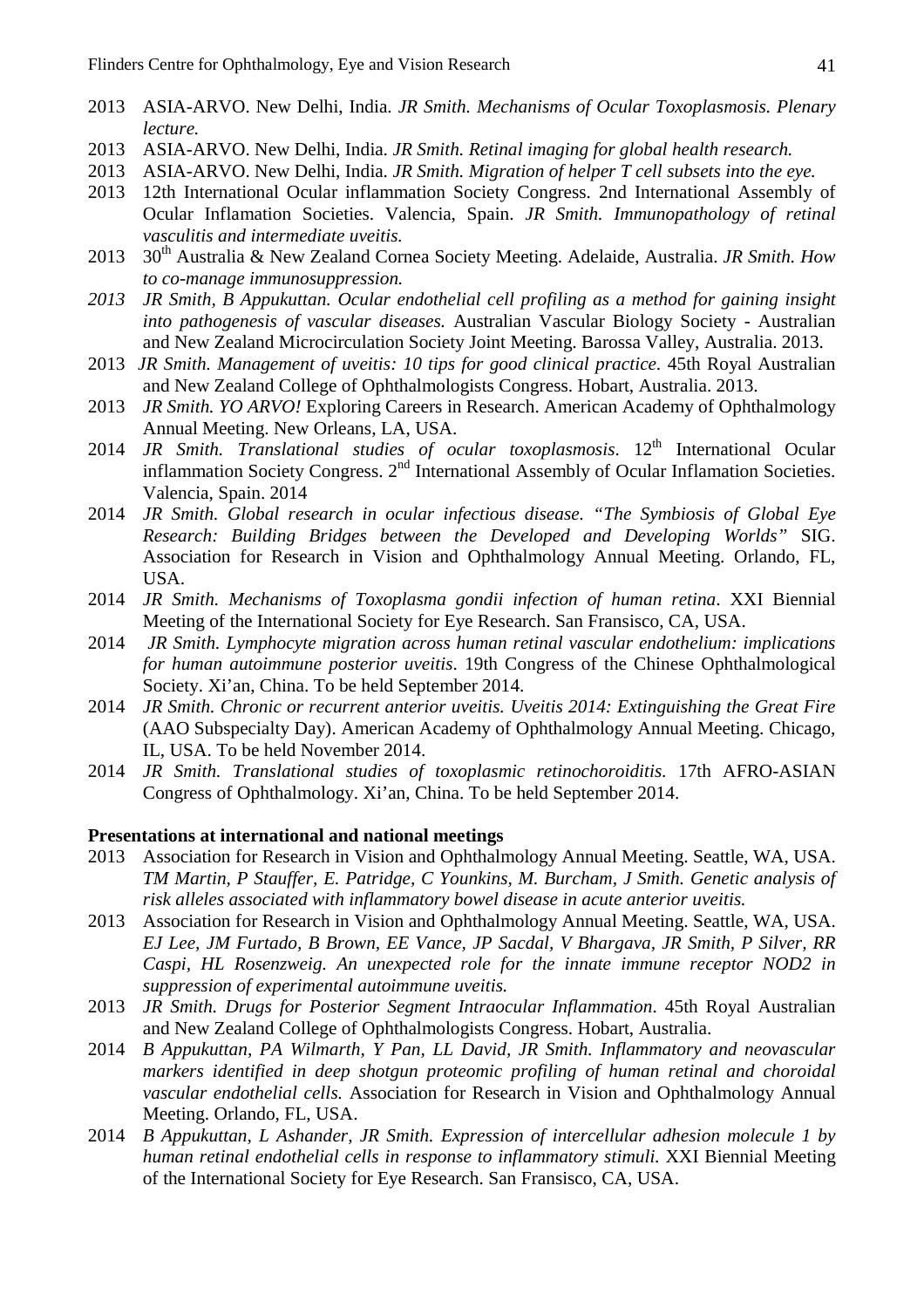#### **Sessions & courses chaired**

- 2013 Clinical and Translational Studies in Ocular Inflammation. Association for Research in Vision and Ophthalmology Annual Meeting. Seattle, WA, USA. May.
- 2013 Ocular Inflammatory Disease Symposium. Singapore National Eye Centre and American Association for Pediatric Ophthalmology and Strabismus Joint Meeting. Singapore.
- 2013 Molecular Imaging of the Retina. European Association for Vision and Eye Research Annual Congress. Nice, France.
- 2013 Mechanisms of Ocular Inflammation and Infection. ASIA-ARVO. New Delhi, India.
- 2013 Uveitis Café. American Academy of Ophthalmology Annual Meeting. New Orleans, LA, USA.
- 2014 International Uveitis Study Group Session: Autoinflammation. 12th International Ocular inflammation Society Congress. 2nd International Assembly of Ocular Inflamation Societies. Valencia, Spain.
- 2014 Ocular Immune Responses. Association for Research in Vision and Ophthalmology Annual Meeting. Orlando, FL.
- 2014 Where Are the Women? Exploring Roles in ARVO. Association for Research in Vision and Ophthalmology Annual Meeting. Orlando, FL.
- 2014 Ocular Infection and Host Defence. XXI International Congress of Eye Research. San Francisco, CA, USA.



**Ms Emmanuelle Souzeau**

#### **Presentations at international national meetings**

- 2013 *Translating results of the Australian and New Zealand Registry of Advanced Glaucoma (ANZRAG) into clinical practice*, Royal Australian & New Zealand College of Ophthalmologists (RANZCO) Annual Scientific Congress, Hobart, TAS, Australia, 3 November.
- 2013 *Translating results of the Australian and New Zealand Registry of Advanced Glaucoma (ANZRAG) into clinical practice*, American Society of Human Genetics (ASHG) Annual Meeting, Boston, MA, USA, 24 October. (Poster)



**Mr Andrew Stempel**

#### **Presentation at international and national meetings**

- 2013 *Stempel AJ, Morgans C, Stout JT, Appukuttan B. Detection and Quantification of VEGF, HIF-1α, HIF-2α and TEAD4 Transcripts in the Mouse Model of Oxygen-Induced Retinopathy*, ARVO Meeting.
- 2013 *Appukuttan B, Stempel AJ, Stout JT. Angiogenic Profile of Hypoxic Vascular Cells Overexpressing RTEF-1*, ARVO (poster).
- 2013 *Hartzell M, Stempel AJ, McFarland TJ, Appukuttan B, Stout JT. Assessment of Intravitreal AAV-TEAD4 Isoforms in the OIR Model*, ARVO Meeting (poster).
- 2014 *Stempel A, Morgans C, Stout T, Appukuttan B. Regulators of Hypoxia-Responsive Genes Identified within Neovascular Tufts in the Mouse Model of Oxygen-Induced Retinopathy*, Australian Society for Medical Research (ASMR), South Australia Annual Scientific Meeting, Adelaide, South Australia. (poster).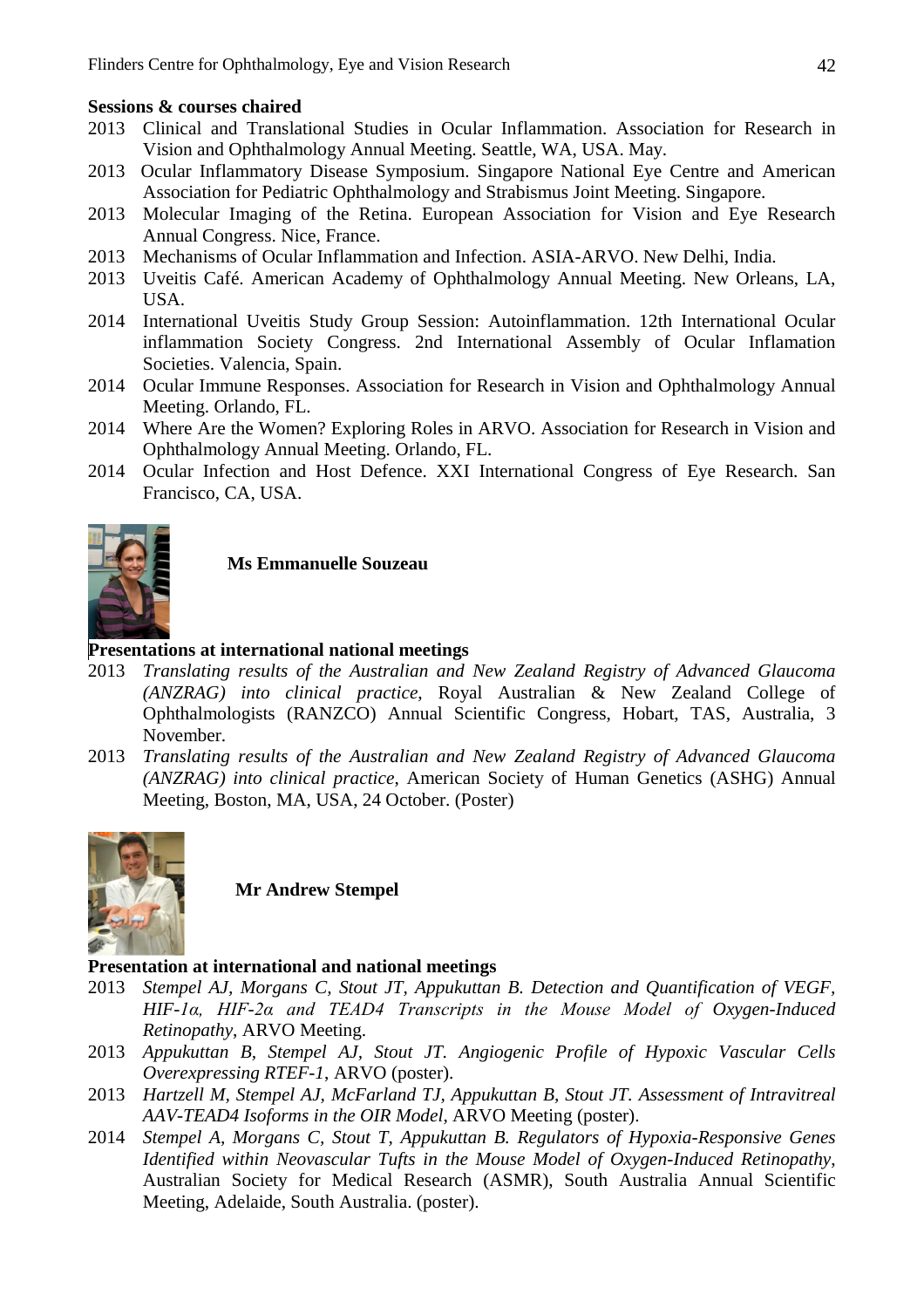

**Dr Deepa Taranath**

#### **Presentations at national meetings**

- 2013 AAPOS-SNEC joint meeting, Singapore, July 2013. (attended)
- 2014 ANZ Strabismus Society meeting, Sydney. *Post squint surgery – infection survey conducted at the meeting.*
- 2014  $2<sup>nd</sup>$  LSD (Lysosomal storage Disorders) Symposium, Sydney. Ocular disease in LSD Disease surveillance and monitoring.



**Professor Keryn Williams**

#### **Chairpersonships**

- 2013 Annual Scientific Meeting, TSANZ (Canberra)
- 2013 Annual Cornea and Eye Bank Meeting (Adelaide)
- 2013 Annual Scientific Meeting, TSANZ (Canberra)

#### **Invited talks: International and national meetings and universities**

- 2013 30th Cornea Society Meeting, Adelaide. *Report from the Australian Corneal Graft Registry, Transplantation tolerance*
- 2013 Royal Australian and New Zealand College of Ophthalmologists Annual Scientific Meeting, Hobart. *Evidence from Registries: corneal graft outcomes*
- 2014 Gordon Research Conference, Biology and Pathobiology of Cornea, California *Gene therapy for corneal dystrophies and disease, where are we?*
- 2014 SAHMRI Translational Neuroscience Day (June) *KA Williams. Outcomes of the new partial-thickness corneal grafts: a paradigm shift in practice*
- 2014 Oxford Medical Society Reunion (Australia), Adelaide. *An influx of Australians: the NDS from 1980-*

#### **Presentations at international and national meetings**

2013 Annual Scientific Meeting, Transplantation Society of Australia and New Zealand, Canberra:

*KA Williams, M Lowe, M Keane, D Coster Outcomes of new partial thickness corneal grafts: a paradigm shift in practice. KA Williams, RAD Mills, S Klebe, DJ Coster Comparative outcomes of penetrating and component cell corneal grafts in outbred sheep.*

2014 Annual Scientific Meeting, TSANZ, Canberra *KA Williams, MC Keane, R Galettis, RAD Mills Outcomes of corneal transplantation for herpetic eye disease*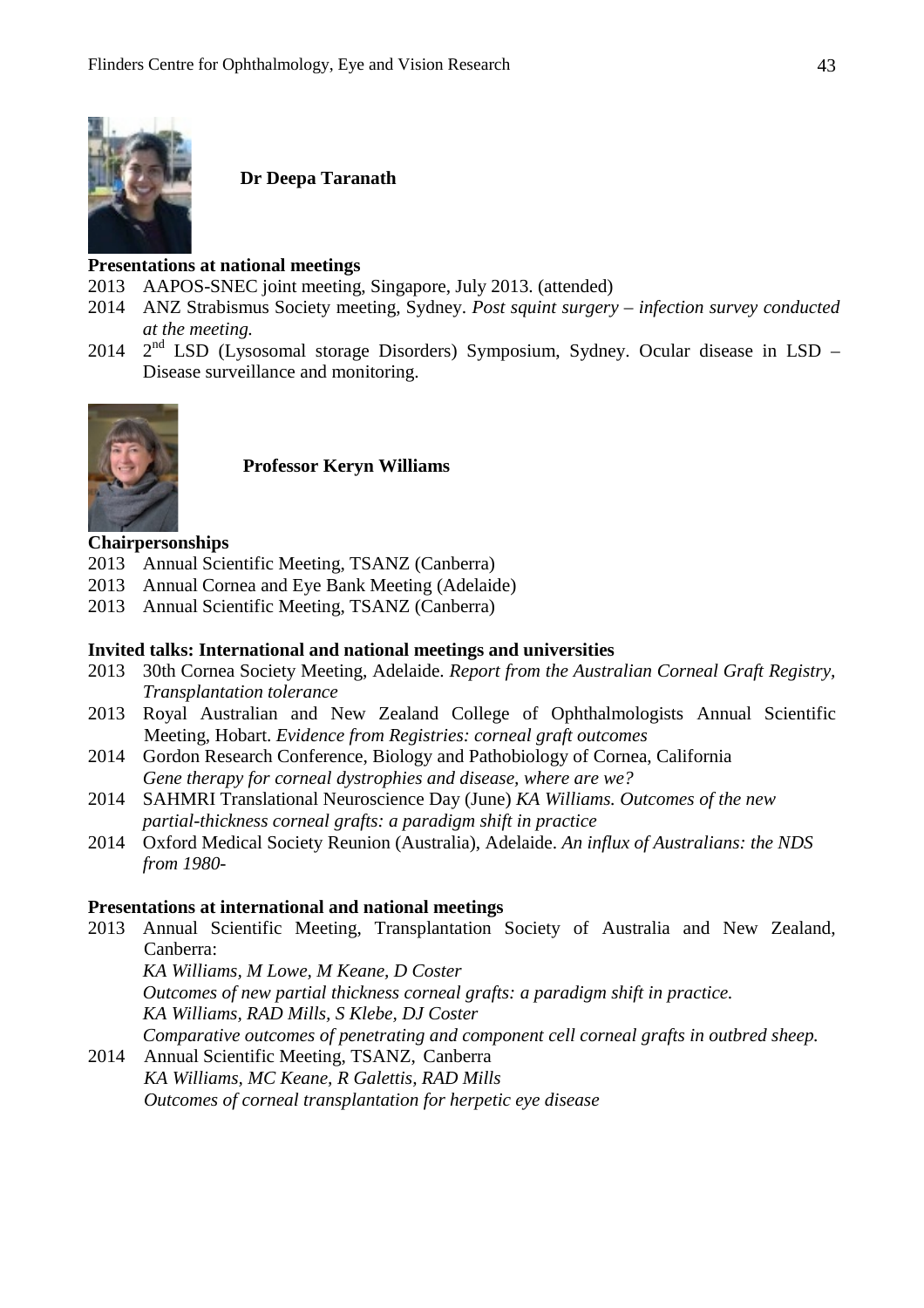# **Presentations by Student Members**



**Ms Alpana Dave**

- 2013 Asia ARVO, Delhi, India, Oct 28-31. *A. Dave, K. Laurie, S. Martin, R. Kumar, S. E. Staffieri, D. Taranath, D. A. Mackey, P. Mitchell, J. J. Wang, J. Craig, K. Burdon, S. Sharma, Contribution of mutations in the EPHA2 gene to inherited cataract in an Australian cohort and molecular analysis of the mutant proteins.*
- 2014 ISER XXI, San Francisco, USA, July 20-24. .*A. Dave, K. Laurie, S. Martin, R. Kumar, S. E. Staffieri, D. Taranath, D. A. Mackey, P. Mitchell, J. J. Wang, J. Craig, K. Burdon, S. Sharma, Molecular analysis of congenital cataract causing mutations in the EPHA2 gene*.



#### **Dr Jude Fitzgerald**

- 2013 RANZCO 45th Annual Scientific Congress, Hobart*. Fitzgerald J, Law J, Ridge B, Souzeau E, Craig J. Gender and inheritance in advanced glaucoma cases – Australian & New Zealand Registry of Advanced Glaucoma Data.*
- 2013 RANZCO 45<sup>th</sup> Annual Scientific Congress, Hobart. *Fitzgerald J, Usher B, Craig J, Landers J, Casson R, Graham S, Agar A, Healey P. Baseline data of patients enrolled in PROGESSA study: Glaucoma suspect and early manifest glaucoma progression trial. (poster)*
- 2013 RANZCO 45<sup>th</sup> Annual Scientific Congress, Hobart. *Fitzgerald J, Ridge B, Saunders L, White A, Mills R, Craig J. Severe response to periocular or intraocular steroid treatment in Australia and New Zealand – data from the Australian and New Zealand Ophthalmic Surveillance Unit. (poster)*



**Mr Yazad Irani**

- 2013 30th Australia and New Zealand Cornea Society Meeting, Adelaide. *Y Irani, SJP McInnes, NH Voelcker, HM Brereton, KA Williams. Porous silicon scaffolds and new biologics for the treatment of corneal diseases.*
- 2014 31st Australia and New Zealand Cornea Society meeting, Brisbane. *Yazad Irani, Pierre Scotney, Andrew Nash, Sonja Klebe, and Keryn A. Williams. Topically-delivered anti-VEGF-B antibody fragment in a rat model of corneal neovascularization.*
- 2014 International Society for Eye Research XXI Biennial meeting, San Francisco. *Yazad Irani, Yuan Tian, Mengjia Wang, Sonja Klebe, Nicolas H. Voelcker, Jeffery L. Coffer and Keryn A. Williams. 2014. A novel pressed porous silicon-polycapralactone composite as a dual purpose ophthalmic implant.*



#### **Ms Shari Javadiyan**

- 2013 Australian Society of Medical Research (ASMR), Adelaide. *S Javadiyan, S Sharma, K Lower, JE Craig, KP Burdon. Screening of 51 candidate genes in congenital cataract patients using a semiconductor based next generation sequencing method.*
- 2013 Adelaide Next-Generation Sequencing Special Interest Group Hosted by: Australian Genome Research Facility (AGRF), June.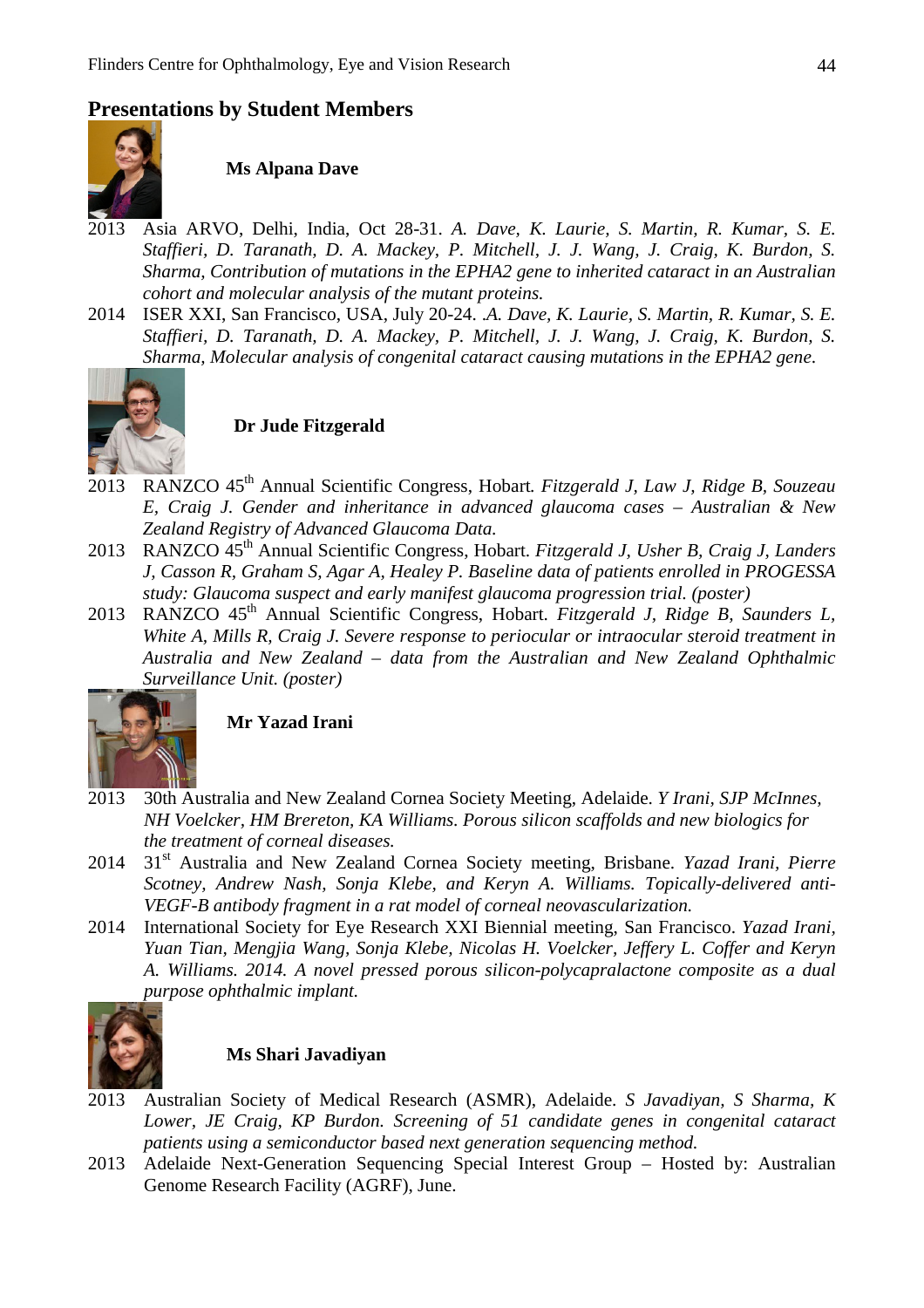

#### **Dr Georgia Kaidonis**

- 2013 Flinders University, Ophthalmology Department Laboratory meeting. *PhD Introductory seminar.*
- 2013 Flinders Medical Centre Ophthalmology Department meeting. *G Kaidonis, Epidemiological and molecular risk factors for diabetic retinopathy blindness: PhD update.*
- 2014 The Association for Research in Vision and Ophthalmology, Annual Meeting (Orlando) *Genome-wide association study for diabetic retinopathy reveals association with genetic variation near the GRB2 gene in multiple populations. (Poster)*



#### **Mr Abraham Kuot**

- 2013 Australian Society of Medical Research (ASMR), Adelaide. *A Kuot. Molecular biology and genetics of Fuchs' endothelial corneal dystrophy.*
- 2013 Australian and New Zealand Cornea Society Meeting, Adelaide. *A Kuot. Molecular biology and genetics of Fuchs' endothelial corneal dystrophy.*



### **Dr Tiger Zhou**

2014 Genemappers Conference, Barossa Valley. (attended)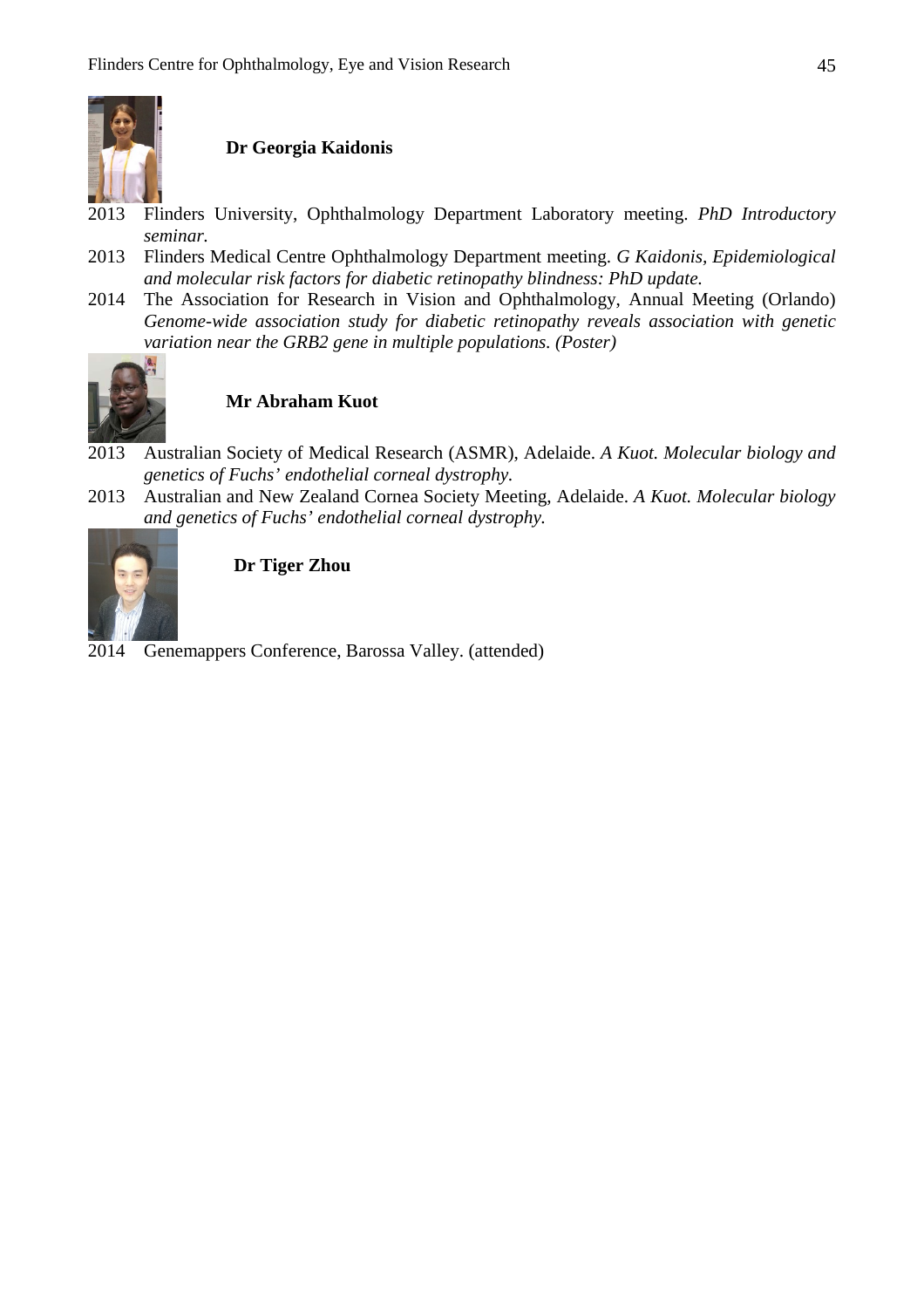# **Appendix 5 Collaborations, 2013-2014**

#### **Dr Kathryn Burdon**

- Professor Yuval Yaron Prenatal Diagnosis Unit Genetic Institute, Tel Aviv Sourasky Medical Center, Tel Aviv, Israel.
- Dr Salil Lachke Division of Genetics, Brigham & Women's Hospital, Harvard Medical School, Boston, MA, USA.
- Dr Jac Charlesworth Menzies Research Institute, University of Tasmania.
- Dr Bang Bui Department of Optometry & Vision Sciences, University of Melbourne.
- Dr Stuart Macgregor and Dr Grant Montgomery Queensland Institute for Medical Research.
- Professor Matthew Brown Diamantina Research Institute, University of Queensland.
- Professor Mark Gillies– Sydney Eye Hospital and University of Sydney.
- Dr Mark Daniell Royal Melbourne Hospital.
- Professor David Mackey Lions Eye Institute, WA.
- Professor Paul Mitchell and Professor JieJin Wang Centre for Eye Research University of Melbourne and Westmead Hospital.
- Prof Colin Willoughby, Queens University, Belfast, Northern Ireland
- International Glaucoma Genetics Consortium (IGGC)
- Consortium for Refractive Error And Myopia (CREAM)

#### **A/Professor Celia Chen**

- Professor Neil Miller, Head, Neuro-Ophthalmology and Orbital Unit, Johns Hopkins Hospital, Baltimore, USA.
- Dr Jinhai Huang, Dr Daizong Wen, Dr Shihao Chen, Dr Xiaoyu Wang, Dr Yini Li, Dr Qinmei Wang - School of Optometry and Ophthalmology and Eye Hospital, Wenzhou Medical College, and the Key Laboratory of Vision Science, Ministry of Health P.R. China, Wenzhou, China.
- Dr Mark Paine, Head, Neurology Department, St Vincent's Hospital Melbourne.
- Dr Romesh Markus, Head of Neurology, St. Vincent's Hospital, Sydney.
- Ms Gayle Clarke, Ms Allison Hayes -Neurovisiontech Pty Ltd, Adelaide, South Australia.
- Ms Stacey George, Ms Robyn Vincent, Dr Maria Crotty Department of Aged Care and Rehabilitation, Repatriation General Hospital, Adelaide, South Australia.
- Mr Andrew Daly, Executive Officer The Royal Society for the Blind, Adelaide, South Australia.
- Associate Professor John Grigg, Head, Save Sight Institute, University of Sydney, Sydney.
- Ms Helen McCarl, Ms Pamela Klaer The Multiple Sclerosis Society of South Australia and Northern Territory Inc, Adelaide, South Australia.
- Professor Peter Blumbergs SA Pathology, Discipline of Pathology, University of Adelaide, Adelaide, South Australia.

#### **Professor Jamie Craig**

- Dr Edwin Stone, Howard Hughes Fellow; Professor Lee Alward; Dr John Fingert Univ of Iowa.
- Dr Francesca Pasutto Institute of Human Genetics, Friedrich-Alexander-University Erlangen-Nuremberg, Germany.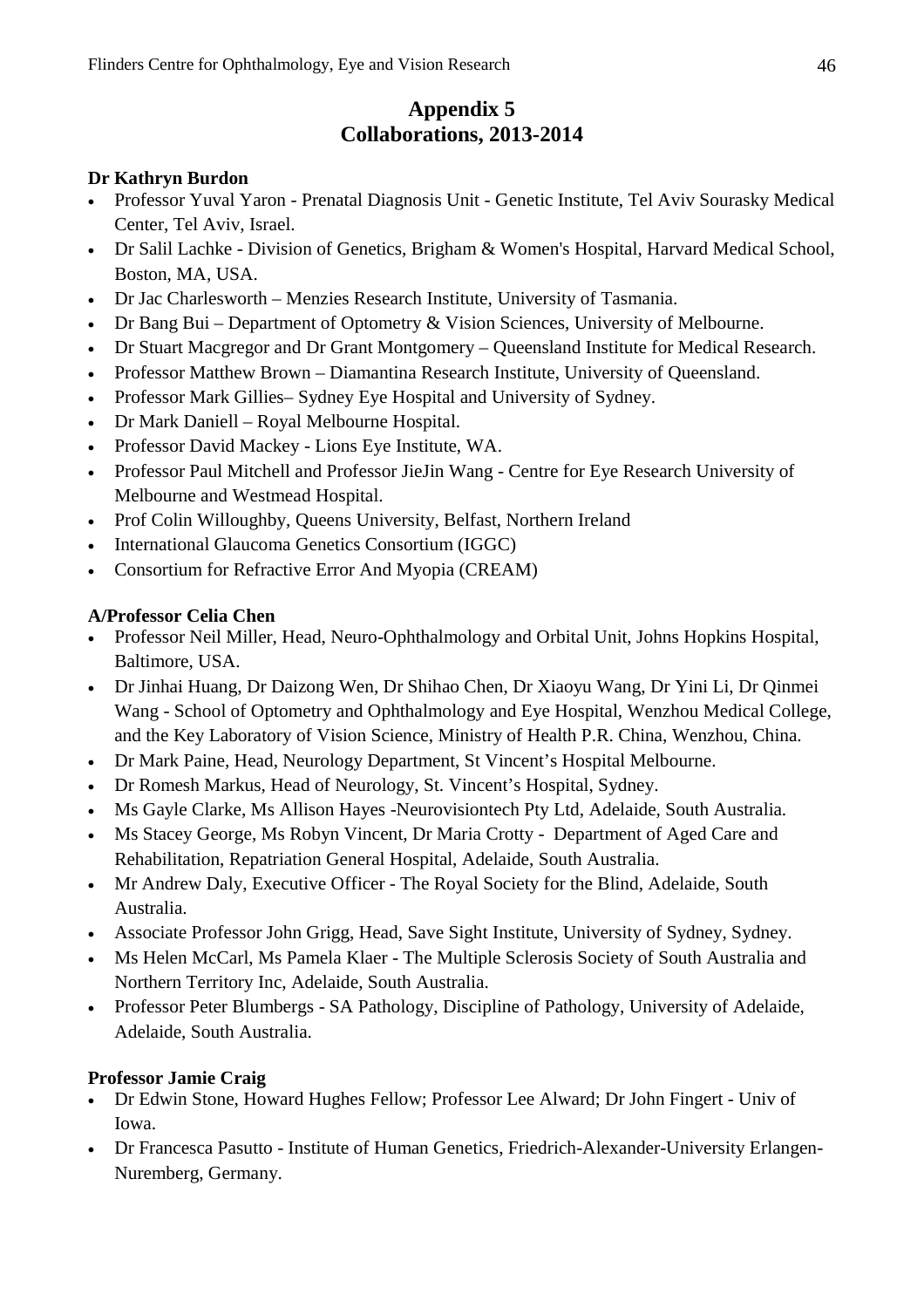Flinders Centre for Ophthalmology, Eye and Vision Research 47

- Professor Chris Inglehearn; Dr Mansoor Ali; Dr Carmel Toomes Royal Society Principle Research Fellow, University of Leeds, Leeds, UK.
- Dr Isabelle Russell-Eggitt, Great Ormond St Hospital, UK.
- Dr Michele Sale -Wake Forest University
- Dr Jacinta Charlesworth, Dr Mary Wirtz, Dr John Samples Menzies Research Institute, University of Tasmania.
- Professor David Mackey Lions Eye Institute, WA.
- A/Prof Paul Baird University of Melbourne.
- Prof Paul Mitchell University of Sydney.
- Dr Alex Hewitt Centre for Eye Research Australia, University of Melbourne.
- Dr Stewart MacGregor, Dr Peter Visscher, Dr N Martin, Dr G Montgomery Queensland Institute of Medical Research (QIMR).
- Dr M Brown University of Queensland.
- Professor Stuart Graham Macquarie University.
- Associate Professor Paul Healey University of Sydney.
- Doctor Ashish Agar -Optometry and Vision Science and Centre for Eye Health, University of New South Wales.
- Prof John McAvoy University of Sydney.
- A/Prof Mark Kirkland and Dr Janet McLeod (Douglas Hocking Institute Geelong), Geelong Hospital.
- Professor Jozef Gecz Department of paediatrics, University of Adelaide.
- International Glaucoma Genetics Consortium (IGGC)
- Consortium for Refractive Error And Myopia (CREAM)

# **Dr Miriam Keane**

- Over 700 Australian ophthalmologists who contribute data voluntarily to the Australian Corneal Graft Registry.
- Keratoconus Australia, Melbourne.
- Dr Mohammed Ziaei, Western Eye Hospital London, UK

### **A/Professor Sonja Klebe**

• Professor Andrea Yool, Professor in Physiology - Adelaide University

### **Dr John Landers**

- K Martin, N Sarkies, R Bourne, P Watson Department of Ophthalmology, Addenbrooke's Hospital, Cambridge, United Kingdom and the Vision and Eye Research Unit, Postgraduate Medical Institute, Anglia Ruskin University, Cambridge, United Kingdom.
- Dr Ivan Goldberg, Dr Stuart Graham, Dr Alok Sharma Eye Associates, Sydney
- Dr Michael Goggin, Queen Elizabeth Hospital, Adelaide

# **Professor Konrad Pesudovs**

- Professor FC Figueiredo Department of Ophthalmology, Royal Victoria Infirmary, Newcastle upon Tyne, UK.
- Professor DB Elliott Bradford School of Optometry & Vision Science, University of Bradford, Bradford, West Yorkshire, United Kingdom.
- BA Noble, AJ Morrell, CL Funnell, A Agrawal National Eye Research Centre (UK).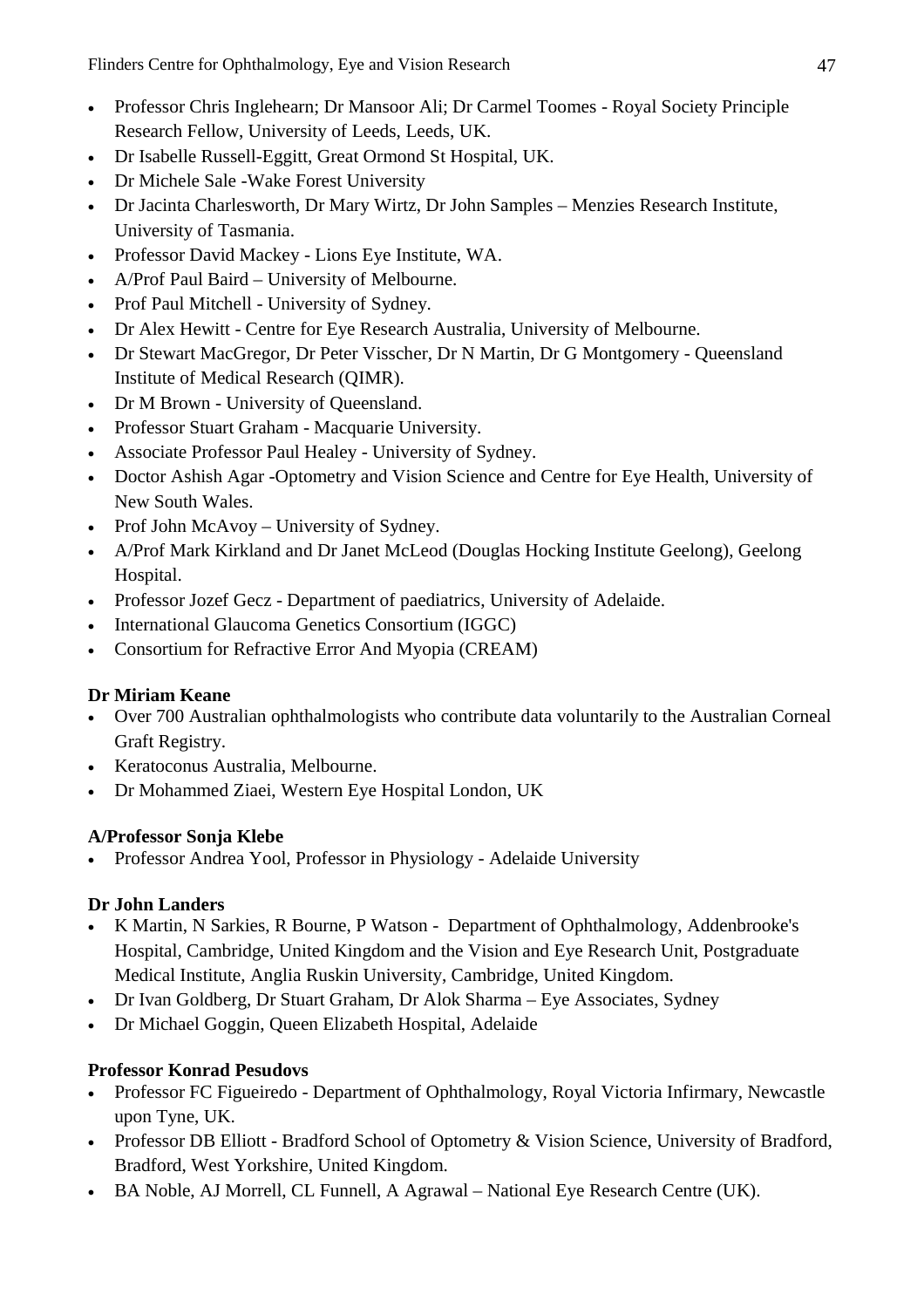- Professor RA Applegate, Professor KE Parker, Professor H Cheng, Professor J Marsack Visual Optics Institute, College of Optometry, University of Houston, Houston, Texas.
- Professor M Lundstrom The Swedish National Cataract Register (NCR), EyeNet Sweden, Blekinge Hospital, Karlskrona, Sweden.
- Professor Solomon, Dr LE Fernandez de Castro, Professor HP Sandoval, Professor JM Biber, Professor RL Lindstrom - Magill Research Center for Vision Correction, Storm Eye Institute, Medical University of South Carolina, Charleston, South Carolina, USA.
- RC Gibson, TH Mader, A Pass NASA, USA.
- A Rice, CL Funnell, BA Noble, JL Ball Department of Ophthalmology, Leeds Teaching Hospital Trust, Leeks, Yorkshire.
- Professor T Kohnen, Professor A Strenger Department of Ophthalmology, Goethe University, Frankfurt am Main, Germany.
- Professor J Buhren University of Rochester Eye Institute, Rochester, New York .
- Dr J Thumboo, Dr S-M Saw, Dr TY Wong -Singapore Eye Research Institute, National University of Singapore.
- J Kusmierczyk, I Grabska-Liberek, Department of Ophthalmology, The Medical Centre of Postgraduate Education, Warsaw Poland.
- Z Maziarz, W Tryniszewski Department of Radiological and Isotopic Diagnostics and Therapy, Medical University of Lodz, Poland.
- R Gos Department of Ophthalmology and Sight Rehabilitation, Medical University of Losz, Poland.
- M Banach, J Rysz Dept. of Nephrology, Hypertension and Family Medicine, Medical University of Lodz, Poland.
- C McAlinden, JE Moore School of Biomedical Sciences, University of Ulster, Coleraine, United Kingdom.
- DT Tan Department of Ophthalmology, Yong Loo Lin School of Medicine, National University of Singapore, Singapore.
- M Marella, V Gothwal Meera and L.B. Deshpande Centre for Sight Enhancement, L.V. Prasad Eye institute, Hyderabad, Andrah Pradesh, India.
- R Bourne, H Hoffman, C Michauf, J Tielsch, M Maguire, D Musch, H Kuper, J Jonas, T Wong, S Ellwein, K Frick, J Leasher, H Quigley, R Dandona, L Dandona – Vision and Hearing Loss Expert Group, Worldwide.
- J Huang, D Wen, S Chen, X Wang, Y Li, Q Wang Wenzhou Medical College, China.
- S Charalampidou, J Loughmann, J Nolan, J Stack, L Cassidy, S Beatty Institute of Eye surgery & institute of Vision Research, Whitfield Clinic, Waterford, Ireland.
- M Vogel, M Kernt, C Hirneiss Universitsy of Eye Hospital Munich, Germany.
- E Skiadaresi, S Polizzi, G Ravalico, Ospedale Maggiore, Trieste, Italy.
- A Meidani, C Tzavara, C Dimitrakaki, Y Tountas, Center for Health Services Research, Department of Hygiene, Epidemiology and Medical Statitstics Medical School, University of Athens, Greece.
- A Mariotte Primary health Care Unit, Azienda, Veneto, Italy.
- RW Massof Lions Vision Centre, Johns Hopkins University, Baltimore, US.
- G Rubin Institute of Ophthalmology, Moorfields Eye Hospital, UK.
- K Gerstmeyer Gerstmeyer, Eye Clinic Minden, German.
- O Findl Department of Ophthalmology, Vienna, Austria.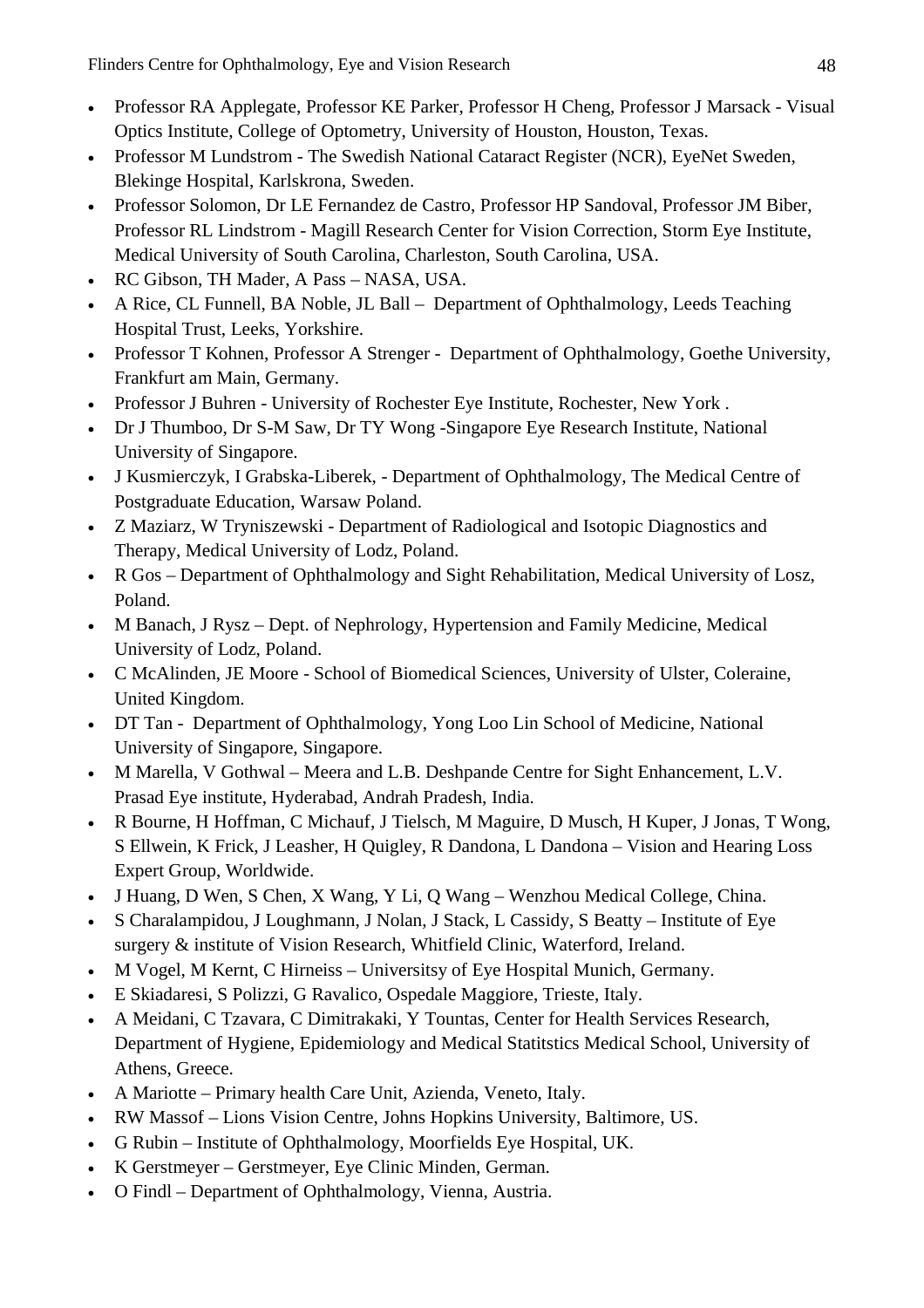Flinders Centre for Ophthalmology, Eye and Vision Research 49

- J de Freitas Santos Paranhos, P Schor Hospital de Visao, Setor Marista, Brazil.
- C Chase Western University of Health Sciences, US.
- EL Lamoureux, E Fenwick, T Wong, N Bansback Centre for Eye Research, University of Melbourne.
- A Daly Royal Society for the Blind, South Australia.

#### **Dr Shiwani Sharma**

- Professor K Xia Central South University, China.
- Professor Andrea Urbani University of Rome "Tor Vergata", Italy.
- Doctor Maurizio Ronci University of South Australia.
- Prof John W McAvoy, Save Sight Institute, University of Sydney
- Dr Anne K Voss, Walter and Eliza Hall Institute of Medical Research
- A/Prof Nick di Girolamo, University of NSW
- Dr Robb de Iongh, University of Melbourne
- Prof Jozef Gecz, Women's and Children's Hospital, North Adelaide

#### **Professor Keryn Williams**

- Dr Michael Thiel, Department of Ophthalmology, University of Lucerne, Switzerland
- Professor Leigh Canham, pSivida, Malvern, UK.
- Professor Jeffery Coffer, Texas Christian University, Fort Worth, USA.
- A/Professor Andrew Nash and Dr Pierre Scotney, Bio21 and CSL Ltd, Melbourne.
- Dr Megan Baldwin, Vegenics, Circadian Technologies Ltd, Melbourne.
- A/Professor Donald Anson, Department of Genetic Medicine, Adelaide Women's and Children's Hospital, Adelaide.
- Dr Anna Tsykin and Mr Mark Van Der Hoek, Adelaide Microarray Centre, Adelaide.
- Professor Nico Voelcker, University of SA.
- Dr Stephen Kaye, Dr David Collett, Dr Mark Jones, University of Liverpool, UK
- Dr Mohammed Ziaei, Western Eye Hospital London, UK
- Over 700 Australian ophthalmologists who contribute data voluntarily to the Australian Corneal Graft Registry.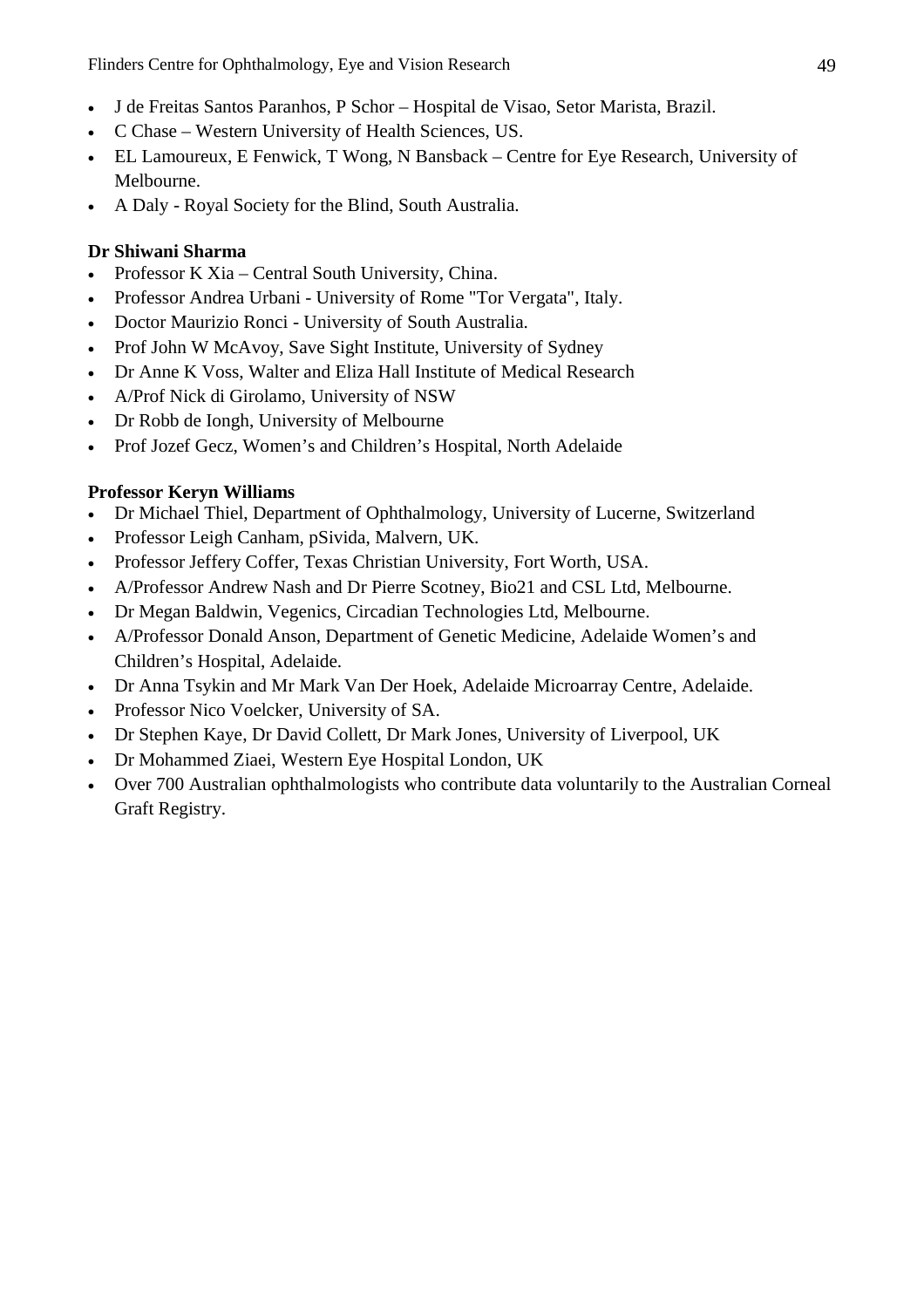# **Appendix 6 Awards and Prizes, Recognition, Competitive Fellowships, 2013-2014**



### **Awards and prizes, recognition**

- 2015-2016 President-Elect of the American Uveitis Society Justine Smith
- 2013-2014 President of ARVO Justine Smith
- 2013 Gold Fellow, ARVO Justine Smith
- 2013 Plenary Lecture at 2013 ASIA-ARVO Meeting Justine Smith
- 2013 American Academy of Ophthalmology, Special Recognition Award (awarded to the AAO Leadership Development Program)

#### **Student awards and prizes**

- 2013: Flinders University Faculty of Health Sciences Runner-up for Three Minute Thesis Competition 2013 Ms Alpana Dave
- 2013: State Semi-finalist for the Young Investigator Award in Women's and Children's Health, South Australia Ms Alpana Dave
- 2013: Best Paper Presentation Award (Cataractogenesis session), Asia ARVO `Ms Alpana Dave
- 2013: Flinders University Publication Award (\$500), for the paper titled : "Genetic Study of Diabetic Retinopathy: recruitment methodology and analysis of baseline characteristics". Dr Georgia Kaidonis
- 2014: Flinders University Research Student Conference Travel Grant Ms Alpana Dave
- 2014: Travel Award from International Society for Eye Research Ms Alpana Dave
- 2014: Flinders University Research Student Conference Travel Grant Mr Yazad Irani
- 2014: Travel Award from International Society for Eye Research Mr Yazad Irani
- 2014: Shortlisted for the Members in Training Outstanding Poster Award competition at The Association for Research in Vision and Ophthalmology, Annual Meeting (Orlando), for the poster titled "Genome-wide association study for diabetic retinopathy reveals association with genetic variation near the GRB2 gene in multiple populations". Dr Georgia Kaidonis

#### **Current externally-funded Fellows**

- Professor Keryn Williams (NHMRC Principal Research Fellow 2011-15).
- A/Professor Jamie Craig (NHMRC Practitioner Fellow 2014-2018).
- Dr Kathryn Burdon (NHMRC Career Development Fellow 2010-2013).
- Professor Justine Smith (ARC Future Fellow 2014-18)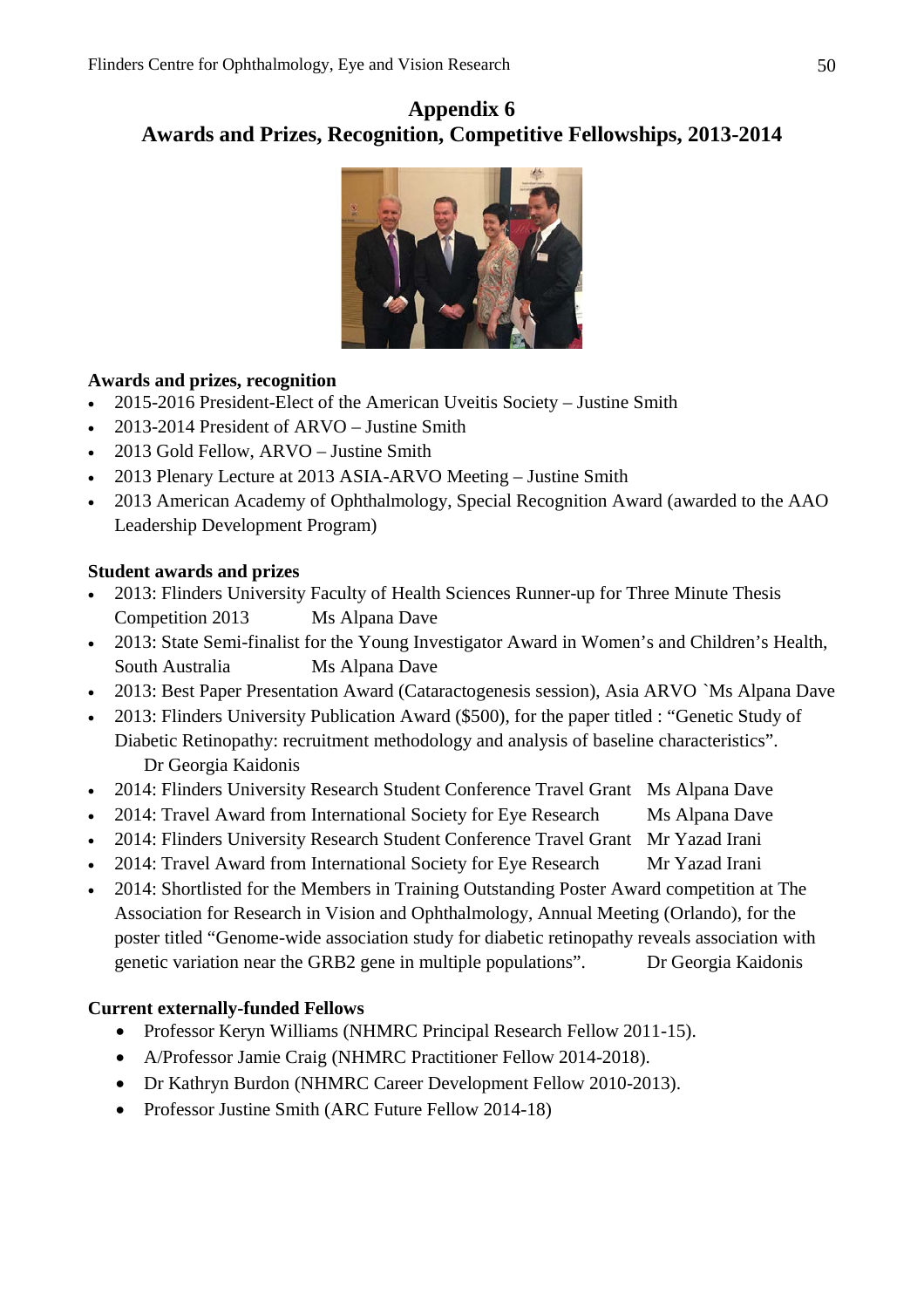# **Appendix 7 Service to Disciplines of Ophthalmology and Optometry**

#### **Appukuttan, Binoy**

*Editorial Board Member*

Current Eye Research

*Reviewer of manuscripts*

Gene Therapy; PLoS ONE; Investigative Ophthalmology & Visual Science; Molecular Vision; Experimental Eye Research; Current Eye Research; Journal of Ocular Biology Diseases & Informatics

#### **Burdon, Kathryn**

#### *Grant Reviewing*

Panel member for Ophthalmic Research Institute of Australia grant round.

Grant reviewer for NHMRC

#### *Reviewer of manuscripts*

24 different journals including Molecular Vision, Archives of Ophthalmology, Ophthalmologica, Investigative Ophthalmology and Visual Science, Ophthalmology, European Journal of Human Genetics, BMC Ophthalmology, Human Genetics, and Human Mutation

#### *Membership of professional societies*

American Society of Human Genetics (ASHG)

Human Genetics Society of Australasia (HGSA)

Association for Research in Vision and Ophthalmology (ARVO)

#### **Chen, Celia**

#### *Reviewer of manuscripts*

Investigation of Ophthalmic and Visual Science, British Journal of Ophthalmology, Clinical and Experimental Ophthalmology, Ophthalmology, Annals of Rheumatology, Neurology, Neuroophthalmology, Journal of Neuro-ophthalmology, Topics in Stroke Rehabilitation, Journal of Neurology, Neurosurgery and Psychiatry, Medical Journal of Australia, Australian Family Physician.

#### *Membership/Fellowship*

Neuro-Ophthalmology Society of Australia - Vice President

Board consultant, the Royal Society for the Blind Inc.

North American Neuro-Ophthalmology Society – Board member for International Committee Royal Australian and New Zealand College of Ophthalmologist American Academy of Ophthalmologist

Association for Vision and Research

#### **Craig, Jamie E.** *Committee membership* SA State Surgical Taskforce Karl Zeiss Ltd Australian and New Zealand Glaucoma Interest Group Ellex Medical Lasers *Professional Membership* Australian and New Zealand Special Interest group (ANZGIG) Association for Research in Vision and Ophthalmology Carl Zeiss Ltd Royal Australian and New Zealand College of Ophthalmologists

Australian and New Zealand Glaucoma Interest Group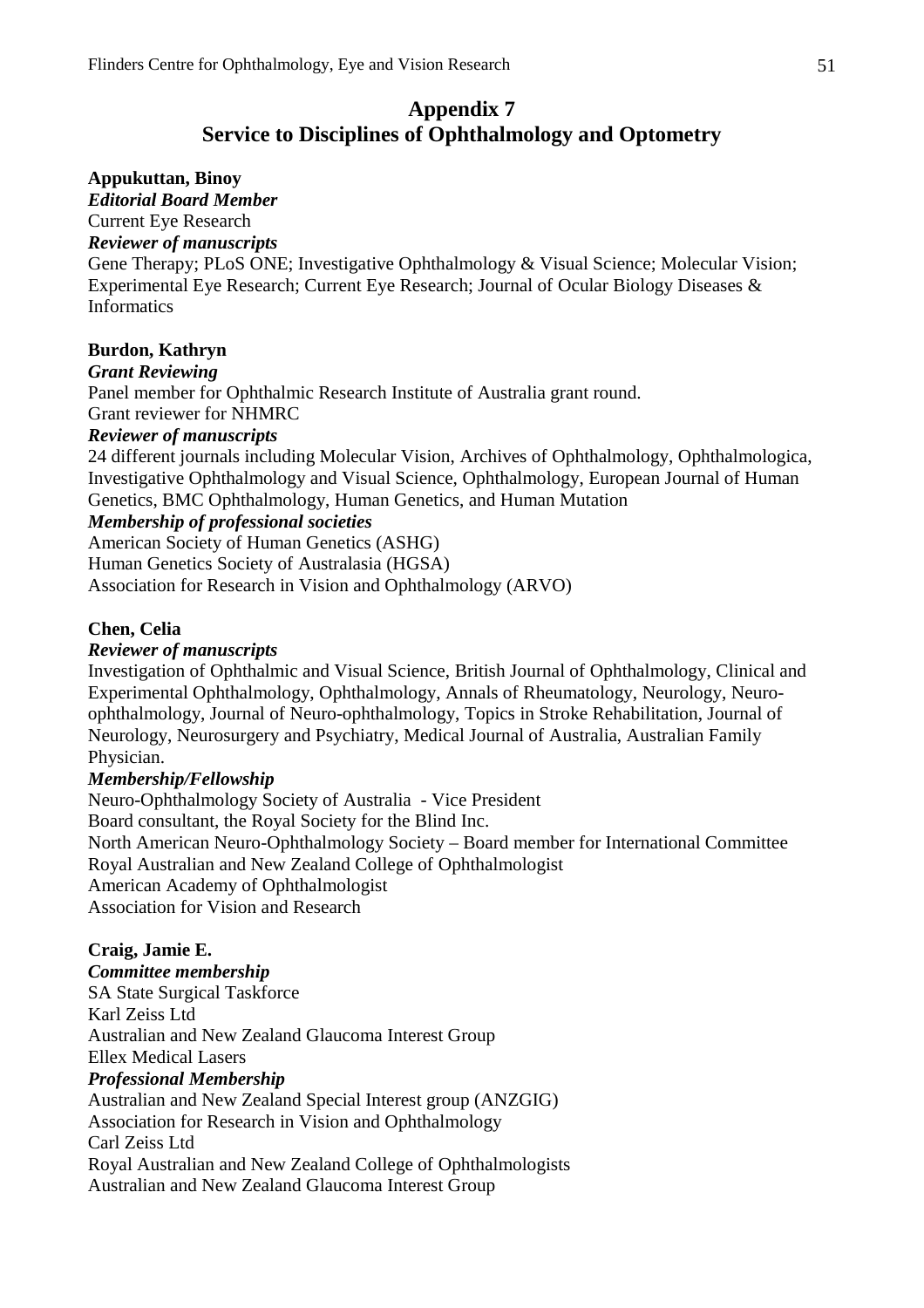#### *Reviewer of grants and manuscripts*

NHRMC GRPs, Project and Fellowship applications reviews, and international journal *Associate Editor* 

Clinical and Experimental Ophthalmology

#### **Keane, Miriam**

#### *Reviewer of manuscripts*

Australian Journal of Rural Health, BMC Pregnancy and Childbirth. Clinical and Experimental Ophthalmology, Journal of Ophthalmology. Transplant International

#### **Khadka, Jyoti**

#### *Reviewer of manuscripts*

The Eye (London), Investigative Ophthalmology and Vision Science , Optometry and Vision Science, British Journal of Ophthalmology , Journal of Cataract and Refractive Surgery, Quality of Life Research, Health and Quality of Life Outcome, Clinical and Experimental Optometry, British Medical Journal, BioMed Central Ophthalmology, British Journal of Visual Impairment, Frontiers in Human Neuroscience, PLoS-One, Asia Pacific Journal of Ophthalmology, Patient Related Outcome Measure, Journal of Affective Disorders, Journal of Clinical Ophthalmology

#### *Responsibilities/ Membership*

The Australian Society for Medical Research, Australia.

Association of Research in Vision and Ophthalmology, USA.

International Society for Low Vision Research and Rehabilitation, USA.

Professional member of Nepalese Health Professional Council, Nepal.

Nepalese Association of Optometrists, Nepal.

Advisor – Nepal Optometry Students' Society.

#### **Landers, John**

#### *Reviewer of manuscripts*

Archives of Ophthalmology, British Journal of Ophthalmology, Clinical & Experimental Ophthalmology, Journal of Glaucoma, Journal of Ocular Pharmacology and Therapeutics, Journal of Refractive Surgery, Ophthalmic & Physiological Optics, Epidemiology, Section Editor: Clinical & Experimental Ophthalmology

#### *Research Grant Reviewer*

NH & MRC Project Grants

ORIA Grant Reviewer

#### *Committee membership*

Secretary/Treasurer: South Australian Branch Royal Australian & New Zealand College of Ophthalmologists.

South Australian Training Program Board Selection.

#### **Klebe, Sonja**

#### *Reviewer of manuscripts*

Clinical and Experimental Ophthalmology, Clinical and Experimental Optometry, Medical Science Monitor, Pathology, Paediatric Pulmonology, Journal of Postgraduate Medicine

#### *Grant Reviewing*

Ophthalmic Research Institute of Australia Diabetes Australia

#### NHMRC Project Grants

#### *Committee Membership*

Group Leader- Ophthalmic Pathology- Structured Cancer Reporting- Cancer Council of Australasia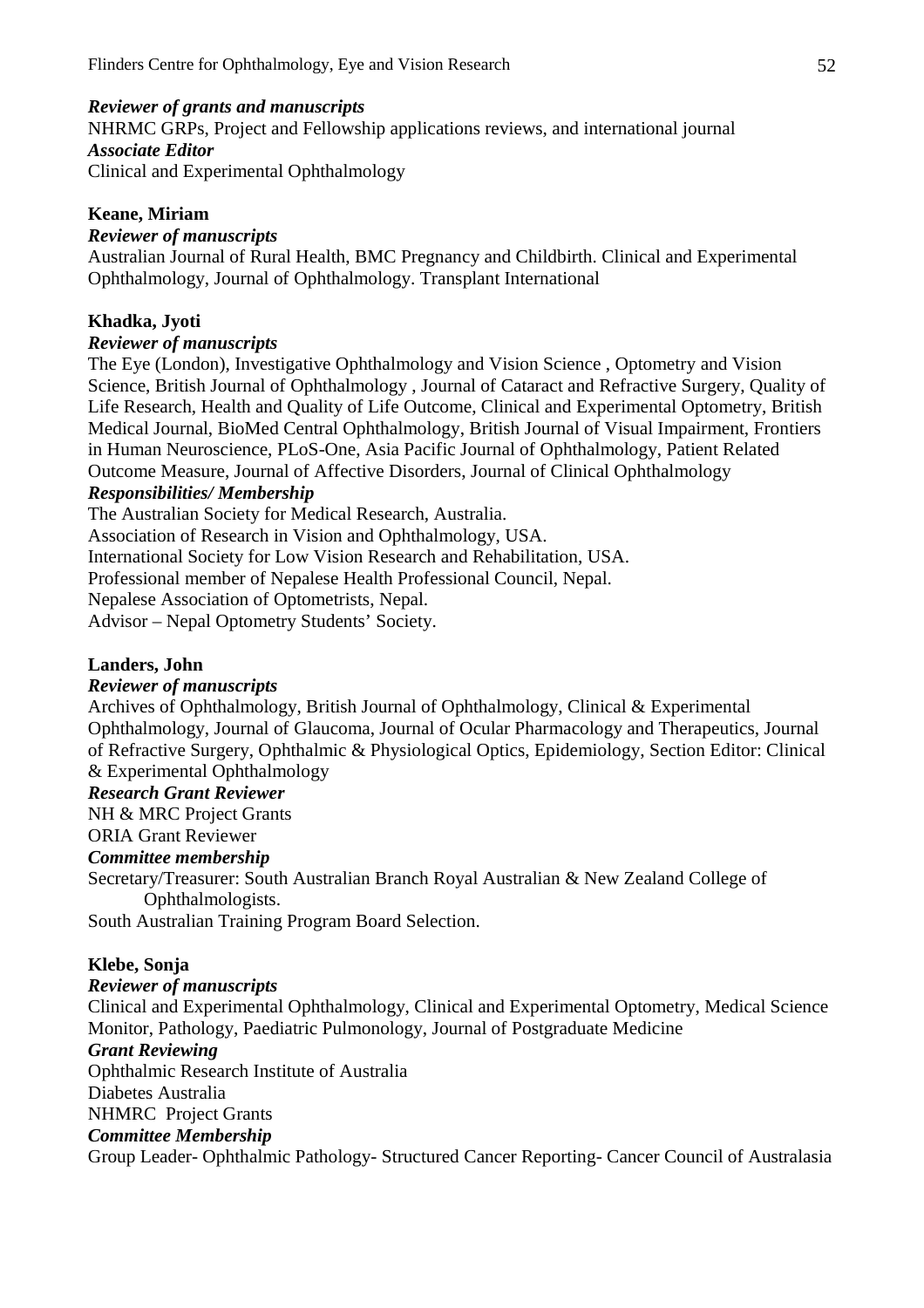#### **Mills, Richard**

#### *Committee membership*

Ophthalmic Research Institute of Australia, Research Advisory Committee. Ophthalmic Research Institute of Australia, Director

#### **Pesudovs, Konrad**

#### *Elected Administrative Appointments*

Councillor, The Australian College of Optometry Committee member, Steering Committee for the Australian College of Optometry Ocular Therapeutics Course, Australian College of Optometry. *Memberships of Committees for Major International Projects* A Prospective Study of Satisfaction Level and Quality of Life after LASIK.. The Global Burden of Diseases, Injuries, and Risk Factors Study 2008, Vision and Hearing Loss Expert Group. Swedish National Cataract Register Steering Group. The International Consortium for Health Outcomes Measurement (ICHOM) Ophthalmology Group. Health Outcomes Measurement for Cataract Surgery. *Membership of Professional Bodies* American Academy of Optometry American Society of Cataract and Refractive Surgery Association for Vision Research in Ophthalmology Australian College of Optometry Cornea and Contact Lens Society of Australia European Society of Cataract and Refractive Surgery International Ophthalmic Microsurgical Study Group Optometrists Association Australia *Editorial Duties* Full Editorial Board Memberships Journal of Refractive Surgery Journal of Cataract & Refractive Surgery Clinical & Experimental Optometry Archives of Medical Science (Associate Editor) Journal of Optometry The Open Translational Medicine Journal Ophthalmic and Physiological Optics Optometry & Vision Science Quality of Life Special Issue Optometry & Vision Science *Refereeing* British Journal of Ophthalmology, Clinical and Experimental Optometry, Optometry and Vision Science, Ophthalmic and Physiological Optics, Investigative Ophthalmology and Visual Science, Journal of Cataract and Refractive Surgery, Journal of Refractive Surgery, Ophthalmology, Archives of Physical Medicine and Rehabilitation, Clinical and Experimental Ophthalmology, Graefe's Archive of Clinical & Experimental Ophthalmology, Gerontology, Contact Lens and Anterior Eye, International Education Journal, Comprehensive Ophthalmology Update, Vision Research, American Journal of Ophthalmology, Current Eye Research, Expert Review of

Pharmacoeconomics & Outcomes, Cornea, The Medical Journal of Australia, Ophthalmic Epidemiology, Pain, BMC Ophthalmology, Medical Science Monitor, Archives of Ophthalmology, Health and Quality of Life Outcomes, European Journal of Pain, Case Reports and Clinical Practice Review, BMC Health Services Research, Ophthalmic Research, Archives of Medical Science, American Journal of Case Reports, Therapeutics and Clinical Risk Management, The Open Translational Medicine Journal, The Journal of Vision, BMC Medical Research Methodology,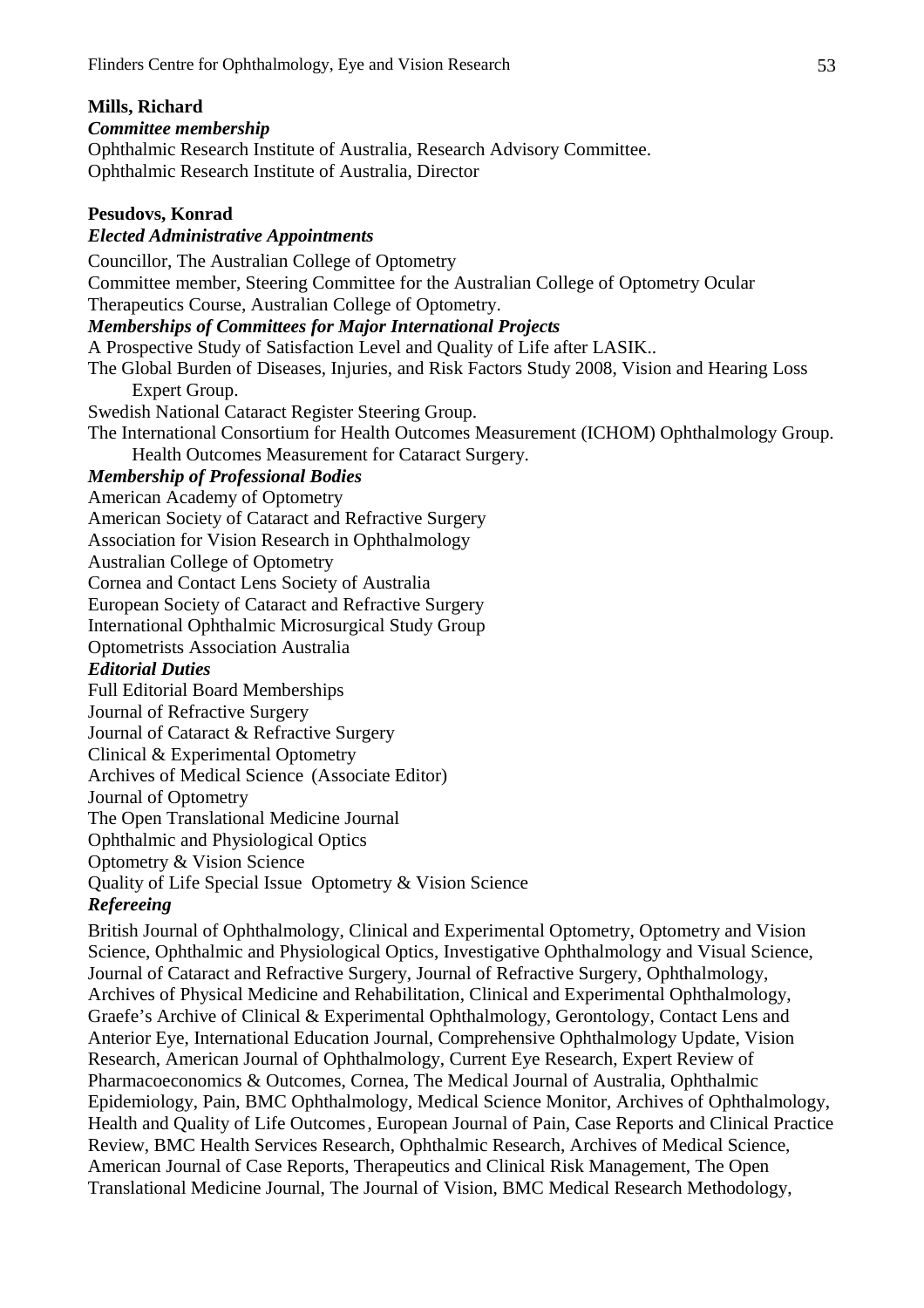Quality of Life Research, Eye and Contact Lens, Biomedizinische Technik / Biomedical Engineering, Sierra Leone Journal of Biomedical Research, Middle East Africa Journal of Ophthalmology, Ophthalmologica, Archives of Gerontology and Geriatrics, BMC Medical Education, BMC Geriatrics

#### *National Health and Medical Research Council Activity*

Project grant reviewing Postgraduate scholarship application reviewing Program grant reviewing Member NHMRC Research Translation Faculty *Other Granting Agencies* Ophthalmic Research Institute of Australia FMC Foundation The Dunhill Medical Trust Fight for Sight Australian Government Cooperative Research Centres (CRC) Program Guide Dogs for the Blind Association (UK) Australian Research Council Diabetes Australia Research Trust

#### **Sharma, Shiwani**

#### *Committee membership*

Animal Ethics Review Sub Committee, Flinders University and Flinders Medical Centre Flinders University delegate to the Central South University, Changsha, China *Memberships of Professional Societies* International Society for Eye Research. Australia and New Zealand Society of Biochemists and Molecular Biologists. *Research Grants Reviewed* National grants of the Ophthalmic Research Institute of Australia Annual grants of the Flinders Institute of Health and Medical Research National Health and Medical Research Council (NHMRC) Project grant NHMRC Program grant PhD studentship grant of the Fight for Sight, London, UK NHMRC project grant *Research articles Reviewed* International Journal of Ophthalmology PLoS One Journal of Zhejiang University-SCIENCE B BMC Ophthalmology *Community presentations* How are cataracts caused in both, the young and the elderly? Donors' Day, Flinders Medical Centre

Foundation, February 4.

#### **Smith, Justine**

#### *Membership of Professional Societies*

Royal Australian and New Zealand College of Ophthalmologists Royal Australasian College of Surgeons Australian Society for Medical Research Australasian Society for Immunology American Academy of Ophthalmology Association for Research in Vision and Ophthalmology International Ocular Inflammation Society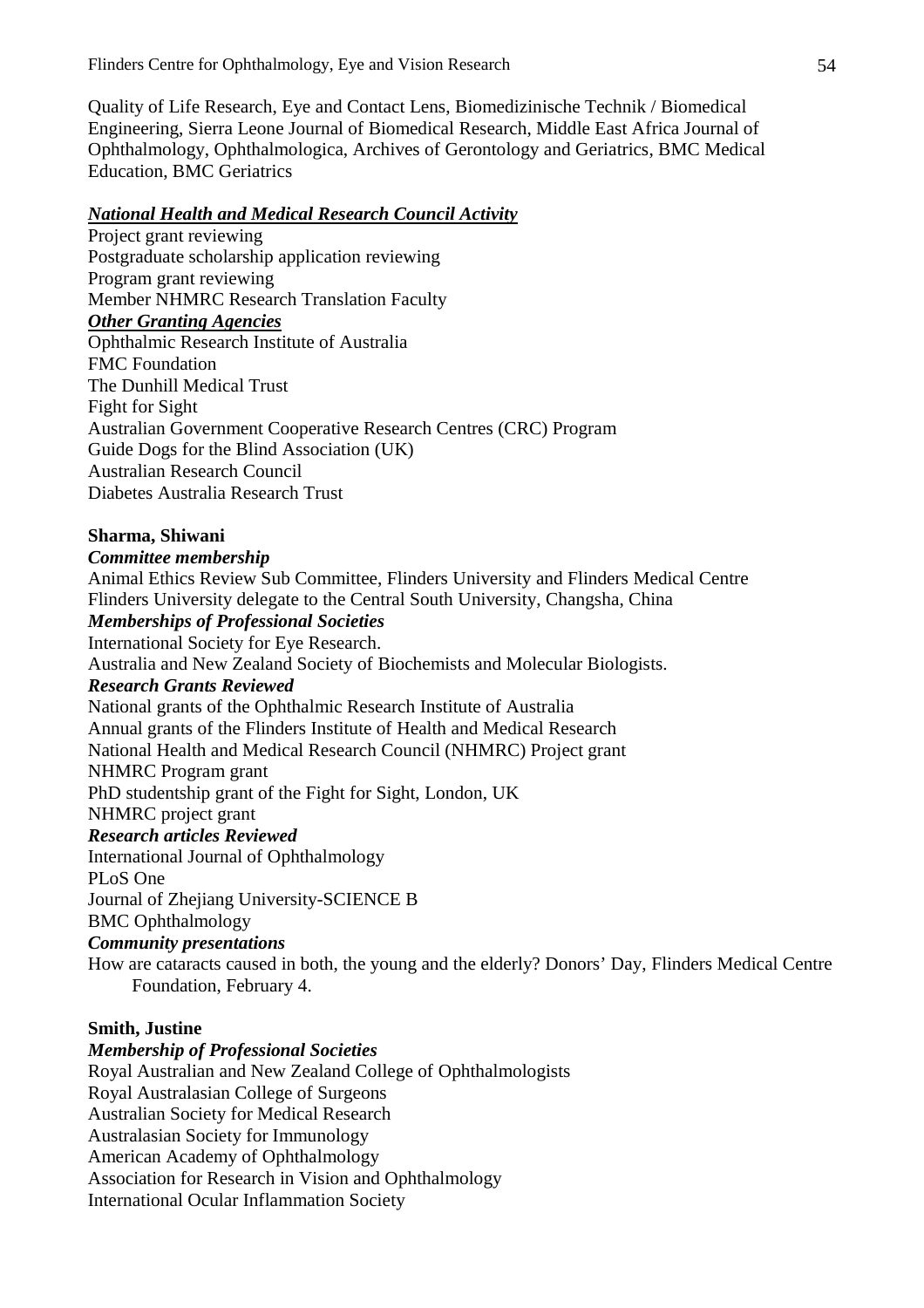International Uveitis Study Group American Association of Immunologists American Uveitis Society *Editorial Board Membership* Clinical and Experimental Ophthalmology (Uveitis Section Editor) Ophthalmic Research Asia-Pacific Journal of Ophthalmology Investigative Ophthalmology & Visual Science Guest editorial board member for: Ocular Immunology & Inflammation *Reviewer for Awards* International Jury for Cora Verhagen Prize: Award for Best Ocular Immunology Presentation at Association for Research in Vision and Ophthalmology Annual Meeting (exc 2014) *Committee Membership*  International Council, International Ocular Inflammation Society American Uveitis Society Executive Committee (AAO Education Liaison) Board of Trustees, Association for Research in Vision and Ophthalmology (IM Trustee) Professional Development & Education Committee, Association for Research in Vision and Ophthalmology (Trustee Liaison) Council, American Academy of Ophthalmology Spring Meeting Chairman, American Uveitis Society Continuing Medical Education Committee, Association for Research in Vision and Ophthalmology (Trustee Liaison) Independent Data & Safety Monitoring Committee for Randomized Clinical Trial of Efficacy of Adalumimab in Paediatric Uveitis Secondary to Juvenile Idiopathic Arthritis. Funded by National Institute for Health Research & Arthritis Research UK (United Kingdom) President, Association for Research in Vision and Ophthalmology Executive Committee, Association for Research in Vision and Ophthalmology Mentor, International Society for Eye Research Mentoring Program Open Access Committee, Association for Research in Vision and Ophthalmology Strategic Plan "Global Presence" Steering Committee Chair, Member-in-Training Board Member Selection Committee, Association for Research in Vision and Ophthalmology Deputy Council Section Leader, American Academy of Ophthalmology International Council of Ophthalmology General Assembly Advisory Committee to Board of Directors, International Council of Ophthalmology (representing "Research") Laureate Award Selection Committee, American Academy of Ophthalmology Task Force on Board-Council Communications, American Academy of Ophthalmology *Meetings/Events Organized* American Uveitis Society Spring Meeting. Seattle, WA, USA. 2013. American Uveitis Society Breakfast with the Experts Roundtable Program. American Academy of Ophthalmology Annual Meeting. New Orleans, LA, USA. 2013. American Uveitis Society Spring Meeting. Orlando, FL, USA. 2014. ARVO Education Conference. Ocular Immunity, Autoimmunity and Inflammation. Fort Lauderdale, Fl, USA. To be held October 2014. American Uveitis Society Breakfast with the Experts Roundtable Program, American Academy of Ophthalmology Annual Meeting. Chicago, IL, USA. to be held October 2014. *Consulting Activities*  "Design of POC studies for dry AMD" Advisory Board. Teva Pharmaceutical Industries. Hamburg.

"CDP for intravitreal cyclosporine" Advisory Board. Teva Pharmaceutical Industries. Hamburg.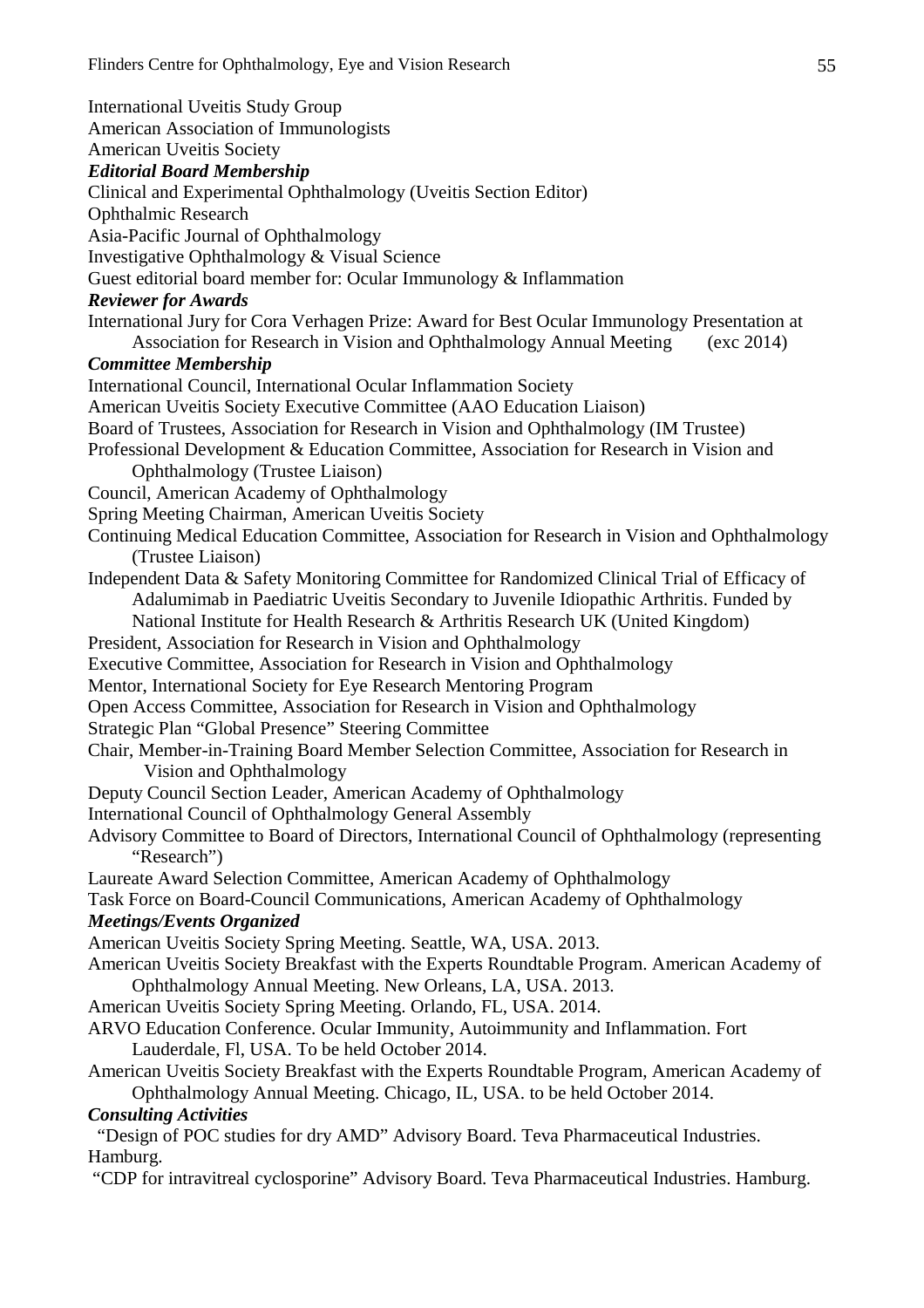#### **Stempel, Andrew**

#### *Member Organizations*

Association for Research in Vision and Ophthalmology (ARVO), Rockville, Maryland, USA

#### **Williams, Keryn**

#### *Community Involvement*

SA Young Tall Poppies Selection Panel 2013 Presentation, Registries Special Interest Group, SAHMRI Presentation (2 hours) to Year 11 students at the Australian Mathematics and Science School

#### *International committee membership*

International Advisory Board, Cochrane Eyes and Vision Group

#### *National/State professional involvement*

Eye Bank of South Australia Advisory Committee DonateLife Registry Heads Committee

#### *Organization of scientific meetings and courses*

Local Organising Committee, ANZ Cornea Society Annual Meeting, Adelaide Local Organising Committee, Evidence-Based Ophthalmology Workshop, Hobart

#### *Peer Reviewing*

Member, Charles and Sylvia Viertel Medical Research Advisory Board (50 grants/year) Chair, NHMRC Early Career Fellowships Panel (30-40 applications/year) 2013, 2014 Member, NHMRC Grants Review Panel (Neuroscience GRP4C) 2014 Member NHMRC Research Translation Faculty Reviewer of grants for the NHMRC, ORIA, MRC, Fight for Sight, and other bodies Reviewer for international journals (approx. 20-25 articles reviewed each year)

#### *Membership of professional societies*

The Transplantation Society (International) The Transplantation Society of Australia and New Zealand (TSANZ) National Association of Research Fellows of the NH&MRC (NARF) TSANZ-sponsored Special Interest Group, Cornea and Eye Banking Australian Society for Medical Research (ASMR)

#### **STUDENT MEMBERS**

#### **Irani, Yazad** *Committees* Student representative, Flinders University Faculty of Health Sciences Research Committee. Founding Secretary, Flinders University Postgraduate Society, Faculty of Medicine Nursing and Health Sciences **Professional Associations** International Society for Eye Research

Australian Gene Therapy Society

Australian Society for Medical Research

Australian and New Zealand Cornea Society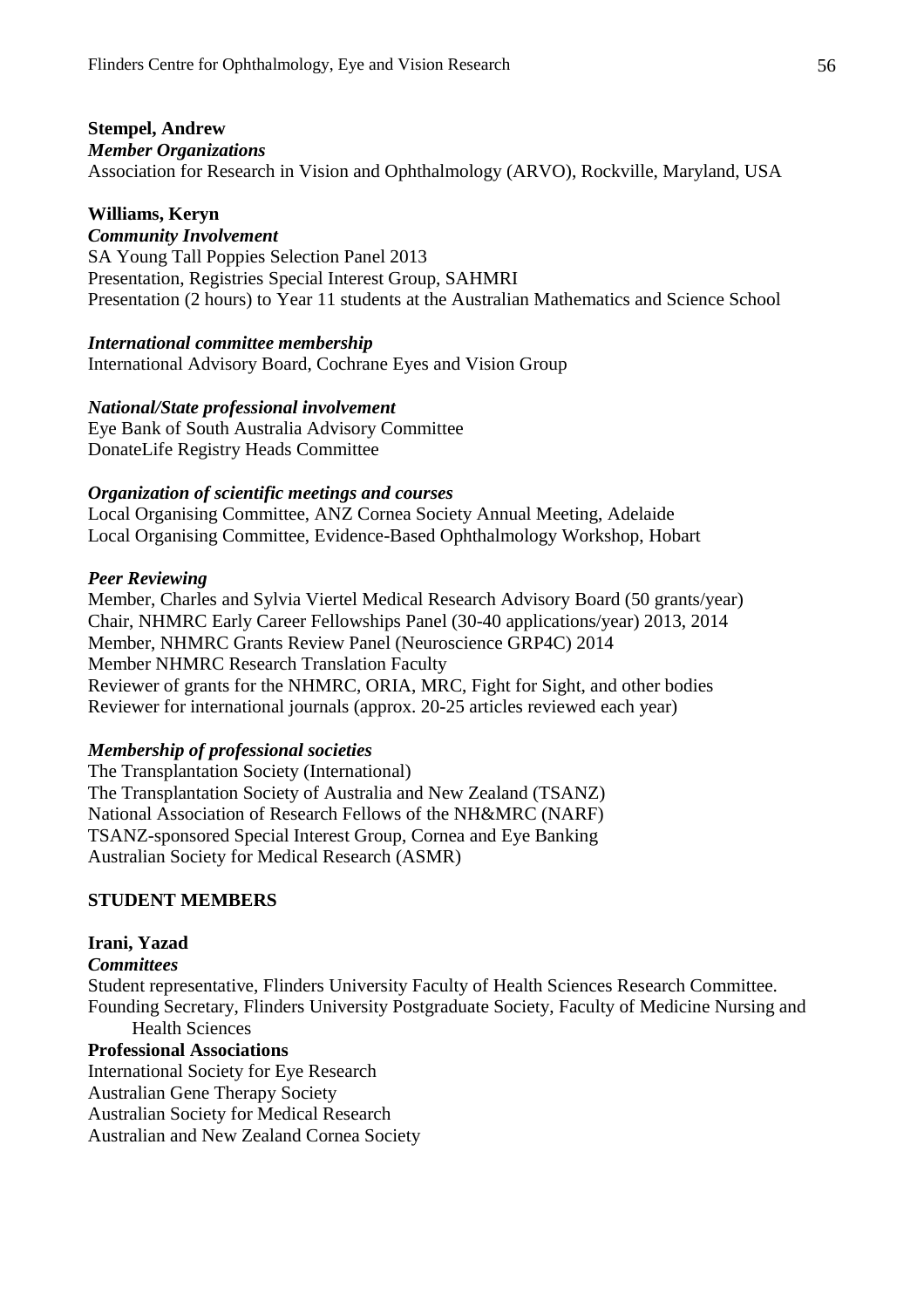**Javadiyan, Shari** *Committee member* "Post-graduate Research Students in the School of Medicine (PRISM)" Society

**Kaidonis, Georgia** *Professional Affiliations* Medical Board of South Australia Australian Medical Association RMO society member, Flinders Medical Centre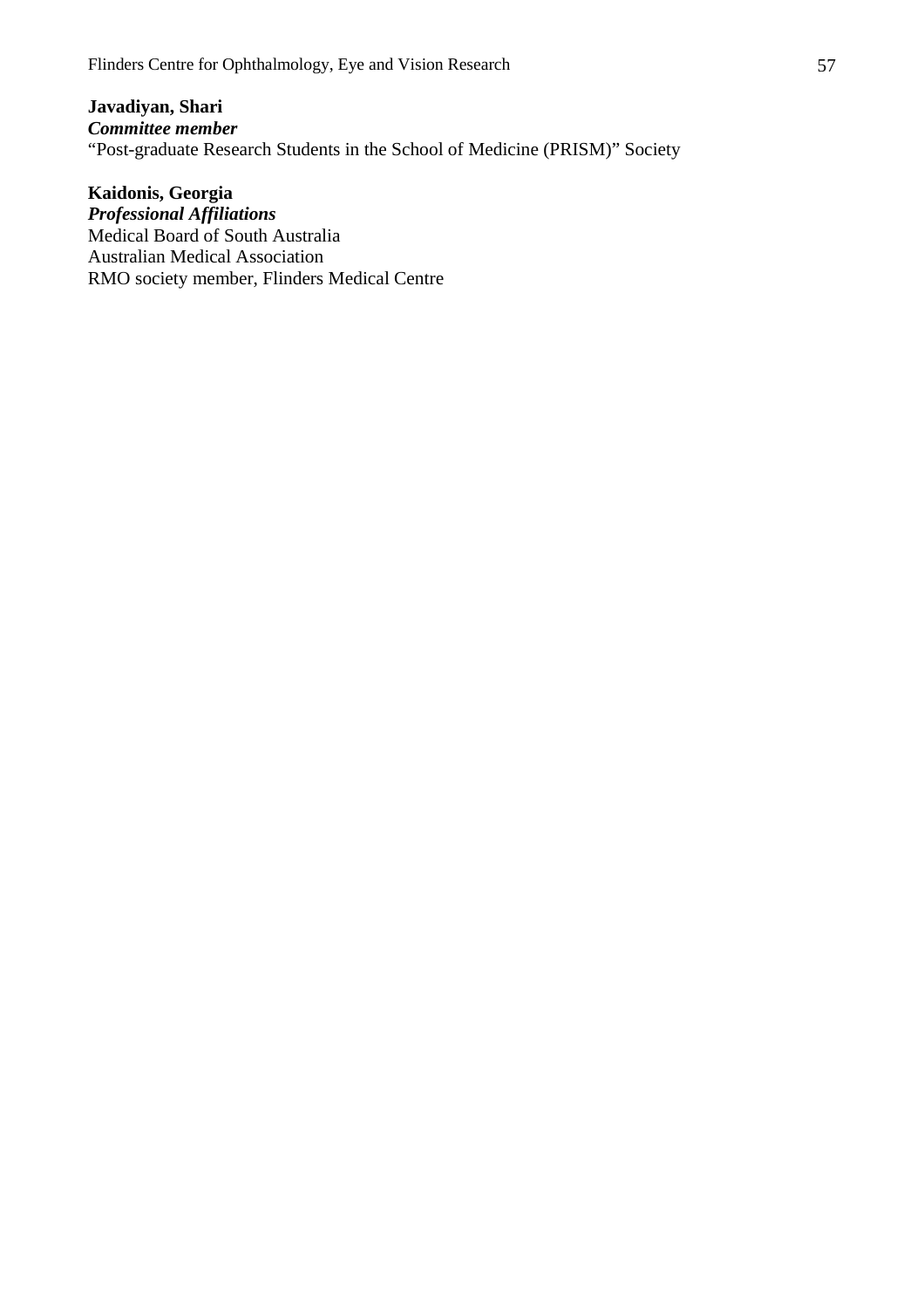# **Appendix 8 Centre Weekly Seminar Program Lists, 2013-2014**

#### **OPHTHALMOLOGY SEMINAR PROGRAM 2013**

| <b>DATE</b> | <b>SPEAKER</b>                                                                                                                              | <b>PRESENTATION</b>                                                                                                               |
|-------------|---------------------------------------------------------------------------------------------------------------------------------------------|-----------------------------------------------------------------------------------------------------------------------------------|
| 26 March    | A/Prof Richard Mills & A/Prof Jamie<br>Craig                                                                                                | Department Update                                                                                                                 |
| 2 April     | Prof Justine Smith<br>Ophthal, FUSA                                                                                                         | Mechanisms of ocular toxoplasmosis                                                                                                |
| 9 April     | Dr Raymond Loh<br>Ophthal, FMC                                                                                                              | Cross-linking for Keratoconus - signs &<br>evidence.                                                                              |
| 16 April    | Dr John Landers<br>Ophthal, FMC                                                                                                             | Challenge tests in Glaucoma                                                                                                       |
| 23 April    | Dr.P.Sundaresan<br>Department of Genetics<br>Dr. G.Venkataswamy Eye Research<br>Institute<br>Aravind Eye Hospital                           | Molecular Genetics of Glaucoma                                                                                                    |
| 30 April    | Dr Nick Mabarrack<br>Ophthal, FMC                                                                                                           | Recent thymic origin differentiation & lifespan<br>of regulatory T cells                                                          |
| 7 May       | No meeting (ARVO)                                                                                                                           |                                                                                                                                   |
| 14 May      | A/Prof Richard Mills & A/Prof Jamie<br>Craig                                                                                                | ARVO report                                                                                                                       |
| 21 May      | Prof Tom Gordon<br>Immunology, FUSA                                                                                                         | Secreted proteomic repertoires in primary<br>Sjogren's syndrome                                                                   |
| 28 May      | No meeting                                                                                                                                  |                                                                                                                                   |
| 4 June      | Dr Aanchal Gupta<br>Ophthalmology, QEH                                                                                                      | My Canadian Fellowship                                                                                                            |
| 11 June     | Marg Martin, Director EPAS Adoption<br>Dr Sepehr Shakib, Director, Department<br>of Clinical Pharmacology RAH & EPAS<br>Senior Medical lead | Overview of the Enterprise Patient<br>Administration System (EPAS)                                                                |
| 18 June     | A/Prof David Turner<br>Haematology & Genetic Pathology,<br><b>FUSA</b>                                                                      | Off the beaten track: Ear health and hearing in<br>school-aged children in the APY Lands; do<br>swimming pools make a difference? |
| 25 June     | Dr Stephen Graves<br>Dept of Surgery, FMC                                                                                                   | Benefits and future trends of National<br><b>Arthroplasty Registries</b>                                                          |
| 2 July      | Prof Karen Reynolds<br>Sch of Computer Science, Engineering &<br>Mathematics, FUSA                                                          | Medical devices - Projects with vowels                                                                                            |
| 9 July      | Dr Tim Greenwell<br>Ophthal, FMC                                                                                                            | Design matters: Improving user experience in<br>Health IT                                                                         |
| 16 July     | Semester Break                                                                                                                              |                                                                                                                                   |
| 23 July     | Semester Break                                                                                                                              |                                                                                                                                   |
| 30 July     | Dr Lucy Goold<br>Ophthal, FMC                                                                                                               | The Corneal Endothelium                                                                                                           |
| 6 August    | Dr Jennifer Tieman<br>CareSearch Director, FUSA                                                                                             | Supporting clinical practice: examples from the<br>CareSearch website and palliative care                                         |
| 13 August   | Dr Rachel Popelka-Filcoff                                                                                                                   | Views into the Past: Spectroscopic<br>Characterisation of Aboriginal Australian<br>PigmentsTBA                                    |
| 20 August   | Dr Diego Garcia-Bellido<br>Sprigg Geobiology Centre<br>Uni of Adelaide                                                                      | 500 million-year-old eyes and other exceptional<br>fossils from the Cambrian                                                      |
| 27 August   | Prof Alex Gallus<br>Dept of Haematology, FMC                                                                                                | New Oral Anticoagulants (Clotting, Bleeding<br>& Confusion)'<br>PA - Britta Richards                                              |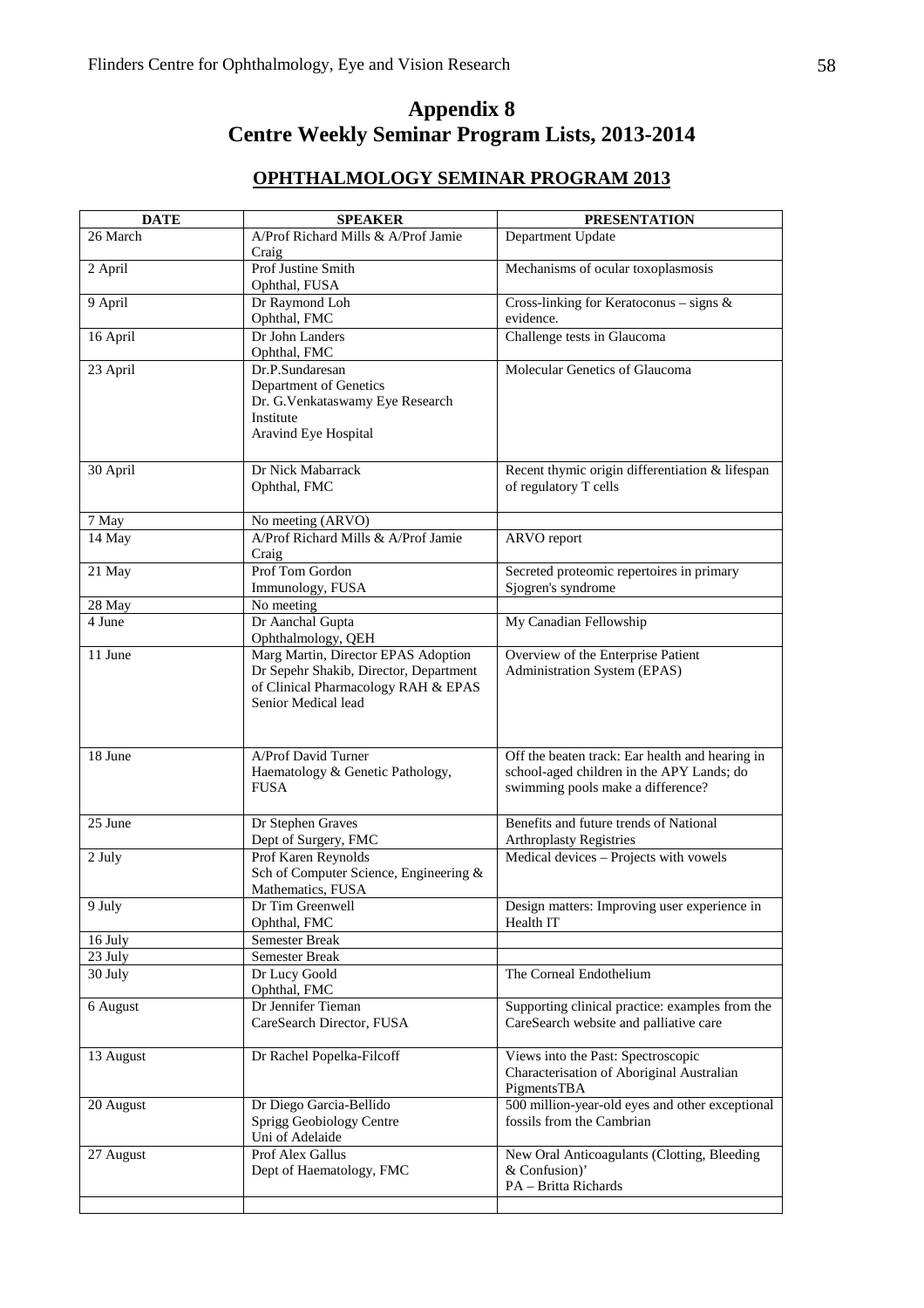| 3 September   | Prof Colin Raston                        | Fabricating Functional Nano-Materials using  |
|---------------|------------------------------------------|----------------------------------------------|
|               | <b>Aust Research Council APF</b>         | thin film microfluidics & phospholipids      |
|               | Sch of Chemical & Physical Sciences,     |                                              |
|               | <b>FUSA</b>                              |                                              |
| 10 September  | Dr Anna Vnuk                             | Going through the motions                    |
|               | Clinical Skills Deputy Director, Years 1 |                                              |
|               | & 2, SOM, FUSA                           |                                              |
| 17 September  | Abraham Kuot, Yazad Irani, Shari         | PhD hour                                     |
|               | Javadiyan, Georgia Kaidonis              |                                              |
| 24 September  | Dr Jonathan Clarke                       | Update on Local Anaesthetic Techniques       |
|               | Dept of Anaesthesia, FMC                 |                                              |
| 1 October     | Dr Tobias Loetscher                      | Spatial Neglect: When half is whole          |
|               | Dept of Social & Behavioural Sciences,   |                                              |
|               | <b>FUSA</b>                              |                                              |
| 8 October     | No meeting                               |                                              |
| 15 October    | Dr Sudha Cugati                          | Retinal pigment epithelial detachment -      |
|               | Ophthal, FMC                             | Pathophysiology, clinical features &         |
|               |                                          | management                                   |
| 22 October    | Dr Alex Brown                            | <b>Building Aboriginal Research Programs</b> |
|               | Leader, Aboriginal Research Unit,        |                                              |
|               | <b>SAHMRI</b>                            |                                              |
| 29 October    | Mrs Lynne Loh                            | Compliance to Glaucoma Medication            |
|               | Optometrist                              |                                              |
| 5 November    | RANZCO meeting                           |                                              |
| $12$ November | Prof Adrian Linacre                      | Blood Pattern Analysis in crime scene        |
|               | SA Chair in Forensic Science             | reconstruction – tales from Taggart-land     |
|               | Biological Sciences, FUSA                |                                              |
| 19 November   | Dr Jeff Bowden                           | The Effects of Altitude on Health            |
|               | Regional Head of Respiratory & Sleep     |                                              |
|               | Services.                                |                                              |
|               | <b>SALHN</b>                             |                                              |
| 26 November   | Dr John Landers                          | In Country Glaucoma Fellowship: Laos         |
|               | Ophthal, FMC                             |                                              |

# **OPHTHALMOLOGY SEMINAR PROGRAM 2014**

| <b>DATE</b> | <b>SPEAKER</b>                                                                                       | <b>PRESENTATION</b>                                                      |
|-------------|------------------------------------------------------------------------------------------------------|--------------------------------------------------------------------------|
| 11 March    | Dr David Andrews<br><b>RANZCO</b>                                                                    | RANZCO's Role in Research                                                |
| 18 March    | Richard Mills & Jamie Craig<br>Ophthalmology                                                         | Department Update                                                        |
| 25 March    | Dr Jane Wells<br>Ophthalmology                                                                       | <b>Ophthalmology Education:</b><br>Helping students "see the light"      |
| 1 April     | Dr Paul Badenoch<br>Ophthalmology                                                                    | <b>Update on Diagnostic Ocular Microbiology</b>                          |
| 8 April     | Ms Vanessa Rowley<br>Manager Casemix/ABF<br><b>SALHN</b>                                             | <b>Independent Hospital Pricing Authority</b>                            |
| 15 April    | No meeting                                                                                           |                                                                          |
| 22 April    | Ms Angela Chappell &<br>Mrs Margaret Philpott<br>Ophthalmology                                       | Where There's a Will, There's a Way<br>Passage to India                  |
| 29 April    | Prof Keryn Williams<br>Ophthalmology/FCOEVR                                                          | Report from Gordon Conference (Cornea) 2014                              |
| 6 May       | Prof Tim Neild<br>Dep Director, Medical Program, FUSA                                                | A Quick Guide to the MD Program                                          |
| 13 May      | Prof Jamie Craig<br>Ophthalmology/FCOEVR                                                             | ARVO 2014 Update                                                         |
| 20 May      | Prof Ross McKinnon                                                                                   | Drug Discovery and Academia                                              |
| 27 May      | Dr Mona Awadalla<br>Ophthalmology                                                                    | Report from Genemappers 2014                                             |
| 3 June      | A/Prof Briony Forbes<br>Discipline of Medical<br>Biochemistry/Centre for Neuroscience,<br><b>SOM</b> | Mitogenic Signalling via the Insulin Receptor<br>and its Role in Cancer. |